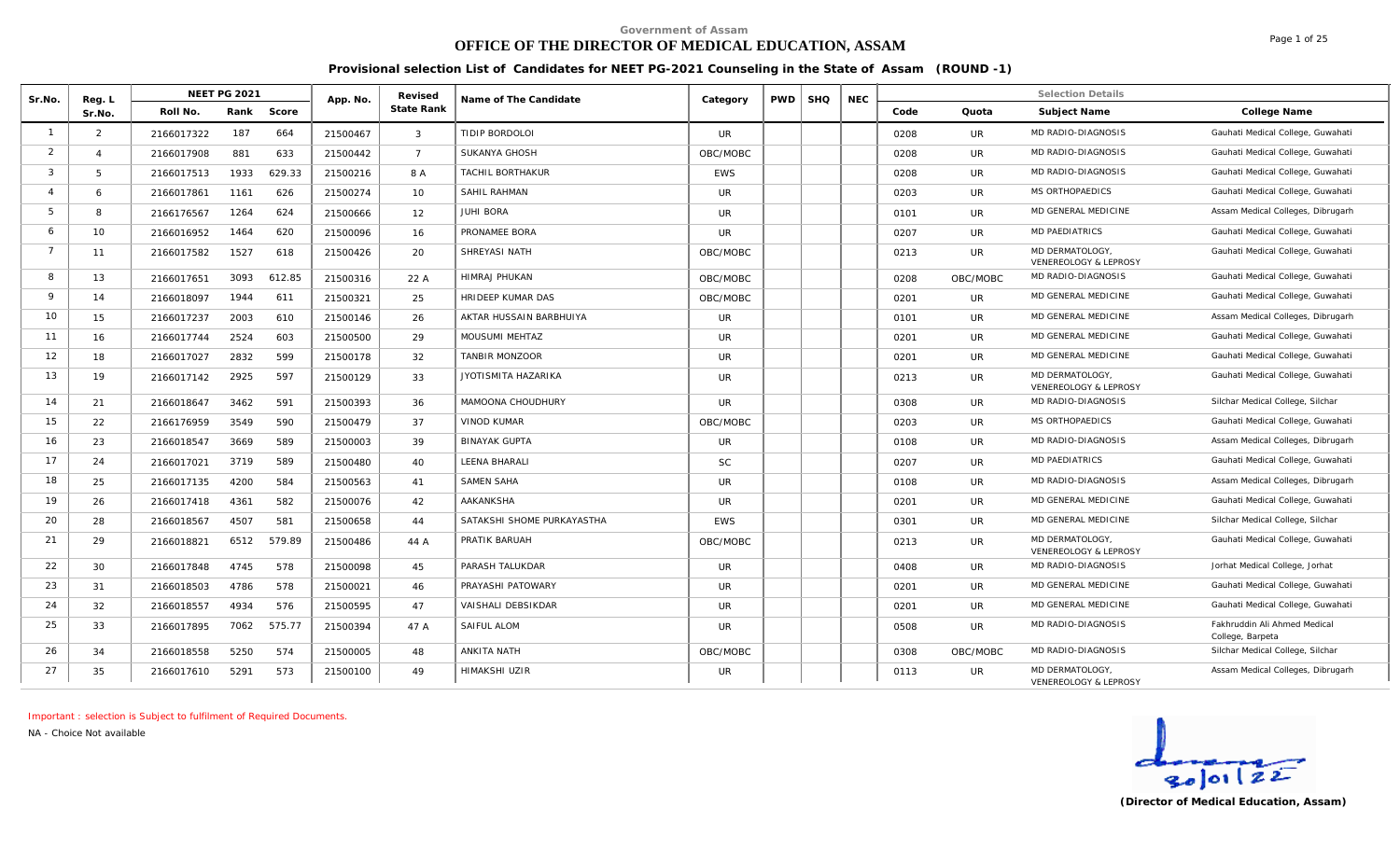# **OFFICE OF THE DIRECTOR OF MEDICAL EDUCATION, ASSAM**

**Provisional selection List of Candidates for NEET PG-2021 Counseling in the State of Assam (ROUND -1)**

| Sr.No. | Reg. L |            | <b>NEET PG 2021</b> |        | App. No. | Revised    | Name of The Candidate | Category   | <b>PWD</b> | <b>SHQ</b> | <b>NEC</b> |      |            | <b>Selection Details</b>                             |                                                  |
|--------|--------|------------|---------------------|--------|----------|------------|-----------------------|------------|------------|------------|------------|------|------------|------------------------------------------------------|--------------------------------------------------|
|        | Sr.No. | Roll No.   | Rank                | Score  |          | State Rank |                       |            |            |            |            | Code | Quota      | Subject Name                                         | College Name                                     |
| 28     | 36     | 2166018456 | 5391                | 572    | 21500102 | 51         | NILESH KHAKHOLIA      | UR.        |            |            |            | 0107 | UR         | <b>MD PAEDIATRICS</b>                                | Assam Medical Colleges, Dibrugarh                |
| 29     | 37     | 2166018485 | 5470                | 572    | 21500622 | 52         | ASHAPURNA GOSWAMI     | <b>EWS</b> |            |            |            | 0202 | UR         | MS GENERAL SURGERY                                   | Gauhati Medical College, Guwahati                |
| 30     | 38     | 2166016770 | 5472                | 572    | 21500044 | 53         | NAVIL FARZAD ISLAM    | <b>UR</b>  |            |            |            | 0101 | UR         | MD GENERAL MEDICINE                                  | Assam Medical Colleges, Dibrugarh                |
| 31     | 39     | 2166018092 | 7577                | 571.65 | 21500277 | 53 A       | SOMNATH SAHA ROY      | UR.        |            |            |            | 0101 | UR.        | MD GENERAL MEDICINE                                  | Assam Medical Colleges, Dibrugarh                |
| 32     | 40     | 2166016645 | 5548                | 571    | 21500050 | 54         | DHURJYOTI NATH        | OBC/MOBC   |            |            |            | 0201 | OBC/MOBC   | MD GENERAL MEDICINE                                  | Gauhati Medical College, Guwahati                |
| 33     | 41     | 2166016621 | 10261               | 570.28 | 21500270 | 54 A       | HIRAK JYOTI TALUKDAR  | OBC/MOBC   |            |            |            | 0608 | UR.        | MD RADIO-DIAGNOSIS                                   | Tezpur Medical College, Tezpur                   |
| 34     | 42     | 2166016942 | 5769                | 569    | 21500363 | 55         | PRIYANKA GOSWAMI      | UR.        |            |            |            | 0313 | UR         | MD DERMATOLOGY,<br>VENEREOLOGY & LEPROSY             | Silchar Medical College, Silchar                 |
| 35     | 45     | 2166043555 | 6072                | 567    | 21500231 | 58         | <b>SANYAM RATHI</b>   | UR.        |            |            |            | 0203 | <b>UR</b>  | MS ORTHOPAEDICS                                      | Gauhati Medical College, Guwahati                |
| 36     | 46     | 2166177010 | 6201                | 566    | 21500347 | 59         | ASHAPURNA BHAGAWATI   | UR.        |            |            |            | 0608 | UR.        | MD RADIO-DIAGNOSIS                                   | Tezpur Medical College, Tezpur                   |
| 37     | 47     | 2166018525 | 6305                | 565    | 21500559 | 61         | NILUFA AHMED LASKAR   | <b>EWS</b> |            |            |            | 0204 | UR         | MS OBSTETRICS & GYNAECOLOGY                          | Gauhati Medical College, Guwahati                |
| 38     | 48     | 2166017850 | 6331                | 565    | 21500432 | 62         | SUMANA SARMA          | UR.        |            |            |            | 0407 | UR         | <b>MD PAEDIATRICS</b>                                | Jorhat Medical College, Jorhat                   |
| 39     | 49     | 2166018827 | 6472                | 564    | 21500074 | 63         | RUPAMJIT BHARALI      | OBC/MOBC   |            |            |            | 0608 | OBC/MOBC   | MD RADIO-DIAGNOSIS                                   | Tezpur Medical College, Tezpur                   |
| 40     | 50     | 2166017086 | 6499                | 564    | 21500371 | 64         | COSMI BORA            | UR.        |            |            |            | 0204 | UR         | MS OBSTETRICS & GYNAECOLOGY                          | Gauhati Medical College, Guwahati                |
| 41     | 51     | 2166018730 | 6518                | 563    | 21500446 | 66         | <b>JAHANGIR ALOM</b>  | <b>EWS</b> |            |            |            | 0201 | <b>EWS</b> | MD GENERAL MEDICINE                                  | Gauhati Medical College, Guwahati                |
| 42     | 52     | 2166017463 | 6523                | 563    | 21500489 | 67         | <b>ASIF AFSAR</b>     | <b>UR</b>  |            |            |            | 0202 | UR         | MS GENERAL SURGERY                                   | Gauhati Medical College, Guwahati                |
| 43     | 54     | 2166017580 | 6567                | 563    | 21500150 | 69         | ARINDOM KAUSHIK BORA  | OBC/MOBC   |            |            |            | 0101 | UR         | MD GENERAL MEDICINE                                  | Assam Medical Colleges, Dibrugarh                |
| 44     | 55     | 2166018386 | 6834                | 561    | 21500136 | 70         | KASTURI KASHYAP       | <b>EWS</b> |            |            |            | 0408 | <b>EWS</b> | MD RADIO-DIAGNOSIS                                   | Jorhat Medical College, Jorhat                   |
| 45     | 56     | 2166018443 | 6882                | 560    | 21500133 | 71         | SUBHRASMITA BHOI      | <b>UR</b>  |            |            |            | 0401 | UR         | MD GENERAL MEDICINE                                  | Jorhat Medical College, Jorhat                   |
| 46     | 57     | 2166018177 | 7018                | 560    | 21500499 | 73         | SOMALI PAUL           | UR.        |            |            |            | 0301 | UR.        | MD GENERAL MEDICINE                                  | Silchar Medical College, Silchar                 |
| 47     | 58     | 2166042673 | 7044                | 560    | 21500197 | 74         | SAGARIKA SAHA         | <b>UR</b>  |            |            |            | 0204 | UR         | MS OBSTETRICS & GYNAECOLOGY                          | Gauhati Medical College, Guwahati                |
| 48     | 59     | 2166017976 | 9575                | 558.26 | 21500282 | 74 A       | JINKU OZAH            | OBC/MOBC   |            |            |            | 0101 | OBC/MOBC   | MD GENERAL MEDICINE                                  | Assam Medical Colleges, Dibrugarh                |
| 49     | 60     | 2166116428 | 7521                | 556    | 21500209 | 78         | SUBHAM DAS            | <b>UR</b>  |            |            |            | 0301 | <b>UR</b>  | MD GENERAL MEDICINE                                  | Silchar Medical College, Silchar                 |
| 50     | 61     | 2166017120 | 7522                | 556    | 21500484 | 79         | RAJDEEP PARASHAR      | <b>EWS</b> |            |            |            | 0508 | <b>EWS</b> | MD RADIO-DIAGNOSIS                                   | Fakhruddin Ali Ahmed Medical<br>College, Barpeta |
| 51     | 62     | 2166017460 | 7572                | 555    | 21500714 | 80         | <b>AMIT SAHANI</b>    | <b>UR</b>  |            |            |            | NA   |            |                                                      |                                                  |
| 52     | 63     | 2166018454 | 7620                | 555    | 21500066 | 82         | LUISH BORBORUAH       | OBC/MOBC   |            |            |            | 0101 | OBC/MOBC   | MD GENERAL MEDICINE                                  | Assam Medical Colleges, Dibrugarh                |
| 53     | 64     | 2166018203 | 7701                | 555    | 21500495 | 84         | SYED ADAM MOUSUM      | <b>UR</b>  |            |            |            | 0222 | UR         | <b>MD TUBERCULOSIS &amp;</b><br>RESPIRATORY MEDICINE | Gauhati Medical College, Guwahati                |
| 54     | 66     | 2166172983 | 8086                | 552    | 21500028 | 88         | ARINDAM ROY CHOUDHURY | UR.        |            |            |            | 0301 | UR         | MD GENERAL MEDICINE                                  | Silchar Medical College, Silchar                 |
| 55     | 67     | 2166016871 | 10650               | 551.05 | 21500397 | 88 A       | ASHIM CHAMUAH         | OBC/MOBC   |            |            |            | 0107 | OBC/MOBC   | <b>MD PAEDIATRICS</b>                                | Assam Medical Colleges, Dibrugarh                |

*Important : selection is Subject to fulfilment of Required Documents.*

*NA - Choice Not available*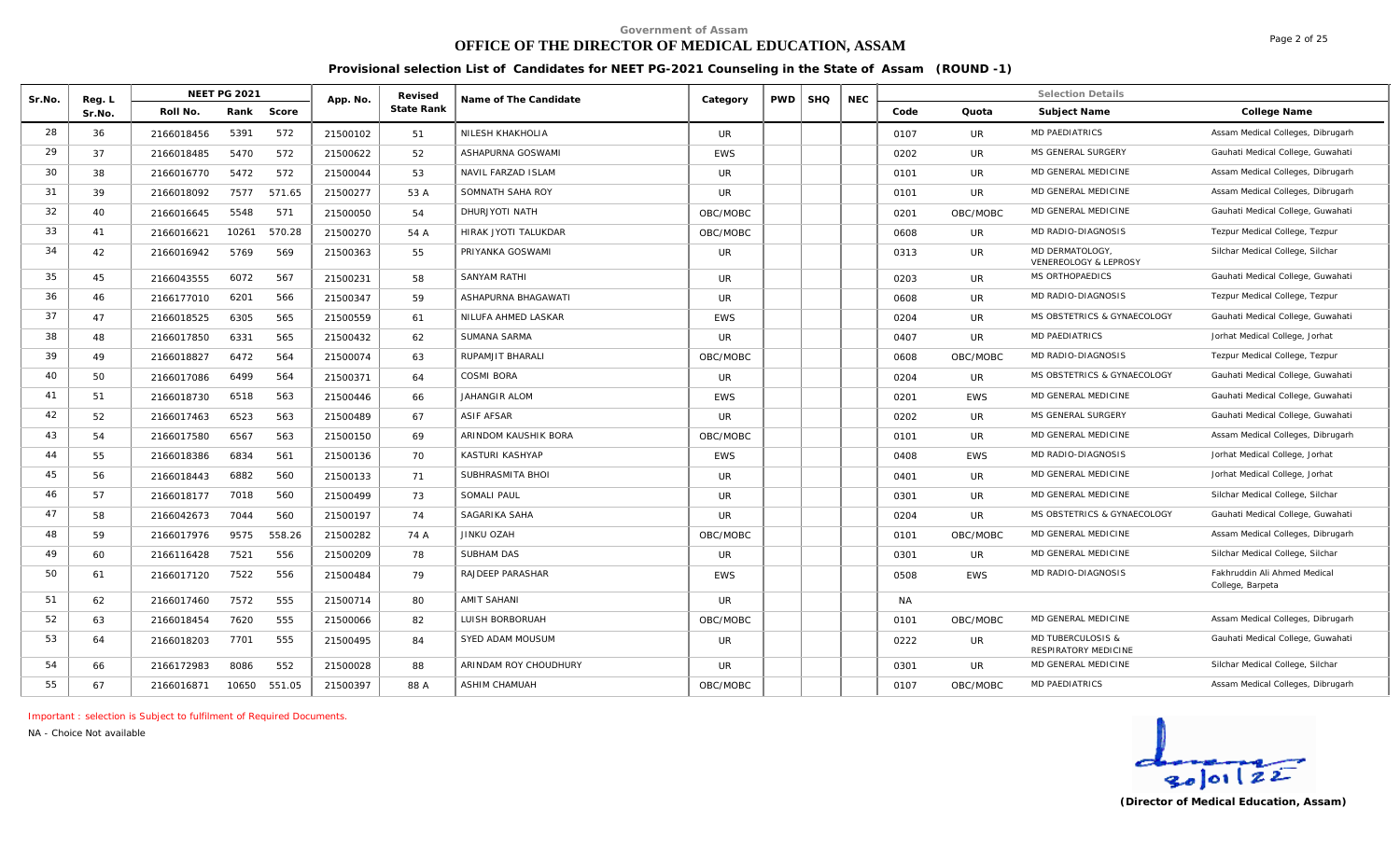# **OFFICE OF THE DIRECTOR OF MEDICAL EDUCATION, ASSAM**

**Provisional selection List of Candidates for NEET PG-2021 Counseling in the State of Assam (ROUND -1)**

| Sr.No. | Reg. L |            | <b>NEET PG 2021</b> |        | App. No. | Revised    | Name of The Candidate   | Category   | <b>PWD</b> | <b>SHQ</b> | <b>NEC</b> |      |            | <b>Selection Details</b>                                    |                                                  |
|--------|--------|------------|---------------------|--------|----------|------------|-------------------------|------------|------------|------------|------------|------|------------|-------------------------------------------------------------|--------------------------------------------------|
|        | Sr.No. | Roll No.   | Rank                | Score  |          | State Rank |                         |            |            |            |            | Code | Quota      | Subject Name                                                | College Name                                     |
| 56     | 68     | 2166017887 | 8121                | 551    | 21500138 | 89         | NABARUN DHAR            | UR.        |            |            |            | 0203 | UR         | MS ORTHOPAEDICS                                             | Gauhati Medical College, Guwahati                |
| 57     | 69     | 2166017970 | 8538                | 549    | 21500532 | 92         | <b>BIDISHA DEVI</b>     | <b>UR</b>  |            |            |            | 0222 | <b>UR</b>  | <b>MD TUBERCULOSIS &amp;</b><br><b>RESPIRATORY MEDICINE</b> | Gauhati Medical College, Guwahati                |
| 58     | 70     | 2166018781 | 9097                | 545    | 21500353 | 97         | DIBYAJIT CHAKRAVARTY    | UR.        |            |            |            | 0102 | UR         | MS GENERAL SURGERY                                          | Assam Medical Colleges, Dibrugarh                |
| 59     | 71     | 2166018496 | 9139                | 545    | 21500022 | 98         | ADIBA NASEEM            | <b>UR</b>  |            |            |            | 0401 | <b>UR</b>  | MD GENERAL MEDICINE                                         | Jorhat Medical College, Jorhat                   |
| 60     | 72     | 2166018563 | 9221                | 545    | 21500190 | 99         | <b>PUJA DAS</b>         | UR.        |            |            |            | 0307 | UR         | <b>MD PAEDIATRICS</b>                                       | Silchar Medical College, Silchar                 |
| 61     | 73     | 2166018716 | 9333                | 544    | 21500142 | 100        | ROUNAK BHATTACHARJEE    | UR.        |            |            |            | 0401 | UR         | MD GENERAL MEDICINE                                         | Jorhat Medical College, Jorhat                   |
| 62     | 74     | 2166016817 | 9431                | 543    | 21500113 | 101        | PORIMOLLIKA BORUAH      | OBC/MOBC   |            |            |            | 0313 | OBC/MOBC   | MD DERMATOLOGY<br>VENEREOLOGY & LEPROSY                     | Silchar Medical College, Silchar                 |
| 63     | 75     | 2166017973 | 9434                | 543    | 21500043 | 102        | <b>JAGRITI BORAH</b>    | OBC/MOBC   |            |            |            | 0407 | UR         | <b>MD PAEDIATRICS</b>                                       | Jorhat Medical College, Jorhat                   |
| 64     | 76     | 2166017097 | 12032               | 542.81 | 21500137 | 102 A      | <b>HARSHIT MURARKA</b>  | UR.        |            |            |            | 0501 | <b>UR</b>  | MD GENERAL MEDICINE                                         | Fakhruddin Ali Ahmed Medical<br>College, Barpeta |
| 65     | 77     | 2166017052 | 12074               | 542.81 | 21500391 | 102 B      | SUBHAM KASHYAP          | <b>UR</b>  |            |            |            | 0501 | UR         | MD GENERAL MEDICINE                                         | Fakhruddin Ali Ahmed Medical<br>College, Barpeta |
| 66     | 78     | 2166017002 | 12139               | 542.81 | 21500227 | 102 C      | MANASWITA KASHYAP       | UR.        |            |            |            | 0104 | UR         | MS OBSTETRICS & GYNAECOLOGY                                 | Assam Medical Colleges, Dibrugarh                |
| 67     | 79     | 2166018722 | 9617                | 542    | 21500014 | 105        | MOGBUL HUSSAIN          | <b>EWS</b> |            |            |            | 0501 | UR         | MD GENERAL MEDICINE                                         | Fakhruddin Ali Ahmed Medical<br>College, Barpeta |
| 68     | 80     | 2166017320 | 9779                | 541    | 21500215 | 107        | DWAIPAYAN CHAKRABORTY   | <b>UR</b>  |            |            |            | 0601 | UR         | MD GENERAL MEDICINE                                         | Tezpur Medical College, Tezpur                   |
| 69     | 81     | 2166017033 | 12388               | 540.75 | 21500157 | 107 A      | PRERANA DAS             | <b>SC</b>  |            |            |            | 0204 | SC         | MS OBSTETRICS & GYNAECOLOGY                                 | Gauhati Medical College, Guwahati                |
| 70     | 82     | 2166018860 | 9851                | 540    | 21500428 | 108        | ABDUL KALAM AZAD        | <b>UR</b>  |            |            |            | 0507 | <b>UR</b>  | <b>MD PAEDIATRICS</b>                                       | Fakhruddin Ali Ahmed Medical<br>College, Barpeta |
| 71     | 83     | 2166018384 | 10010               | 540    | 21500626 | 110        | SANGHAMITRA HAZARIKA    | OBC/MOBC   |            |            |            | 0202 | UR         | MS GENERAL SURGERY                                          | Gauhati Medical College, Guwahati                |
| 72     | 84     | 2166016806 | 10031               | 540    | 21500143 | 111        | APARAJITA ROY           | <b>UR</b>  |            |            |            | 0607 | UR         | <b>MD PAEDIATRICS</b>                                       | Tezpur Medical College, Tezpur                   |
| 73     | 85     | 2166018332 | 10153               | 539    | 21500160 | 112        | SOUMISTHA DAS           | UR.        |            |            |            | 0507 | <b>UR</b>  | <b>MD PAEDIATRICS</b>                                       | Fakhruddin Ali Ahmed Medical<br>College, Barpeta |
| 74     | 86     | 2166018506 | 10158               | 539    | 21500168 | 113        | PRIYA DUTTA             | OBC/MOBC   |            |            |            | 0401 | OBC/MOBC   | MD GENERAL MEDICINE                                         | Jorhat Medical College, Jorhat                   |
| 75     | 88     | 2166018318 | 10257               | 538    | 21500151 | 114        | RAJARSHI BORPATRAGOHAIN | OBC/MOBC   |            |            |            | 0202 | UR         | MS GENERAL SURGERY                                          | Gauhati Medical College, Guwahati                |
| 76     | 89     | 2166017600 | 10259               | 538    | 21500045 | 115        | <b>KAKALI BASAK</b>     | UR         |            |            |            | 0209 | <b>UR</b>  | MD RADIO-THERAPY                                            | Gauhati Medical College, Guwahati                |
| 77     | 91     | 2166017140 | 10336               | 537    | 21500380 | 118        | <b>MANAS CHOUDHURY</b>  | <b>UR</b>  |            |            |            | 0304 | UR         | MS OBSTETRICS & GYNAECOLOGY                                 | Silchar Medical College, Silchar                 |
| 78     | 92     | 2166018620 | 10425               | 537    | 21500330 | 119        | ORKO PAUL               | UR.        |            |            |            | 0303 | UR         | MS ORTHOPAEDICS                                             | Silchar Medical College, Silchar                 |
| 79     | 93     | 2166018472 | 13491               | 535.60 | 21500203 | 119 A      | ANKIT KUMAR CHOUDHURY   | UR.        |            |            |            | 0103 | UR.        | <b>MS ORTHOPAEDICS</b>                                      | Assam Medical Colleges, Dibrugarh                |
| 80     | 94     | 2166018482 | 10746               | 535    | 21500153 | 121        | RIMLI KAUSHIK BARUA     | <b>UR</b>  |            |            |            | 0104 | <b>UR</b>  | MS OBSTETRICS & GYNAECOLOGY                                 | Assam Medical Colleges, Dibrugarh                |
| 81     | 95     | 2166018256 | 10848               | 534    | 21500006 | 123        | PUJA GOGOI              | OBC/MOBC   |            |            |            | 0301 | OBC/MOBC   | MD GENERAL MEDICINE                                         | Silchar Medical College, Silchar                 |
| 82     | 96     | 2166017000 | 13893               | 532.51 | 21500185 | 123 A      | SOFIUR RAHMAN           | <b>EWS</b> |            |            |            | 0101 | <b>EWS</b> | MD GENERAL MEDICINE                                         | Assam Medical Colleges, Dibrugarh                |

*Important : selection is Subject to fulfilment of Required Documents.*

*NA - Choice Not available*

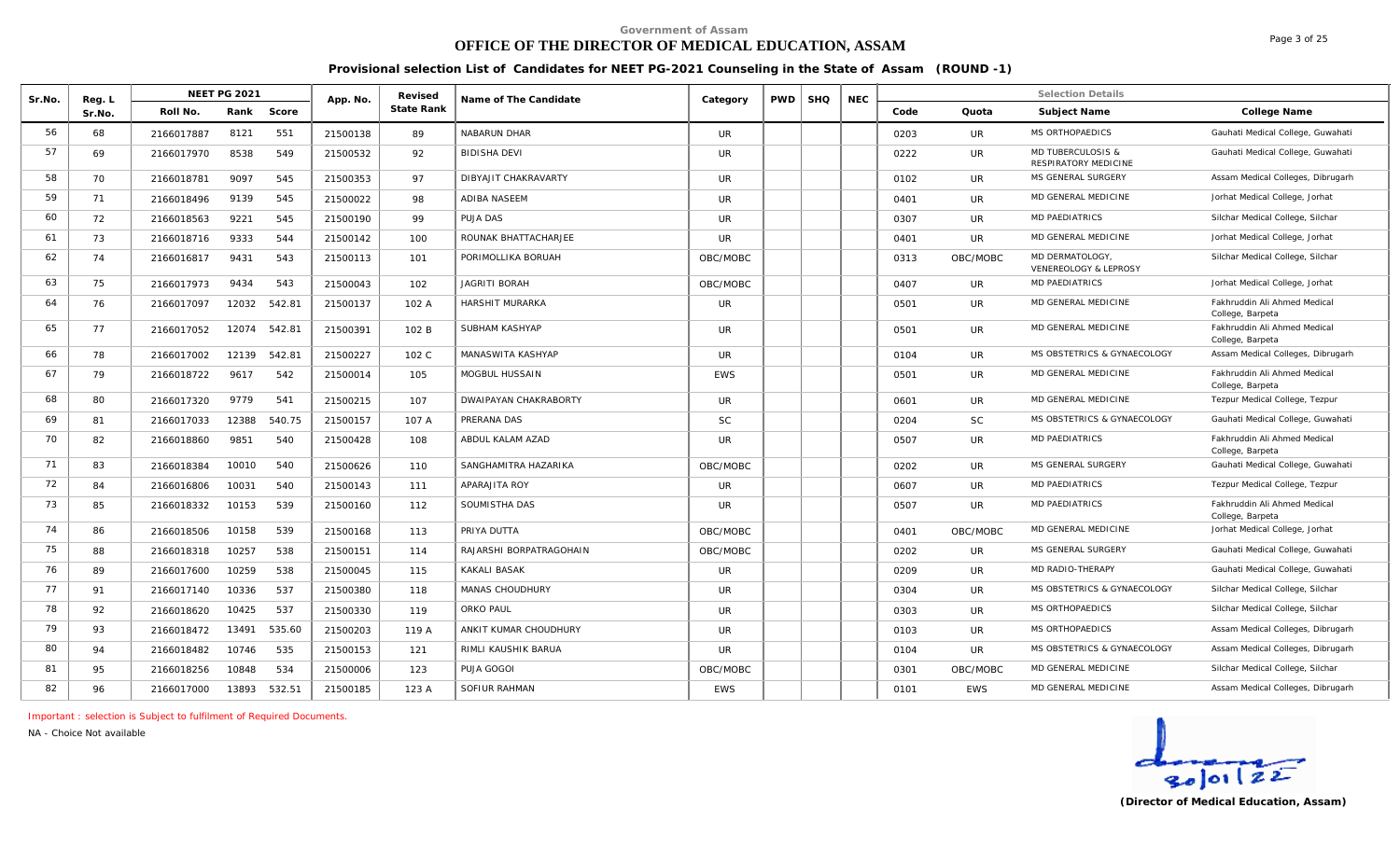# **OFFICE OF THE DIRECTOR OF MEDICAL EDUCATION, ASSAM**

**Provisional selection List of Candidates for NEET PG-2021 Counseling in the State of Assam (ROUND -1)**

| Sr.No. | Reg. L |            | <b>NEET PG 2021</b> |        | App. No. | Revised    | Name of The Candidate  | Category   | <b>PWD</b> | <b>SHQ</b> | <b>NEC</b> |      |            | <b>Selection Details</b>    |                                              |
|--------|--------|------------|---------------------|--------|----------|------------|------------------------|------------|------------|------------|------------|------|------------|-----------------------------|----------------------------------------------|
|        | Sr.No. | Roll No.   | Rank                | Score  |          | State Rank |                        |            |            |            |            | Code | Quota      | Subject Name                | College Name                                 |
| 83     | 97     | 2166017679 | 11111               | 532    | 21500226 | 124        | JAYANTA JYOTI SAIKIA   | <b>EWS</b> |            |            |            | 0301 | <b>EWS</b> | MD GENERAL MEDICINE         | Silchar Medical College, Silchar             |
| 84     | 98     | 2166017222 | 11162               | 532    | 21500263 | 125        | ARIJIT BAGCHI          | <b>UR</b>  |            |            |            | 0202 | <b>UR</b>  | MS GENERAL SURGERY          | Gauhati Medical College, Guwahati            |
| 85     | 101    | 2166018750 | 11659               | 530    | 21500354 | 131        | SHWETA SHARMA          | <b>EWS</b> |            |            |            | 0104 | UR         | MS OBSTETRICS & GYNAECOLOGY | Assam Medical Colleges, Dibrugarh            |
| 86     | 102    | 2166016617 | 14518               | 529.42 | 21500578 | 131 A      | <b>GOPIKA MISSONG</b>  | ST(P)      |            |            |            | 0308 | ST(P)      | MD RADIO-DIAGNOSIS          | Silchar Medical College, Silchar             |
| 87     | 103    | 2166017405 | 11705               | 529    | 21500287 | 132        | KAUSHIK GOSWAMI        | <b>UR</b>  |            |            |            | 0214 | UR         | <b>MD PSYCHIATRY</b>        | Gauhati Medical College, Guwahati            |
| 88     | 104    | 2166018364 | 11764               | 529    | 21500359 | 133        | DEBOJANI BORA          | OBC/MOBC   |            |            |            | 0601 | OBC/MOBC   | MD GENERAL MEDICINE         | Tezpur Medical College, Tezpur               |
| 89     | 105    | 2166018585 | 11766               | 529    | 21500135 | 134        | <b>SUSHMITA DEY</b>    | UR.        |            |            |            | 0604 | UR         | MS OBSTETRICS & GYNAECOLOGY | Tezpur Medical College, Tezpur               |
| 90     | 107    | 2166018751 | 11797               | 529    | 21500163 | 137        | <b>ABHISHEK BANIK</b>  | <b>EWS</b> |            |            |            | 0202 | <b>EWS</b> | MS GENERAL SURGERY          | Gauhati Medical College, Guwahati            |
| 91     | 108    | 2166176904 | 11820               | 529    | 21500528 | 138        | PRIYAL AGARWAL         | <b>UR</b>  |            |            |            | 0303 | <b>UR</b>  | <b>MS ORTHOPAEDICS</b>      | Silchar Medical College, Silchar             |
| 92     | 109    | 2166017007 | 14730               | 528.39 | 21500173 | 138 A      | KOMAL AGARWAL          | <b>UR</b>  |            |            |            | 0205 | <b>UR</b>  | MS OPHTHALMOLOGY            | Gauhati Medical College, Guwahati            |
| 93     | 110    | 2166018636 | 11947               | 528    | 21500152 | 139        | ROBINA DAS             | SC         |            |            |            | 0108 | <b>SC</b>  | MD RADIO-DIAGNOSIS          | Assam Medical Colleges, Dibrugarh            |
| 94     | 111    | 2166018312 | 11958               | 528    | 21500460 | 140        | <b>DHARITREE SARMA</b> | <b>UR</b>  |            |            |            | 0206 | UR         | MS OTORHINOLARYNGOLOGY      | Gauhati Medical College, Guwahati            |
| 95     | 112    | 2166018840 | 12010               | 527    | 21500421 | 141        | NAYANIKA KALITA        | <b>EWS</b> |            |            |            | 0212 | UR.        | MD PATHOLOGY                | Gauhati Medical College, Guwahati            |
| 96     | 113    | 2166017166 | 12077               | 527    | 21500189 | 144        | PRANGANA SARMAH        | UR         |            |            |            | 0105 | UR         | MS OPHTHALMOLOGY            | Assam Medical Colleges, Dibrugarh            |
| 97     | 114    | 2166017975 | 12078               | 527    | 21500599 | 145        | BARASHA BORTHAKUR      | <b>UR</b>  |            |            |            | 0709 | UR         | MD RADIO-THERAPY            | Dr. B. Borooah Cancer Institute,<br>Guwahati |
| 98     | 115    | 2166018768 | 12253               | 526    | 21500385 | 147        | NAIRITA PATGIRI        | <b>UR</b>  |            |            |            | 0210 | UR         | MD ANAESTHESIOLOGY          | Gauhati Medical College, Guwahati            |
| 99     | 116    | 2166017511 | 12334               | 526    | 21500086 | 148        | SMITA SARMA            | <b>UR</b>  |            |            |            | 0302 | UR         | MS GENERAL SURGERY          | Silchar Medical College, Silchar             |
| 100    | 117    | 2166018132 | 12364               | 526    | 21500127 | 150        | NAYANA DEY             | UR         |            |            |            | 0210 | UR.        | MD ANAESTHESIOLOGY          | Gauhati Medical College, Guwahati            |
| 101    | 118    | 2166016834 | 12643               | 524    | 21500650 | 152        | PORINEETA GOGOI        | OBC/MOBC   |            |            |            | 0114 | UR         | <b>MD PSYCHIATRY</b>        | Assam Medical Colleges, Dibrugarh            |
| 102    | 119    | 2166018701 | 12882               | 523    | 21500170 | 153        | SAYANTAN BHATTACHARJEE | UR         |            |            |            | 0302 | UR         | MS GENERAL SURGERY          | Silchar Medical College, Silchar             |
| 103    | 120    | 2166016718 | 19215               | 521.52 | 21500331 | 155 A      | MRIDU PABAN RAJKHOWA   | OBC/MOBC   |            |            |            | 0307 | OBC/MOBC   | <b>MD PAEDIATRICS</b>       | Silchar Medical College, Silchar             |
| 104    | 121    | 2166018864 | 13100               | 521    | 21500424 | 156        | SHAHIN ARA             | OBC/MOBC   |            |            |            | 0607 | OBC/MOBC   | <b>MD PAEDIATRICS</b>       | Tezpur Medical College, Tezpur               |
| 105    | 122    | 2166017218 | 13119               | 521    | 21500297 | 157        | SOURAV CHAKRABORTY     | UR         |            |            |            | 0709 | UR         | MD RADIO-THERAPY            | Dr. B. Borooah Cancer Institute,<br>Guwahati |
| 106    | 123    | 2166017579 | 16498               | 520.15 | 21500617 | 157 A      | MONOMIKA THAOSEN       | ST(H)      |            |            |            | 0204 | ST(H)      | MS OBSTETRICS & GYNAECOLOGY | Gauhati Medical College, Guwahati            |
| 107    | 124    | 2166018082 | 13303               | 520    | 21500236 | 158        | MAMADUL ISLAM          | <b>EWS</b> |            |            |            | 0601 | <b>EWS</b> | MD GENERAL MEDICINE         | Tezpur Medical College, Tezpur               |
| 108    | 125    | 2166018523 | 13394               | 520    | 21500556 | 160        | MOHAMMED QUASIM LASKAR | <b>UR</b>  |            |            |            | 0103 | UR         | MS ORTHOPAEDICS             | Assam Medical Colleges, Dibrugarh            |
| 109    | 126    | 2166018790 | 13398               | 520    | 21500205 | 161        | <b>AKANKSHA KALITA</b> | <b>UR</b>  |            |            |            | 0212 | UR         | MD PATHOLOGY                | Gauhati Medical College, Guwahati            |
| 110    | 127    | 2166177024 | 13459               | 520    | 21500053 | 162        | PRIYANKA GUPTA         | OBC/MOBC   |            |            |            | 0204 | OBC/MOBC   | MS OBSTETRICS & GYNAECOLOGY | Gauhati Medical College, Guwahati            |

*Important : selection is Subject to fulfilment of Required Documents.*

*NA - Choice Not available*

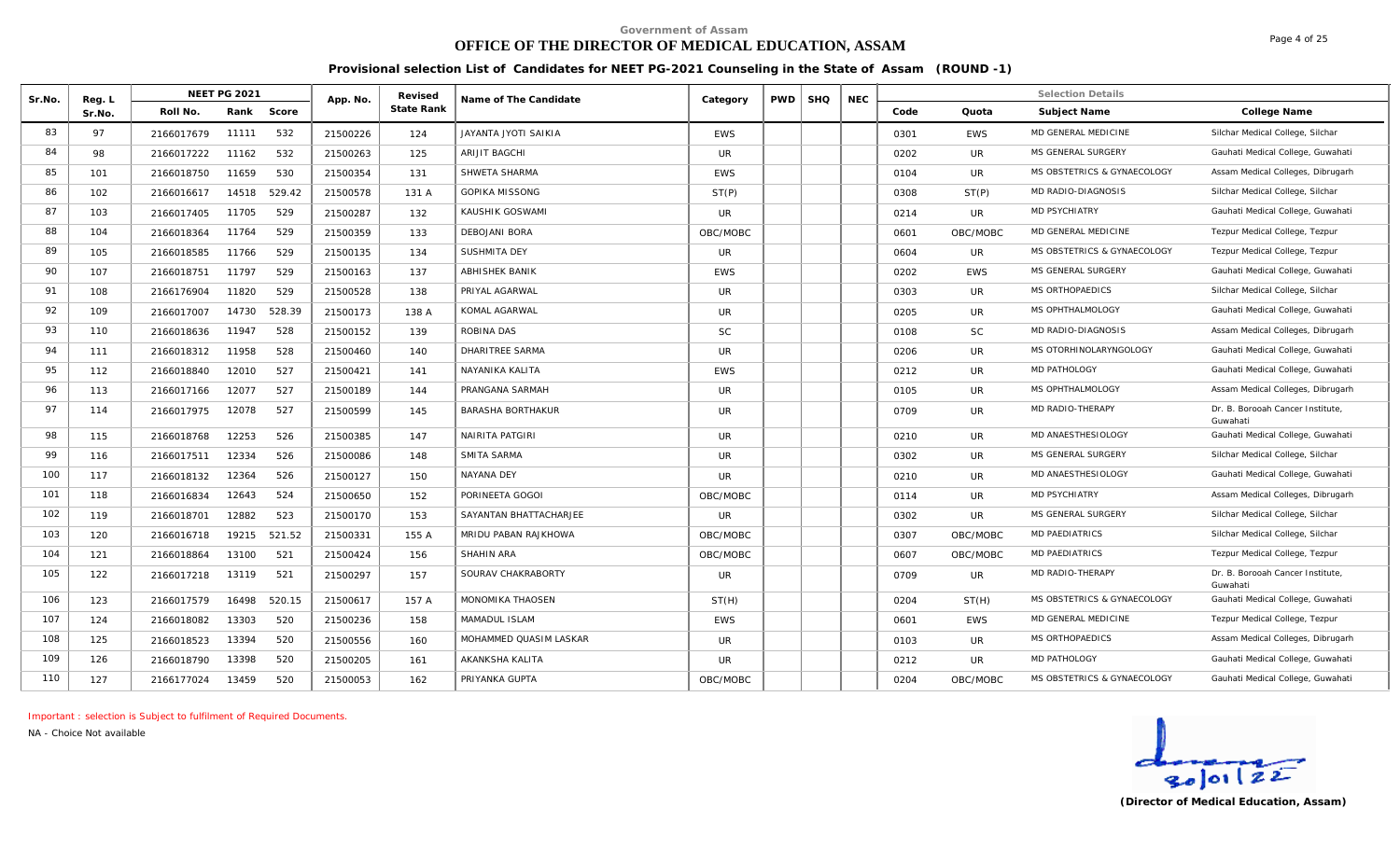# **OFFICE OF THE DIRECTOR OF MEDICAL EDUCATION, ASSAM**

**Provisional selection List of Candidates for NEET PG-2021 Counseling in the State of Assam (ROUND -1)**

| Sr.No. | Reg. L |            | <b>NEET PG 2021</b> |        | App. No. | Revised    | Name of The Candidate       | Category   | <b>PWD</b> | <b>SHQ</b> | <b>NFC</b> |      |            | <b>Selection Details</b>    |                                                  |
|--------|--------|------------|---------------------|--------|----------|------------|-----------------------------|------------|------------|------------|------------|------|------------|-----------------------------|--------------------------------------------------|
|        | Sr.No. | Roll No.   | Rank                | Score  |          | State Rank |                             |            |            |            |            | Code | Quota      | Subject Name                | College Name                                     |
| 111    | 128    | 2166018693 | 13488               | 520    | 21500245 | 163        | ARPITA DEB                  | <b>UR</b>  |            |            |            | 0302 | UR         | MS GENERAL SURGERY          | Silchar Medical College, Silchar                 |
| 112    | 129    | 2166016819 | 13550               | 519    | 21500319 | 165        | PURNAKSHI BHATTACHARYYA     | <b>EWS</b> |            |            |            | 0407 | <b>EWS</b> | <b>MD PAEDIATRICS</b>       | Jorhat Medical College, Jorhat                   |
| 113    | 130    | 2166016588 | 13618               | 519    | 21500573 | 166        | ANKITA SAHA                 | <b>UR</b>  |            |            |            | 0210 | UR         | MD ANAESTHESIOLOGY          | Gauhati Medical College, Guwahati                |
| 114    | 131    | 2166017116 | 13662               | 519    | 21500312 | 167        | AMAN NEOPANE                | <b>EWS</b> |            |            |            | 0107 | <b>EWS</b> | <b>MD PAEDIATRICS</b>       | Assam Medical Colleges, Dibrugarh                |
| 115    | 132    | 2166018696 | 13709               | 518    | 21500306 | 168        | SAIKAT CHAKRABARTY          | UR.        |            |            |            | 0502 | UR.        | MS GENERAL SURGERY          | Fakhruddin Ali Ahmed Medical<br>College, Barpeta |
| 116    | 133    | 2166016997 | 13761               | 518    | 21500206 | 169        | ELORA BORGOHAIN             | OBC/MOBC   |            |            |            | 0221 | <b>UR</b>  | MD EMERGENCY MEDICINE       | Gauhati Medical College, Guwahati                |
| 117    | 134    | 2166017431 | 13866               | 518    | 21500352 | 171        | <b>TANVI PAUL</b>           | OBC/MOBC   |            |            |            | 0304 | OBC/MOBC   | MS OBSTETRICS & GYNAECOLOGY | Silchar Medical College, Silchar                 |
| 118    | 135    | 2166018352 | 13965               | 517    | 21500181 | 173        | PRIYAM DEKA                 | <b>UR</b>  |            |            |            | 0221 | <b>UR</b>  | MD EMERGENCY MEDICINE       | Gauhati Medical College, Guwahati                |
| 119    | 136    | 2166016915 | 13975               | 517    | 21500119 | 174        | SHANTANU CHETIA             | OBC/MOBC   |            |            |            | 0203 | OBC/MOBC   | <b>MS ORTHOPAEDICS</b>      | Gauhati Medical College, Guwahati                |
| 120    | 137    | 2166017214 | 14189               | 516    | 21500702 | 175        | MAHMOODUL KARIM             | <b>EWS</b> |            |            |            | 0103 | <b>UR</b>  | <b>MS ORTHOPAEDICS</b>      | Assam Medical Colleges, Dibrugarh                |
| 121    | 138    | 2166018794 | 14344               | 515    | 21500254 | 176        | PRAKASH SAIKIA              | <b>EWS</b> |            |            |            | 0102 | UR.        | MS GENERAL SURGERY          | Assam Medical Colleges, Dibrugarh                |
| 122    | 139    | 2166018216 | 14345               | 515    | 21500101 | 177        | DEEPJYOTI TALUKDAR          | <b>UR</b>  |            |            |            | 0603 | UR.        | MS ORTHOPAEDICS             | Tezpur Medical College, Tezpur                   |
| 123    | 140    | 2166018695 | 14349               | 515    | 21500413 | 178        | JASMINE SULTANA LASKAR      | <b>EWS</b> |            |            |            | 0204 | <b>EWS</b> | MS OBSTETRICS & GYNAECOLOGY | Gauhati Medical College, Guwahati                |
| 124    | 141    | 2166018839 | 14574               | 514    | 21500279 | 180        | PUBERUN BORAH               | OBC/MOBC   |            |            |            | 0303 | OBC/MOBC   | <b>MS ORTHOPAEDICS</b>      | Silchar Medical College, Silchar                 |
| 125    | 142    | 2166017477 | 14575               | 514    | 21500343 | 181        | LISHA LAMA                  | OBC/MOBC   |            |            |            | 0104 | OBC/MOBC   | MS OBSTETRICS & GYNAECOLOGY | Assam Medical Colleges, Dibrugarh                |
| 126    | 143    | 2166018648 | 14577               | 514    | 21500275 | 182        | <b>JABIN SULTANA LASKAR</b> | <b>EWS</b> |            |            |            | 0604 | <b>EWS</b> | MS OBSTETRICS & GYNAECOLOGY | Tezpur Medical College, Tezpur                   |
| 127    | 144    | 2166017889 | 14677               | 513    | 21500464 | 183        | KAUSHIK MEDHI               | OBC/MOBC   |            |            |            | 0403 | UR         | MS ORTHOPAEDICS             | Jorhat Medical College, Jorhat                   |
| 128    | 145    | 2166017554 | 14743               | 513    | 21500447 | 185        | KANKANA SAGAR TALUKDAR      | <b>SC</b>  |            |            |            | 0104 | <b>SC</b>  | MS OBSTETRICS & GYNAECOLOGY | Assam Medical Colleges, Dibrugarh                |
| 129    | 146    | 2166017595 | 17884               | 512.94 | 21500221 | 185 A      | <b>JIA UR RAHMAN</b>        | UR.        |            |            |            | 0102 | UR.        | MS GENERAL SURGERY          | Assam Medical Colleges, Dibrugarh                |
| 130    | 147    | 2166017602 | 14825               | 512    | 21500166 | 186        | PARTHA PRATIM BORAH         | OBC/MOBC   |            |            |            | 0210 | OBC/MOBC   | MD ANAESTHESIOLOGY          | Gauhati Medical College, Guwahati                |
| 131    | 148    | 2166018606 | 15010               | 511    | 21500586 | 187        | SUSHMITA SINGHA             | OBC/MOBC   |            |            |            | 0504 | OBC/MOBC   | MS OBSTETRICS & GYNAECOLOGY | Fakhruddin Ali Ahmed Medical<br>College, Barpeta |
| 132    | 149    | 2166017232 | 15017               | 511    | 21500481 | 188        | DIP JYOTI DAS               | UR.        |            |            |            | 0110 | <b>UR</b>  | MD ANAESTHESIOLOGY          | Assam Medical Colleges, Dibrugarh                |
| 133    | 150    | 2166018509 | 15186               | 511    | 21500064 | 189        | SAHIL AGARWAL               | <b>UR</b>  |            |            |            | 0214 | UR.        | <b>MD PSYCHIATRY</b>        | Gauhati Medical College, Guwahati                |
| 134    | 151    | 2166017031 | 18699               | 509.85 | 21500368 | 190 A      | ANIRVAN GAUTAM              | UR         |            |            |            | 0402 | UR         | MS GENERAL SURGERY          | Jorhat Medical College, Jorhat                   |
| 135    | 152    | 2166177016 | 15491               | 509    | 21500082 | 191        | KULEN KALITA                | <b>EWS</b> |            |            |            | 0103 | <b>EWS</b> | MS ORTHOPAEDICS             | Assam Medical Colleges, Dibrugarh                |
| 136    | 153    | 2166018638 | 15850               | 507    | 21500399 | 193        | NICKY CHOUDHURY             | <b>UR</b>  |            |            |            | 0310 | <b>UR</b>  | MD ANAESTHESIOLOGY          | Silchar Medical College, Silchar                 |
| 137    | 154    | 2166018432 | 15918               | 507    | 21500696 | 195        | <b>JYOTISHMITA PATHAK</b>   | OBC/MOBC   |            |            |            | NA   |            |                             |                                                  |
| 138    | 155    | 2166018463 | 16010               | 507    | 21500087 | 196        | BIRINCHI BANDAN BORAH       | UR         |            |            |            | 0102 | <b>UR</b>  | MS GENERAL SURGERY          | Assam Medical Colleges, Dibrugarh                |

*Important : selection is Subject to fulfilment of Required Documents.*

*NA - Choice Not available*



Page 5 of 25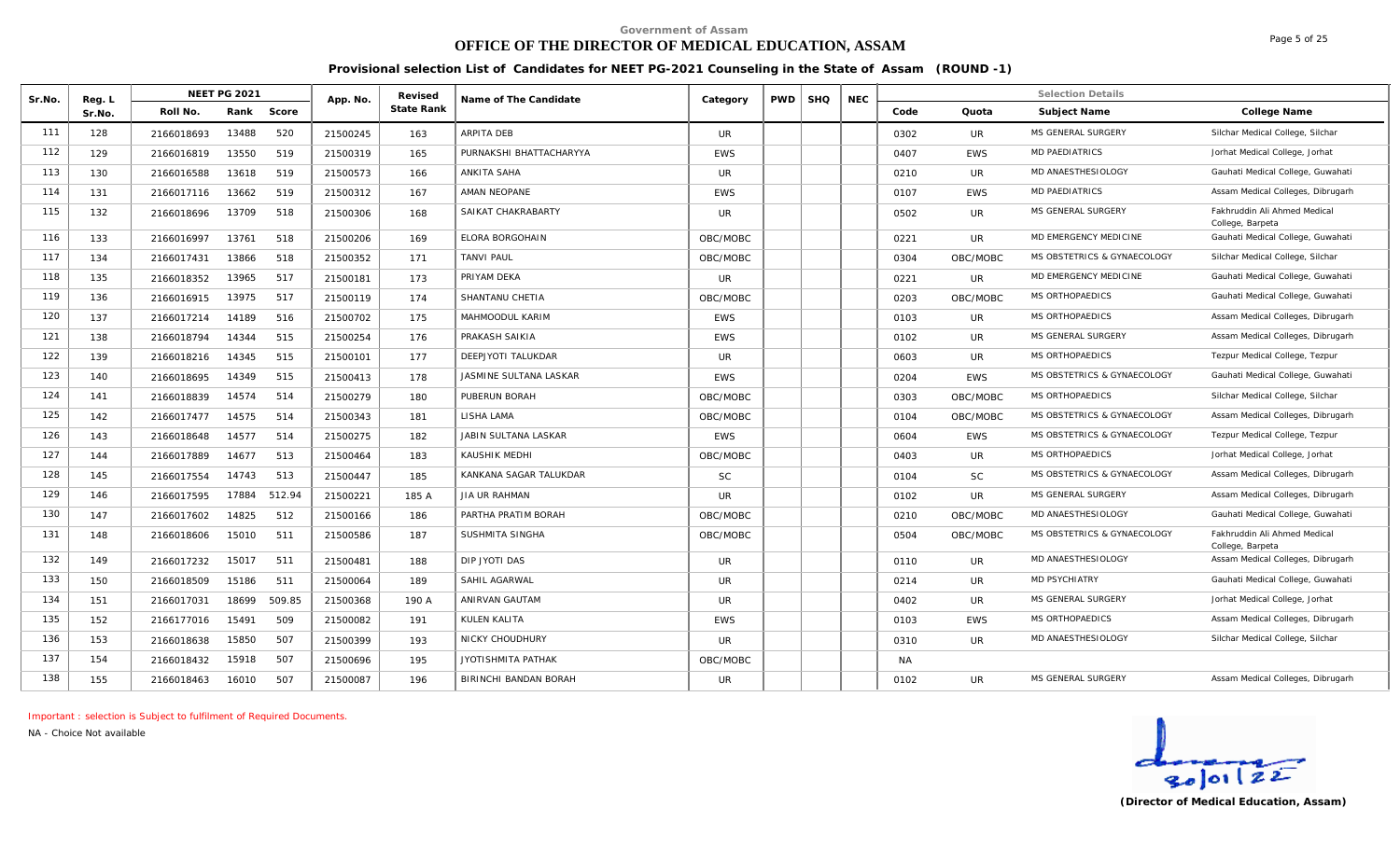## **OFFICE OF THE DIRECTOR OF MEDICAL EDUCATION, ASSAM**

Page 6 of 25

**Provisional selection List of Candidates for NEET PG-2021 Counseling in the State of Assam (ROUND -1)**

| Sr.No. | Reg. L |            | <b>NEET PG 2021</b> |        | App. No. | Revised    | Name of The Candidate       | Category   | <b>PWD</b> | <b>SHQ</b> | <b>NEC</b> |           |            | <b>Selection Details</b> |                                                  |
|--------|--------|------------|---------------------|--------|----------|------------|-----------------------------|------------|------------|------------|------------|-----------|------------|--------------------------|--------------------------------------------------|
|        | Sr.No. | Roll No.   | Rank                | Score  |          | State Rank |                             |            |            |            |            | Code      | Quota      | Subject Name             | College Name                                     |
| 139    | 157    | 2166017234 | 16030               | 506    | 21500268 | 197        | DILDAR REZZAK               | <b>EWS</b> |            |            |            | 0102      | <b>UR</b>  | MS GENERAL SURGERY       | Assam Medical Colleges, Dibrugarh                |
| 140    | 158    | 2166017178 | 16132               | 506    | 21500073 | 198        | SITALAKSHMI SRINIVASAN      | UR.        |            |            |            | 0402      | UR         | MS GENERAL SURGERY       | Jorhat Medical College, Jorhat                   |
| 141    | 160    | 2166017225 | 16208               | 506    | 21500056 | 200        | HIMASREE THAKURIA           | OBC/MOBC   |            |            |            | 0214      | OBC/MOBC   | <b>MD PSYCHIATRY</b>     | Gauhati Medical College, Guwahati                |
| 142    | 161    | 2166017699 | 16256               | 505    | 21500487 | 201        | MD BASIR UDDIN              | <b>UR</b>  |            |            |            | 0502      | <b>UR</b>  | MS GENERAL SURGERY       | Fakhruddin Ali Ahmed Medical<br>College, Barpeta |
| 143    | 162    | 2166018450 | 16269               | 505    | 21500248 | 202        | RASHMITA GOGOI              | OBC/MOBC   |            |            |            | 0110      | UR.        | MD ANAESTHESIOLOGY       | Assam Medical Colleges, Dibrugarh                |
| 144    | 163    | 2166018069 | 16365               | 505    | 21500036 | 203        | AKBAR ALI                   | UR.        |            |            |            | 0602      | UR         | MS GENERAL SURGERY       | Tezpur Medical College, Tezpur                   |
| 145    | 164    | 2166160526 | 16497               | 505    | 21500220 | 205        | <b>SUSHANT SINGH</b>        | UR.        |            |            |            | 0602      | UR         | MS GENERAL SURGERY       | Tezpur Medical College, Tezpur                   |
| 146    | 165    | 2166017045 | 16531               | 505    | 21500523 | 207        | RUPAK DAS                   | <b>SC</b>  |            |            |            | 0201      | <b>SC</b>  | MD GENERAL MEDICINE      | Gauhati Medical College, Guwahati                |
| 147    | 166    | 2166018682 | 16564               | 504    | 21500698 | 209        | ANURAG DUTTA                | <b>EWS</b> |            |            |            | 0603      | <b>EWS</b> | MS ORTHOPAEDICS          | Tezpur Medical College, Tezpur                   |
| 148    | 167    | 2166018526 | 16815               | 503    | 21500283 | 211        | ABU SAYEED SALMAN CHOUDHURY | <b>EWS</b> |            |            |            | 0209      | <b>UR</b>  | MD RADIO-THERAPY         | Gauhati Medical College, Guwahati                |
| 149    | 169    | 2166018660 | 17105               | 502    | 21500527 | 213        | <b>SUSMITA PAUL</b>         | OBC/MOBC   |            |            |            | 0302      | OBC/MOBC   | MS GENERAL SURGERY       | Silchar Medical College, Silchar                 |
| 150    | 170    | 2166018933 | 17482               | 500    | 21500104 | 215        | PORAGMONI BORA              | OBC/MOBC   |            |            |            | 0202      | OBC/MOBC   | MS GENERAL SURGERY       | Gauhati Medical College, Guwahati                |
| 151    | 171    | 2166018465 | 17504               | 500    | 21500088 | 216        | POOJA DEVI                  | OBC/MOBC   |            |            |            | 0205      | OBC/MOBC   | MS OPHTHALMOLOGY         | Gauhati Medical College, Guwahati                |
| 152    | 172    | 2166016893 | 17589               | 500    | 21500324 | 218        | MRIGAKHI BORDOLOI           | UR.        |            |            |            | 0410      | UR.        | MD ANAESTHESIOLOGY       | Jorhat Medical College, Jorhat                   |
| 153    | 173    | 2166017066 | 20885               | 499.55 | 21500212 | 218 A      | ANURAG BORKOTOKY            | UR.        |            |            |            | 0410      | <b>UR</b>  | MD ANAESTHESIOLOGY       | Jorhat Medical College, Jorhat                   |
| 154    | 174    | 2166017764 | 17650               | 499    | 21500134 | 219        | ABDUL ALIM AHMED            | UR.        |            |            |            | 0110      | UR.        | MD ANAESTHESIOLOGY       | Assam Medical Colleges, Dibrugarh                |
| 155    | 175    | 2166017943 | 17672               | 499    | 21500652 | 221        | PRASENJIT PATHAK            | OBC/MOBC   |            |            |            | 0403      | OBC/MOBC   | <b>MS ORTHOPAEDICS</b>   | Jorhat Medical College, Jorhat                   |
| 156    | 176    | 2166017059 | 17800               | 499    | 21500273 | 223        | ROHAN DAMANI                | UR.        |            |            |            | 0109      | UR         | MD RADIO-THERAPY         | Assam Medical Colleges, Dibrugarh                |
| 157    | 177    | 2166018341 | 17812               | 499    | 21500384 | 224        | SAMADRITA BORKAKOTY         | <b>UR</b>  |            |            |            | 0110      | <b>UR</b>  | MD ANAESTHESIOLOGY       | Assam Medical Colleges, Dibrugarh                |
| 158    | 178    | 2166174513 | 17852               | 498    | 21500109 | 225        | RONAK KUNDU                 | <b>UR</b>  |            |            |            | NA        |            |                          |                                                  |
| 159    | 179    | 2166018686 | 17863               | 498    | 21500039 | 226        | ROSHAN DEB                  | UR.        |            |            |            | 0510      | <b>UR</b>  | MD ANAESTHESIOLOGY       | Fakhruddin Ali Ahmed Medical<br>College, Barpeta |
| 160    | 180    | 2166017654 | 17923               | 498    | 21500176 | 228        | KHANJAN NATH                | OBC/MOBC   |            |            |            | 0206      | OBC/MOBC   | MS OTORHINOLARYNGOLOGY   | Gauhati Medical College, Guwahati                |
| 161    | 181    | 2166018888 | 18123               | 497    | 21500418 | 229        | SUBHALAKSHMI SAIKIA         | UR.        |            |            |            | 0112      | UR.        | MD PATHOLOGY             | Assam Medical Colleges, Dibrugarh                |
| 162    | 183    | 2166018458 | 18385               | 496    | 21500016 | 232        | HRISHIKESH GOSWAMI          | <b>UR</b>  |            |            |            | 0112      | UR.        | MD PATHOLOGY             | Assam Medical Colleges, Dibrugarh                |
| 163    | 184    | 2166017742 | 18660               | 495    | 21500238 | 233        | JANNATUL FERDOWSH           | UR.        |            |            |            | <b>NA</b> |            |                          |                                                  |
| 164    | 185    | 2166018796 | 22023               | 494.40 | 21500630 | 234 A      | AZHARUL ISLAM LASKAR        | UR.        |            |            |            | <b>NA</b> |            |                          |                                                  |
| 165    | 186    | 2166017194 | 22087               | 494.40 | 21500292 | 234 B      | MASIHA TABEYEEN             | <b>UR</b>  |            |            |            | 0412      | <b>UR</b>  | <b>MD PATHOLOGY</b>      | Jorhat Medical College, Jorhat                   |
| 166    | 187    | 2166016846 | 18725               | 494    | 21500158 | 235        | PRAYASHI KASHYAP            | <b>UR</b>  |            |            |            | <b>NA</b> |            |                          |                                                  |

*Important : selection is Subject to fulfilment of Required Documents.*

*NA - Choice Not available*

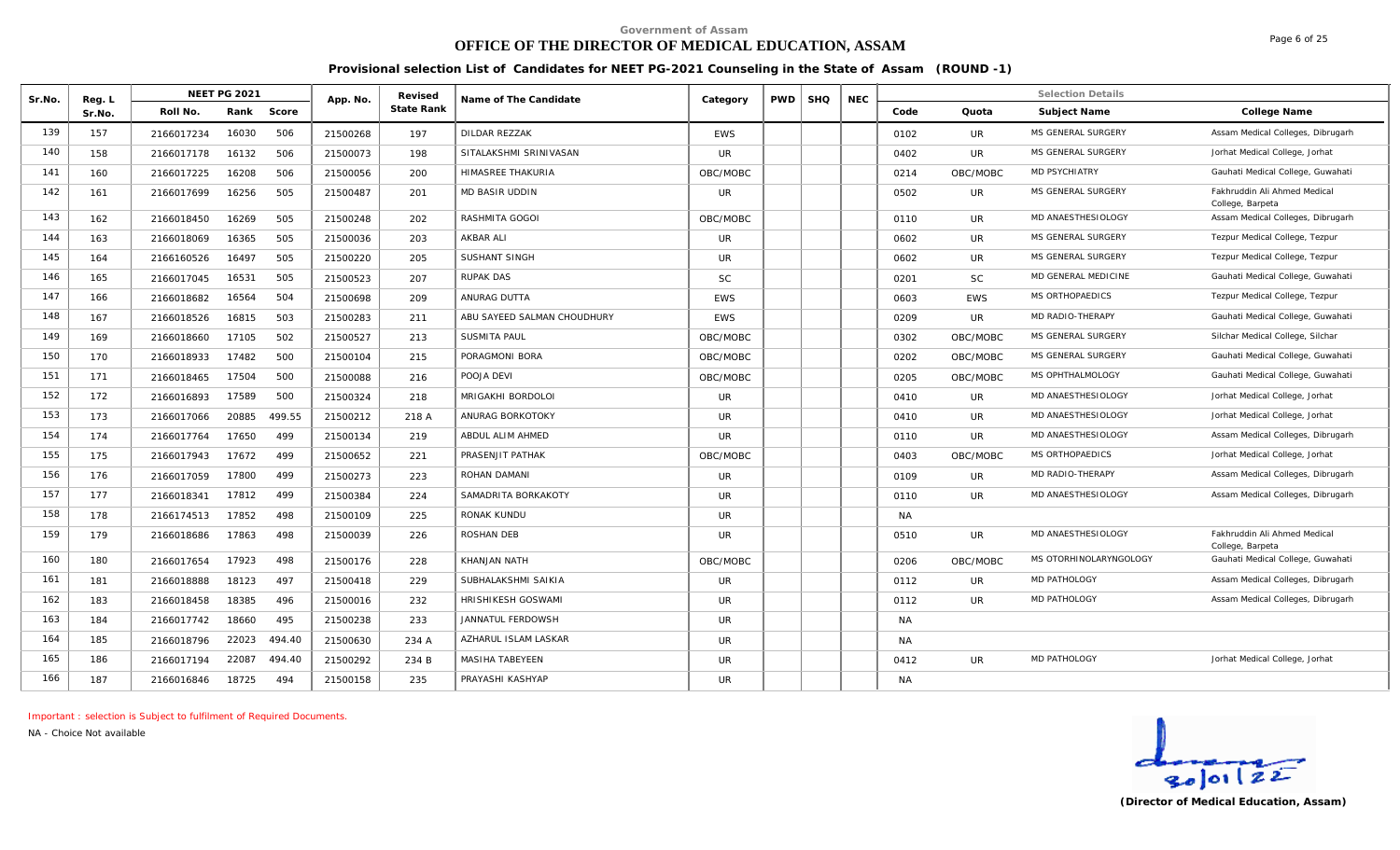# **OFFICE OF THE DIRECTOR OF MEDICAL EDUCATION, ASSAM**

**Provisional selection List of Candidates for NEET PG-2021 Counseling in the State of Assam (ROUND -1)**

| Sr.No. | Reg. L |            | NEET PG 2021 |        | App. No. | Revised           | Name of The Candidate | Category   | <b>PWD</b> | <b>SHQ</b> | <b>NEC</b> |           |            | <b>Selection Details</b> |                                                  |
|--------|--------|------------|--------------|--------|----------|-------------------|-----------------------|------------|------------|------------|------------|-----------|------------|--------------------------|--------------------------------------------------|
|        | Sr.No. | Roll No.   | Rank         | Score  |          | <b>State Rank</b> |                       |            |            |            |            | Code      | Quota      | Subject Name             | College Name                                     |
| 167    | 188    | 2166176787 | 18874        | 494    | 21500593 | 236               | KHUSHBOO KOTHARI      | UR.        |            |            |            | <b>NA</b> |            |                          |                                                  |
| 168    | 189    | 2166018062 | 18944        | 493    | 21500095 | 238               | RIPANKAR BARMAN       | <b>UR</b>  |            |            |            | <b>NA</b> |            |                          |                                                  |
| 169    | 190    | 2166176670 | 19019        | 493    | 21500562 | 239               | WASFIYA MAZID         | <b>UR</b>  |            |            |            | <b>NA</b> |            |                          |                                                  |
| 170    | 191    | 2166018257 | 19120        | 493    | 21500249 | 240               | NAMRATA KUTUM         | ST(P)      |            |            |            | 0508      | ST(P)      | MD RADIO-DIAGNOSIS       | Fakhruddin Ali Ahmed Medical<br>College, Barpeta |
| 171    | 192    | 2166017075 | 19145        | 492    | 21500077 | 241               | MEGHA CHALIHA         | <b>UR</b>  |            |            |            | <b>NA</b> |            |                          |                                                  |
| 172    | 193    | 2166016875 | 19228        | 492    | 21500177 | 244               | RAJASHREE CHOUDHURY   | <b>UR</b>  |            |            |            | <b>NA</b> |            |                          |                                                  |
| 173    | 194    | 2166174540 | 19266        | 492    | 21500597 | 245               | PRANTIK DEB           | UR.        |            |            |            | 0312      | <b>UR</b>  | MD PATHOLOGY             | Silchar Medical College, Silchar                 |
| 174    | 195    | 2166101120 | 19403        | 491    | 21500296 | 246               | KUMAR JYOTI DEB       | OBC/MOBC   |            |            |            | <b>NA</b> |            |                          |                                                  |
| 175    | 196    | 2166177039 | 19414        | 491    | 21500211 | 247               | KIRONMOYEE BARUA      | EWS        |            |            |            | 0210      | <b>EWS</b> | MD ANAESTHESIOLOGY       | Gauhati Medical College, Guwahati                |
| 176    | 197    | 2166018593 | 19465        | 491    | 21500455 | 248               | JOYDEEP NATH          | OBC/MOBC   |            |            |            | <b>NA</b> |            |                          |                                                  |
| 177    | 198    | 2166018471 | 19581        | 490    | 21500370 | 249               | <b>JADAV PEGU</b>     | ST(P)      |            |            |            | 0203      | ST(P)      | <b>MS ORTHOPAEDICS</b>   | Gauhati Medical College, Guwahati                |
| 178    | 199    | 2166018803 | 19621        | 490    | 21500616 | 250               | KAKOLI BAISHYA        | <b>SC</b>  |            |            |            | 0501      | <b>SC</b>  | MD GENERAL MEDICINE      | Fakhruddin Ali Ahmed Medical<br>College, Barpeta |
| 179    | 200    | 2166016911 | 19685        | 490    | 21500154 | 251               | CHANDAN GOGOI         | OBC/MOBC   |            |            |            | 0102      | OBC/MOBC   | MS GENERAL SURGERY       | Assam Medical Colleges, Dibrugarh                |
| 180    | 201    | 2166017548 | 19883        | 489    | 21500691 | 253               | TASHRIFA NAZNIN       | UR.        |            |            |            | NA.       |            |                          |                                                  |
| 181    | 202    | 2166176881 | 20009        | 489    | 21500179 | 255               | CHANDAMITA BHAGABATI  | <b>UR</b>  |            |            |            | 0312      | <b>UR</b>  | MD PATHOLOGY             | Silchar Medical College, Silchar                 |
| 182    | 203    | 2166018834 | 20351        | 487    | 21500508 | 258               | AMINUL AKTHAR LASKAR  | UR.        |            |            |            | <b>NA</b> |            |                          |                                                  |
| 183    | 204    | 2166018104 | 20352        | 487    | 21500552 | 259               | SUSWETA CHAKRABORTY   | <b>UR</b>  |            |            |            | <b>NA</b> |            |                          |                                                  |
| 184    | 205    | 2166017136 | 23864        | 486.16 | 21500395 | 259 A             | <b>SAKET SARAF</b>    | UR.        |            |            |            | <b>NA</b> |            |                          |                                                  |
| 185    | 206    | 2166017091 | 24129        | 485.13 | 21500103 | 260 A             | SIDHARTHA DEY         | OBC/MOBC   |            |            |            | 0102      | OBC/MOBC   | MS GENERAL SURGERY       | Assam Medical Colleges, Dibrugarh                |
| 186    | 207    | 2166017342 | 20826        | 485    | 21500697 | 261               | DEEPANWITA RAY        | <b>SC</b>  |            |            |            | <b>NA</b> |            |                          |                                                  |
| 187    | 208    | 2166018918 | 21010        | 484    | 21500047 | 263               | SOURAV TALUKDAR       | SC         |            |            |            | 0101      | <b>SC</b>  | MD GENERAL MEDICINE      | Assam Medical Colleges, Dibrugarh                |
| 188    | 209    | 2166018641 | 21139        | 484    | 21500225 | 264               | MUSLIMA FIRDAUS KHAN  | <b>EWS</b> |            |            |            | 0302      | <b>EWS</b> | MS GENERAL SURGERY       | Silchar Medical College, Silchar                 |
| 189    | 210    | 2166018469 | 21146        | 484    | 21500623 | 265               | NABAJIT BORAH         | OBC/MOBC   |            |            |            | 0402      | OBC/MOBC   | MS GENERAL SURGERY       | Jorhat Medical College, Jorhat                   |
| 190    | 211    | 2166177013 | 21243        | 483    | 21500669 | 266               | SUPRATICK DUTTA       | OBC/MOBC   |            |            |            | <b>NA</b> |            |                          |                                                  |
| 191    | 212    | 2166049677 | 21292        | 483    | 21500483 | 267               | PRIYANKA BAISHYA      | UR.        |            |            |            | 0412      | <b>UR</b>  | MD PATHOLOGY             | Jorhat Medical College, Jorhat                   |
| 192    | 213    | 2166016917 | 21296        | 483    | 21500437 | 268               | DIBASHJYOTI DUTTA     | <b>UR</b>  |            |            |            | 0512      | UR         | MD PATHOLOGY             | Fakhruddin Ali Ahmed Medical<br>College, Barpeta |
| 193    | 214    | 2166016978 | 21369        | 483    | 21500024 | 269               | PARASHABINA SHYAM     | ST(H)      |            |            |            | 0101      | ST(H)      | MD GENERAL MEDICINE      | Assam Medical Colleges, Dibrugarh                |
| 194    | 215    | 2166097878 | 21440        | 482    | 21500438 | 271               | REKIBUDDIN AHMED      | UR         |            |            |            | <b>NA</b> |            |                          |                                                  |

*Important : selection is Subject to fulfilment of Required Documents.*

*NA - Choice Not available*

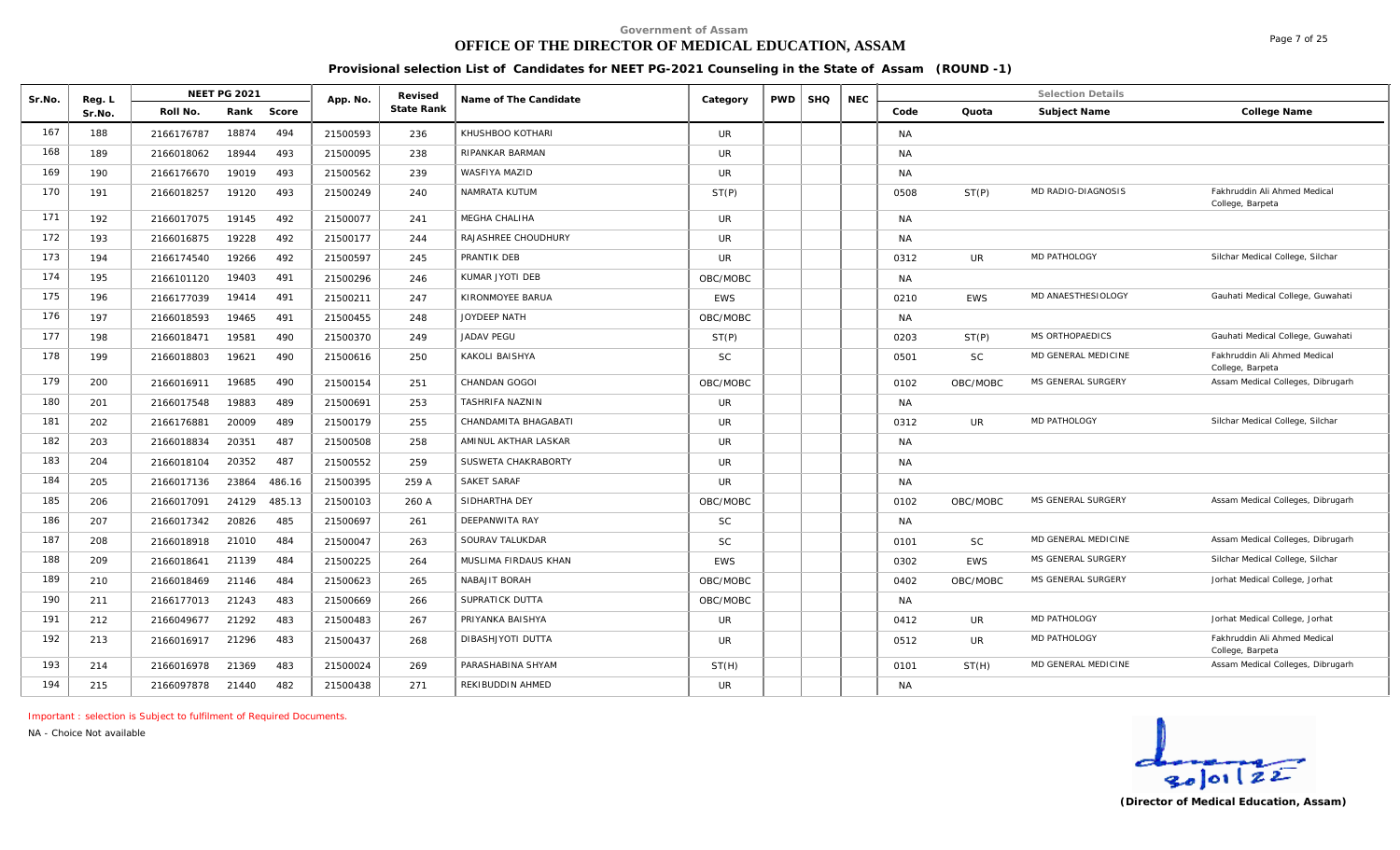# **OFFICE OF THE DIRECTOR OF MEDICAL EDUCATION, ASSAM**

**Provisional selection List of Candidates for NEET PG-2021 Counseling in the State of Assam (ROUND -1)**

| Sr.No. | Reg. L | NEET PG 2021                  | App. No. | Revised    | Name of The Candidate    | Category   | <b>PWD</b> | <b>SHQ</b> | <b>NEC</b> |           |            | <b>Selection Details</b> |                                                  |
|--------|--------|-------------------------------|----------|------------|--------------------------|------------|------------|------------|------------|-----------|------------|--------------------------|--------------------------------------------------|
|        | Sr.No. | Roll No.<br>Rank<br>Score     |          | State Rank |                          |            |            |            |            | Code      | Quota      | Subject Name             | College Name                                     |
| 195    | 216    | 21459<br>482<br>2166017295    | 21500048 | 272        | MIFTAUL AHMED            | <b>EWS</b> |            |            |            | 0102      | <b>EWS</b> | MS GENERAL SURGERY       | Assam Medical Colleges, Dibrugarh                |
| 196    | 217    | 21535<br>482<br>2166173244    | 21500008 | 273        | KASHMINA KUMAR           | OBC/MOBC   |            |            |            | 0106      | OBC/MOBC   | MS OTORHINOLARYNGOLOGY   | Assam Medical Colleges, Dibrugarh                |
| 197    | 218    | 482<br>2166018725<br>21581    | 21500237 | 274        | SANGEETASRI KAUSHIK      | <b>EWS</b> |            |            |            | 0610      | <b>EWS</b> | MD ANAESTHESIOLOGY       | Tezpur Medical College, Tezpur                   |
| 198    | 219    | 21631<br>482<br>2166018435    | 21500357 | 275        | NATASHA SAHA             | <b>EWS</b> |            |            |            | 0110      | <b>EWS</b> | MD ANAESTHESIOLOGY       | Assam Medical Colleges, Dibrugarh                |
| 199    | 220    | 25188<br>481.01<br>2166017956 | 21500582 | 275 A      | PALLAB SAIKIA            | <b>UR</b>  |            |            |            | <b>NA</b> |            |                          |                                                  |
| 200    | 221    | 21714<br>481<br>2166017157    | 21500115 | 276        | DEBORSEE NARAYAN KALITA  | <b>UR</b>  |            |            |            | 0512      | <b>UR</b>  | MD PATHOLOGY             | Fakhruddin Ali Ahmed Medical<br>College, Barpeta |
| 201    | 222    | 2166017067<br>21871<br>481    | 21500018 | 277        | SUDIPTA BORAH            | <b>UR</b>  |            |            |            | <b>NA</b> |            |                          |                                                  |
| 202    | 223    | 21929<br>480<br>2166017569    | 21500522 | 279        | SHABBIR AHMED            | <b>EWS</b> |            |            |            | <b>NA</b> |            |                          |                                                  |
| 203    | 224    | 21955<br>480<br>2166018375    | 21500065 | 280        | ALFRED BARUAH            | <b>UR</b>  |            |            |            | <b>NA</b> |            |                          |                                                  |
| 204    | 225    | 22079<br>480<br>2166018897    | 21500092 | 283        | PARTHAJYOTI TALUKDAR     | OBC/MOBC   |            |            |            | 0602      | OBC/MOBC   | MS GENERAL SURGERY       | Tezpur Medical College, Tezpur                   |
| 205    | 226    | 22342<br>2166100665<br>479    | 21500046 | 286        | CHANDANA DEKA            | <b>UR</b>  |            |            |            | <b>NA</b> |            |                          |                                                  |
| 206    | 227    | 22409<br>478<br>2166176586    | 21500145 | 287        | <b>DIPON KUMAR DAS</b>   | <b>SC</b>  |            |            |            | 0107      | <b>SC</b>  | <b>MD PAEDIATRICS</b>    | Assam Medical Colleges, Dibrugarh                |
| 207    | 228    | 2166017412<br>22412<br>478    | 21500577 | 288        | MASUMI AHMED             | <b>UR</b>  |            |            |            | 0612      | <b>UR</b>  | <b>MD PATHOLOGY</b>      | Tezpur Medical College, Tezpur                   |
| 208    | 229    | 478<br>22458<br>2166017242    | 21500314 | 290        | PORISHMITA BARUAH        | <b>UR</b>  |            |            |            | 0211      | UR         | MD COMMUNITY MEDICINE    | Gauhati Medical College, Guwahati                |
| 209    | 230    | 2166016851<br>22511<br>478    | 21500507 | 291        | NILOTPAL SAIKIA          | OBC/MOBC   |            |            |            | 0410      | OBC/MOBC   | MD ANAESTHESIOLOGY       | Jorhat Medical College, Jorhat                   |
| 210    | 231    | 22513<br>478<br>2166176843    | 21500466 | 292        | SUDESHNA BORGOHAIN       | OBC/MOBC   |            |            |            | 0112      | OBC/MOBC   | MD PATHOLOGY             | Assam Medical Colleges, Dibrugarh                |
| 211    | 232    | 2166017065<br>26124<br>477.92 | 21500184 | 292 A      | RAVINA TOSHNIWAL         | UR         |            |            |            | <b>NA</b> |            |                          |                                                  |
| 212    | 233    | 477<br>2166017653<br>22629    | 21500233 | 293        | KAVERI BORA              | OBC/MOBC   |            |            |            | 0610      | OBC/MOBC   | MD ANAESTHESIOLOGY       | Tezpur Medical College, Tezpur                   |
| 213    | 234    | 22975<br>476<br>2166176871    | 21500188 | 295        | HAFIZUL ISLAM PATHAN     | <b>EWS</b> |            |            |            | 0314      | <b>EWS</b> | <b>MD PSYCHIATRY</b>     | Silchar Medical College, Silchar                 |
| 214    | 235    | 2166018711<br>23089<br>476    | 21500140 | 296        | SAMADRITA PAUL CHOUDHURY | UR.        |            |            |            | 0211      | UR.        | MD COMMUNITY MEDICINE    | Gauhati Medical College, Guwahati                |
| 215    | 236    | 23150<br>2166016927<br>475    | 21500403 | 297        | SARITA SAH               | OBC/MOBC   |            |            |            | 0605      | OBC/MOBC   | MS OPHTHALMOLOGY         | Tezpur Medical College, Tezpur                   |
| 216    | 237    | 23238<br>475<br>2166018271    | 21500122 | 298        | <b>MANASH DAS</b>        | <b>SC</b>  |            |            |            | NA        |            |                          |                                                  |
| 217    | 238    | 23373<br>475<br>2166018692    | 21500676 | 299        | <b>SUMIT KUMAR SINGH</b> | <b>UR</b>  |            |            |            | <b>NA</b> |            |                          |                                                  |
| 218    | 239    | 474<br>2166017680<br>23486    | 21500502 | 300        | MANABENDRA MEDHI         | <b>UR</b>  |            |            |            | <b>NA</b> |            |                          |                                                  |
| 219    | 240    | 23514<br>2166018474<br>474    | 21500605 | 301        | <b>STUTI SINGH</b>       | <b>UR</b>  |            |            |            | NA        |            |                          |                                                  |
| 220    | 241    | 2166018452<br>23630<br>473    | 21500234 | 302        | ABHISHEK KHANDELIA       | <b>UR</b>  |            |            |            | <b>NA</b> |            |                          |                                                  |
| 221    | 242    | 473<br>2166017159<br>23737    | 21500412 | 303        | PARIJAT SAHA             | OBC/MOBC   |            |            |            | 0614      | OBC/MOBC   | <b>MD PSYCHIATRY</b>     | Tezpur Medical College, Tezpur                   |
| 222    | 243    | 23738<br>473<br>2166018026    | 21500476 | 304        | JUPITA DEKA              | <b>UR</b>  |            |            |            | 0218      | <b>UR</b>  | MD MICROBIOLOGY          | Gauhati Medical College, Guwahati                |
| 223    | 244    | 2166017057<br>27397<br>472.77 | 21500439 | 305 A      | ROHIT SAHA               | <b>UR</b>  |            |            |            | <b>NA</b> |            |                          |                                                  |

*Important : selection is Subject to fulfilment of Required Documents.*

*NA - Choice Not available*

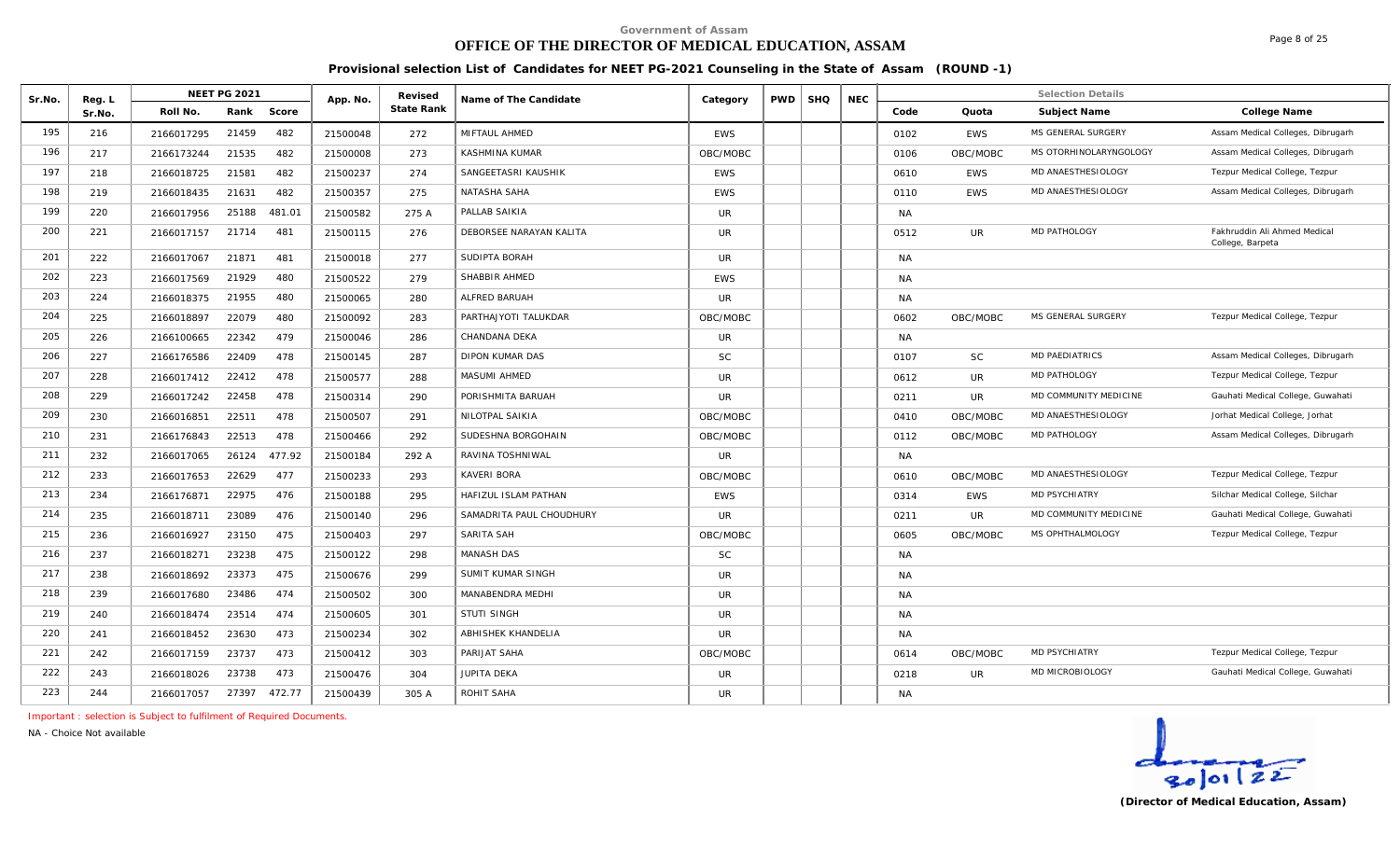# **OFFICE OF THE DIRECTOR OF MEDICAL EDUCATION, ASSAM**

**Provisional selection List of Candidates for NEET PG-2021 Counseling in the State of Assam (ROUND -1)**

| Sr.No. | Reg. L | <b>NEET PG 2021</b>           | App. No. | Revised    | Name of The Candidate   | Category   | <b>PWD</b> | <b>SHQ</b> | <b>NEC</b> |           |            | <b>Selection Details</b> |                                   |
|--------|--------|-------------------------------|----------|------------|-------------------------|------------|------------|------------|------------|-----------|------------|--------------------------|-----------------------------------|
|        | Sr.No. | Rank<br>Score<br>Roll No.     |          | State Rank |                         |            |            |            |            | Code      | Quota      | Subject Name             | College Name                      |
| 224    | 245    | 23827<br>2166018813<br>472    | 21500629 | 306        | BEGUM SHAHNAZ YEASMIN   | <b>UR</b>  |            |            |            | <b>NA</b> |            |                          |                                   |
| 225    | 246    | 23830<br>472<br>2166017830    | 21500445 | 307        | YOGRAJ SARMA            | UR.        |            |            |            | <b>NA</b> |            |                          |                                   |
| 226    | 247    | 472<br>23838<br>2166172630    | 21500241 | 308        | <b>ABHISHEK BHOWAL</b>  | OBC/MOBC   |            |            |            | NA        |            |                          |                                   |
| 227    | 248    | 23854<br>472<br>2166176937    | 21500348 | 309        | ASHWINI BURAGOHAIN      | OBC/MOBC   |            |            |            | 0212      | OBC/MOBC   | <b>MD PATHOLOGY</b>      | Gauhati Medical College, Guwahati |
| 228    | 249    | 24022<br>472<br>2166018409    | 21500164 | 311        | MOHSINA SIDDIQUE        | UR         |            |            |            | NA        |            |                          |                                   |
| 229    | 250    | 24023<br>472<br>2166017340    | 21500525 | 312        | SUMANA CHOWDHURY        | <b>UR</b>  |            |            |            | <b>NA</b> |            |                          |                                   |
| 230    | 251    | 24034<br>472<br>2166017806    | 21500040 | 313        | SOMESH SAHA             | <b>UR</b>  |            |            |            | <b>NA</b> |            |                          |                                   |
| 231    | 252    | 24076<br>471<br>2166018617    | 21500529 | 314        | IMRAN BAHAR MAZARBHUIYA | <b>EWS</b> |            |            |            | <b>NA</b> |            |                          |                                   |
| 232    | 253    | 470<br>24630<br>2166018808    | 21500323 | 317        | KAUSTAV KUMAR DAS       | UR         |            |            |            | NA        |            |                          |                                   |
| 233    | 254    | 468.65<br>28307<br>2166016821 | 21500159 | 317 A      | <b>VIVEK PRASAD SAH</b> | OBC/MOBC   |            |            |            | 0312      | OBC/MOBC   | MD PATHOLOGY             | Silchar Medical College, Silchar  |
| 234    | 255    | 28643<br>468.65<br>2166017840 | 21500013 | 317 B      | <b>ARADHANA SAIKIA</b>  | OBC/MOBC   |            |            |            | 0218      | OBC/MOBC   | MD MICROBIOLOGY          | Gauhati Medical College, Guwahati |
| 235    | 256    | 24967<br>468<br>2166174354    | 21500130 | 318        | NIKITA KARMAKAR         | UR         |            |            |            | 0318      | UR         | MD MICROBIOLOGY          | Silchar Medical College, Silchar  |
| 236    | 257    | 25248<br>467<br>2166018878    | 21500195 | 321        | SUKANYA KALITA          | UR.        |            |            |            | <b>NA</b> |            |                          |                                   |
| 237    | 258    | 25310<br>467<br>2166018385    | 21500242 | 322        | UTTARA RABIDAS          | <b>SC</b>  |            |            |            | 0105      | <b>SC</b>  | MS OPHTHALMOLOGY         | Assam Medical Colleges, Dibrugarh |
| 238    | 259    | 28935<br>466.59<br>2166018372 | 21500519 | 322 A      | MIRANDA BORAH           | OBC/MOBC   |            |            |            | <b>NA</b> |            |                          |                                   |
| 239    | 260    | 25440<br>466<br>2166018415    | 21500029 | 323        | MALOY MOHAN DEKA        | OBC/MOBC   |            |            |            | <b>NA</b> |            |                          |                                   |
| 240    | 261    | 25442<br>466<br>2166018109    | 21500257 | 324        | DANIEL NOWAJ MAJUMDER   | <b>UR</b>  |            |            |            | <b>NA</b> |            |                          |                                   |
| 241    | 262    | 25541<br>466<br>2166016932    | 21500366 | 325        | <b>BEAUTY BORO</b>      | ST(P)      |            |            |            | 0201      | ST(P)      | MD GENERAL MEDICINE      | Gauhati Medical College, Guwahati |
| 242    | 263    | 25555<br>466<br>2166016704    | 21500572 | 326        | PRAGJYOTISH BORA        | OBC/MOBC   |            |            |            | <b>NA</b> |            |                          |                                   |
| 243    | 265    | 29229<br>465.56<br>2166018357 | 21500107 | 327 A      | <b>HIMALAY CHHETRY</b>  | OBC/MOBC   |            |            |            | 0111      | UR         | MD COMMUNITY MEDICINE    | Assam Medical Colleges, Dibrugarh |
| 244    | 266    | 29276<br>465.56<br>2166016788 | 21500250 | 327 B      | ABHIJEET DHAR           | <b>SC</b>  |            |            |            | 0103      | <b>SC</b>  | MS ORTHOPAEDICS          | Assam Medical Colleges, Dibrugarh |
| 245    | 267    | 25637<br>465<br>2166018893    | 21500131 | 328        | <b>GAUTAM PRASAD</b>    | OBC/MOBC   |            |            |            | <b>NA</b> |            |                          |                                   |
| 246    | 268    | 26101<br>464<br>2166017127    | 21500568 | 330        | SUDEEP SAHA             | UR         |            |            |            | <b>NA</b> |            |                          |                                   |
| 247    | 269    | 29827<br>463.50<br>2166017311 | 21500004 | 331 A      | KAUSHIK BAISWAS         | UR.        |            |            |            | <b>NA</b> |            |                          |                                   |
| 248    | 270    | 29995<br>463.50<br>2166016933 | 21500310 | 331 B      | DEVASREE KALITA         | OBC/MOBC   |            |            |            | NA        |            |                          |                                   |
| 249    | 271    | 26213<br>463<br>2166017667    | 21500647 | 332        | <b>LIPIKA SARMA</b>     | <b>UR</b>  |            |            |            | 0611      | UR         | MD COMMUNITY MEDICINE    | Tezpur Medical College, Tezpur    |
| 250    | 272    | 26259<br>463<br>2166017858    | 21500472 | 333        | EUNUS SELIM             | <b>UR</b>  |            | <b>YES</b> |            | 0101      | SHQ        | MD GENERAL MEDICINE      | Assam Medical Colleges, Dibrugarh |
| 251    | 273    | 26370<br>463<br>2166016826    | 21500441 | 335        | RIMA PHUKAN             | OBC/MOBC   |            |            |            | 0118      | UR         | MD MICROBIOLOGY          | Assam Medical Colleges, Dibrugarh |
| 252    | 274    | 26448<br>463<br>2166017847    | 21500341 | 336        | TAPASH KUMAR KALITA     | UR         |            | <b>YES</b> |            | 0207      | <b>SHQ</b> | <b>MD PAEDIATRICS</b>    | Gauhati Medical College, Guwahati |

*Important : selection is Subject to fulfilment of Required Documents.*

*NA - Choice Not available*

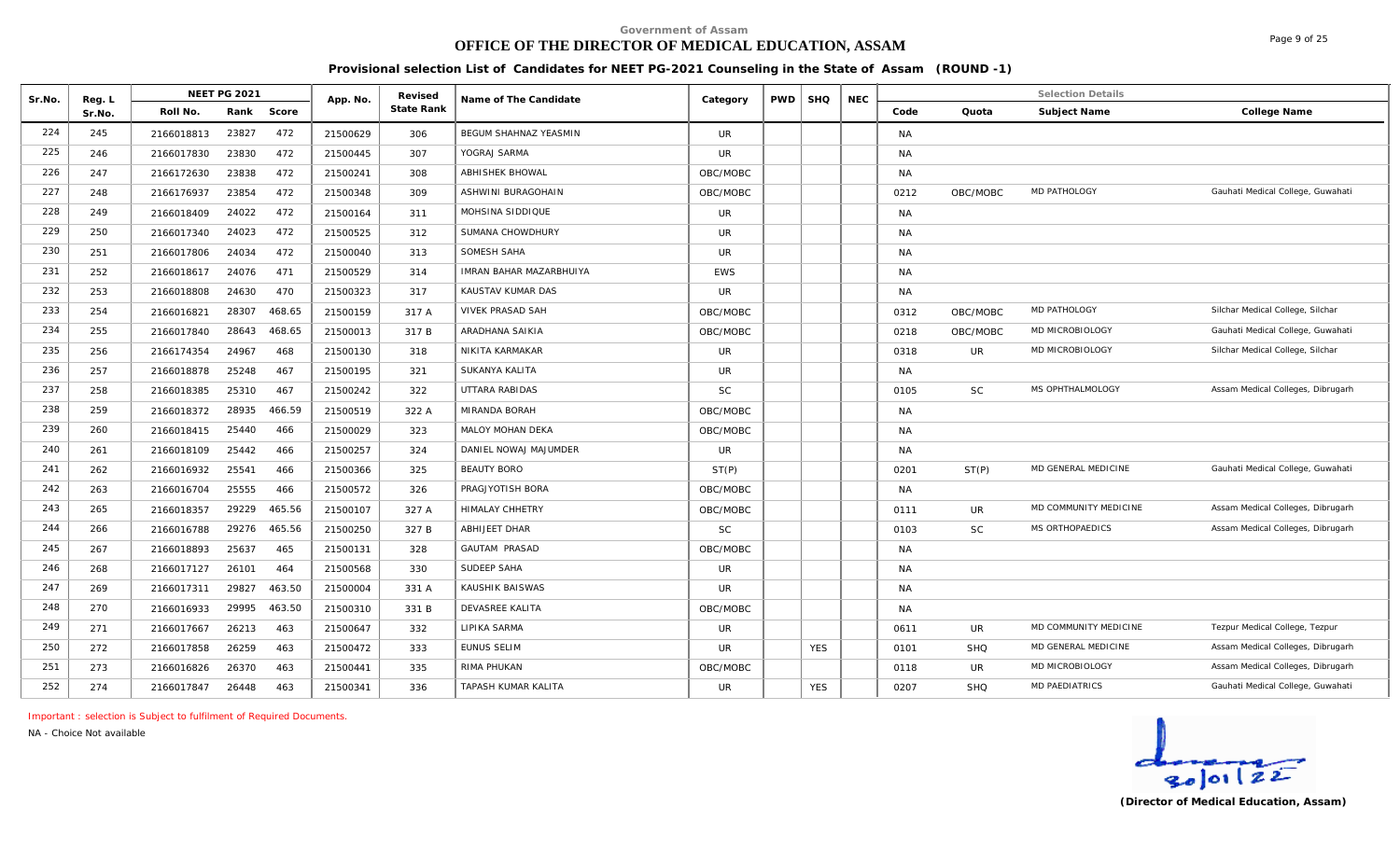## **OFFICE OF THE DIRECTOR OF MEDICAL EDUCATION, ASSAM**

**Provisional selection List of Candidates for NEET PG-2021 Counseling in the State of Assam (ROUND -1)**

| Sr.No. |                  | <b>NEET PG 2021</b>           | App. No. | Revised    | Name of The Candidate    |            | <b>PWD</b> | <b>SHQ</b> | <b>NEC</b> |           |            | <b>Selection Details</b>    |                                                  |
|--------|------------------|-------------------------------|----------|------------|--------------------------|------------|------------|------------|------------|-----------|------------|-----------------------------|--------------------------------------------------|
|        | Reg. L<br>Sr.No. | Rank<br>Score<br>Roll No.     |          | State Rank |                          | Category   |            |            |            | Code      | Quota      | Subject Name                | College Name                                     |
| 253    | 275              | 30212<br>462.47<br>2166017072 | 21500198 | 336 A      | ABHILASHA BORGOHAIN      | OBC/MOBC   |            |            |            | <b>NA</b> |            |                             |                                                  |
| 254    | 276              | 26469<br>462<br>2166018181    | 21500351 | 337        | <b>SUMMY SINHA</b>       | OBC/MOBC   |            |            |            | <b>NA</b> |            |                             |                                                  |
| 255    | 277              | 26512<br>462<br>2166018927    | 21500621 | 338        | SUBHANKAR DAS            | OBC/MOBC   |            |            |            | 0111      | OBC/MOBC   | MD COMMUNITY MEDICINE       | Assam Medical Colleges, Dibrugarh                |
| 256    | 278              | 30367<br>461.44<br>2166016798 | 21500336 | 339 A      | SUSHMITA NATH            | OBC/MOBC   |            |            |            | <b>NA</b> |            |                             |                                                  |
| 257    | 279              | 26842<br>461<br>2166018744    | 21500589 | 341        | ANUPJYOTI SARMA          | UR         |            |            |            | 0216      | UR.        | <b>MD BIOCHEMISTRY</b>      | Gauhati Medical College, Guwahati                |
| 258    | 280              | 27239<br>460<br>2166023532    | 21500376 | 342        | NITU SINGH               | <b>EWS</b> |            |            |            | 0502      | <b>EWS</b> | MS GENERAL SURGERY          | Fakhruddin Ali Ahmed Medical<br>College, Barpeta |
| 259    | 281              | 27522<br>459<br>2166018837    | 21500063 | 345        | PRIYANKA GOUTAM          | OBC/MOBC   |            |            |            | 0118      | OBC/MOBC   | MD MICROBIOLOGY             | Assam Medical Colleges, Dibrugarh                |
| 260    | 282              | 458.35<br>2166018934<br>31110 | 21500061 | 346 A      | PARTHA PRATIM PATOWARY   | <b>UR</b>  |            |            |            | <b>NA</b> |            |                             |                                                  |
| 261    | 283              | 27603<br>458<br>2166165768    | 21500210 | 347        | ROOPSHEKHAR MOHAN        | OBC/MOBC   |            |            |            | <b>NA</b> |            |                             |                                                  |
| 262    | 284              | 2166017197<br>27605<br>458    | 21500356 | 348        | ARAFAT ABDULLAH          | <b>UR</b>  |            | <b>YES</b> |            | 0204      | <b>SHQ</b> | MS OBSTETRICS & GYNAECOLOGY | Gauhati Medical College, Guwahati                |
| 263    | 285              | 2166017733<br>27634<br>458    | 21500161 | 349        | KINNARESH SHARMA         | UR         |            |            |            | <b>NA</b> |            |                             |                                                  |
| 264    | 286              | 27719<br>458<br>2166018389    | 21500041 | 350        | JAHNAVI MAHANTA          | <b>UR</b>  |            |            |            | <b>NA</b> |            |                             |                                                  |
| 265    | 287              | 27765<br>458<br>2166016931    | 21500545 | 353        | PRANTIKA GOGOI           | OBC/MOBC   |            |            |            | 0518      | <b>UR</b>  | MD MICROBIOLOGY             | Fakhruddin Ali Ahmed Medical<br>College, Barpeta |
| 266    | 288              | 457.32<br>2166017453<br>31624 | 21500031 | 353 A      | NIKUMANI MAZUMDAR        | OBC/MOBC   |            |            |            | <b>NA</b> |            |                             |                                                  |
| 267    | 289              | 27908<br>457<br>2166017376    | 21500430 | 354        | <b>NURUL HASSAN</b>      | <b>UR</b>  |            |            |            | NA        |            |                             |                                                  |
| 268    | 290              | 27961<br>457<br>2166018368    | 21500199 | 355        | <b>GAUROV JYOTI NATH</b> | OBC/MOBC   |            |            |            | <b>NA</b> |            |                             |                                                  |
| 269    | 291              | 27982<br>457<br>2166176512    | 21500633 | 356        | PRIYANKA DAS             | ST(P)      |            |            |            | 0101      | ST(P)      | MD GENERAL MEDICINE         | Assam Medical Colleges, Dibrugarh                |
| 270    | 292              | 28007<br>457<br>2166017444    | 21500679 | 357        | <b>DIKSHA DAS</b>        | OBC/MOBC   |            |            |            | <b>NA</b> |            |                             |                                                  |
| 271    | 293              | 28029<br>456<br>2166018858    | 21500703 | 358        | MANISHA CHHETRI          | <b>UR</b>  |            |            |            | NA        |            |                             |                                                  |
| 272    | 294              | 28102<br>456<br>2166016943    | 21500414 | 359        | <b>DISHA AGARWAL</b>     | <b>UR</b>  |            |            |            | 0518      | <b>UR</b>  | MD MICROBIOLOGY             | Fakhruddin Ali Ahmed Medical<br>College, Barpeta |
| 273    | 295              | 28193<br>456<br>2166018674    | 21500340 | 360        | WAHIDA SULTANA           | <b>FWS</b> |            |            |            | 0606      | <b>FWS</b> | MS OTORHINOLARYNGOLOGY      | Tezpur Medical College, Tezpur                   |
| 274    | 296              | 32078<br>455.26<br>2166017076 | 21500444 | 360 A      | SUSHMITA DAS             | <b>UR</b>  |            |            |            | NA        |            |                             |                                                  |
| 275    | 297              | 28384<br>455<br>2166017090    | 21500386 | 362        | SIMI SEHNAZ              | <b>UR</b>  |            |            |            | NA        |            |                             |                                                  |
| 276    | 298              | 28436<br>455<br>2166016896    | 21500516 | 363        | WASHIM AKRAM             | <b>EWS</b> |            |            |            | <b>NA</b> |            |                             |                                                  |
| 277    | 299              | 455<br>2166017026<br>28451    | 21500670 | 365        | <b>KAMRUN NAHAR</b>      | <b>EWS</b> |            |            |            | <b>NA</b> |            |                             |                                                  |
| 278    | 300              | 28454<br>455<br>2166017872    | 21500453 | 366        | MADHURJYA KAKATI         | SC         |            |            |            | 0202      | <b>SC</b>  | MS GENERAL SURGERY          | Gauhati Medical College, Guwahati                |
| 279    | 301              | 455<br>28504<br>2166016863    | 21500108 | 367        | MADHURIMA SARMA          | <b>UR</b>  |            |            |            | <b>NA</b> |            |                             |                                                  |
| 280    | 302              | 28658<br>455<br>2166018157    | 21500054 | 370        | DARSHAN DUTTA BARUAH     | <b>UR</b>  |            |            |            | 0618      | UR         | MD MICROBIOLOGY             | Tezpur Medical College, Tezpur                   |

*Important : selection is Subject to fulfilment of Required Documents.*

*NA - Choice Not available*

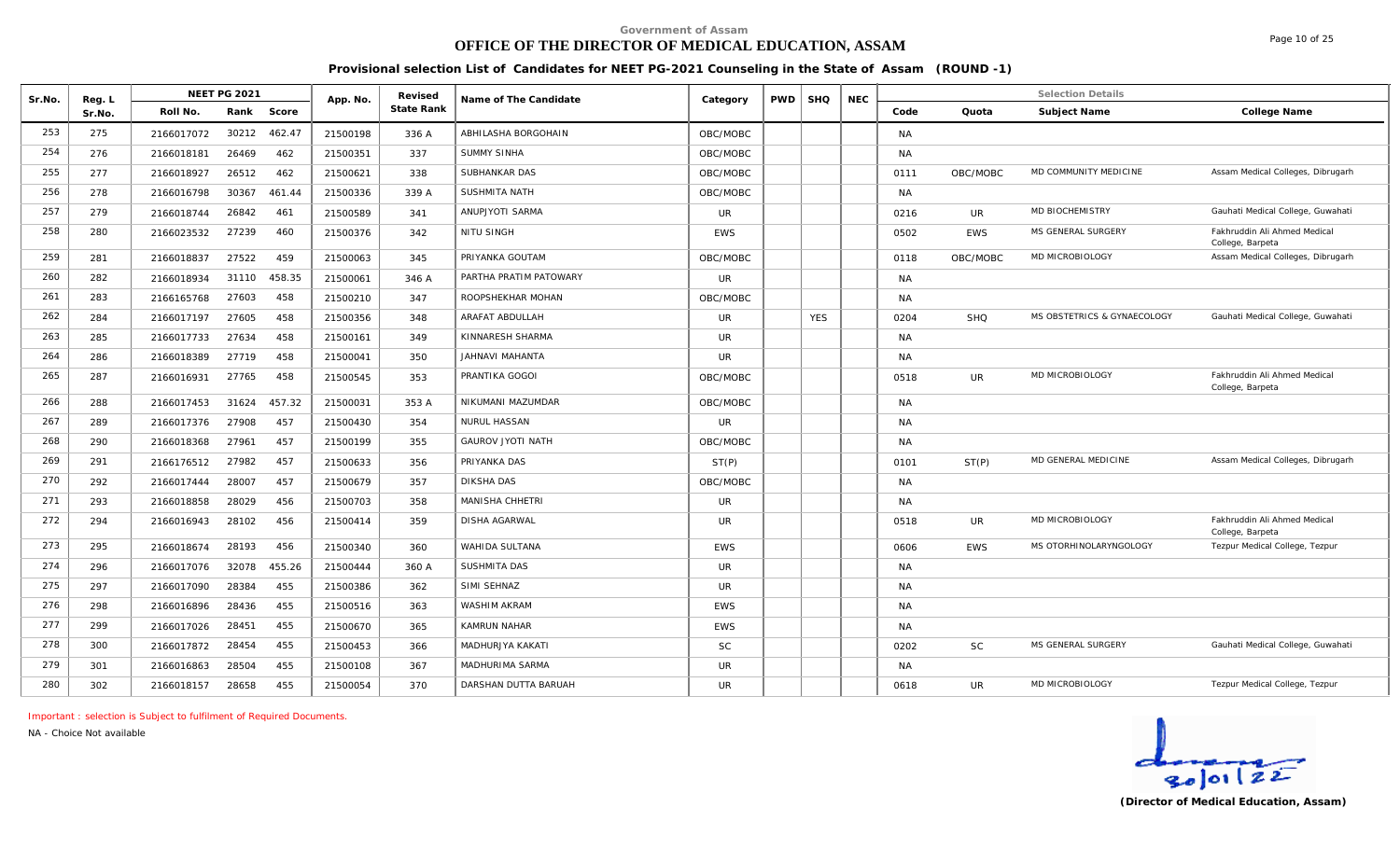# **OFFICE OF THE DIRECTOR OF MEDICAL EDUCATION, ASSAM**

Page 11 of 25

**Provisional selection List of Candidates for NEET PG-2021 Counseling in the State of Assam (ROUND -1)**

| Sr.No. | Reg. L |            | <b>NEET PG 2021</b> |        | App. No. | Revised    | Name of The Candidate      | Category   | PWD | SHQ        | <b>NEC</b> |           |            | <b>Selection Details</b>    |                                   |
|--------|--------|------------|---------------------|--------|----------|------------|----------------------------|------------|-----|------------|------------|-----------|------------|-----------------------------|-----------------------------------|
|        | Sr.No. | Roll No.   | Rank Score          |        |          | State Rank |                            |            |     |            |            | Code      | Quota      | Subject Name                | College Name                      |
| 281    | 303    | 2166017227 | 28790               | 454    | 21500025 | 371        | <b>ANKITA PAUL</b>         | <b>UR</b>  |     |            |            | <b>NA</b> |            |                             |                                   |
| 282    | 304    | 2166017607 | 28846               | 454    | 21500260 | 372        | JANIFA KAIFEE AHMED        | UR.        |     |            |            | <b>NA</b> |            |                             |                                   |
| 283    | 306    | 2166176448 | 28891               | 454    | 21500382 | 375        | N DIVYANAND                | <b>UR</b>  |     |            |            | NA        |            |                             |                                   |
| 284    | 307    | 2166018533 | 28953               | 453    | 21500026 | 378        | EBAIDULLA BARBHUIYA        | <b>UR</b>  |     |            |            | <b>NA</b> |            |                             |                                   |
| 285    | 308    | 2166017040 | 28990               | 453    | 21500510 | 379        | CHAYANIKA BORA             | OBC/MOBC   |     |            |            | <b>NA</b> |            |                             |                                   |
| 286    | 309    | 2166018542 | 29054               | 453    | 21500513 | 380        | SUSMITA BHUIYA             | <b>EWS</b> |     |            |            | 0105      | <b>EWS</b> | MS OPHTHALMOLOGY            | Assam Medical Colleges, Dibrugarh |
| 287    | 310    | 2166016853 | 29132               | 453    | 21500281 | 382        | RITURAJ BORSAIKIA          | OBC/MOBC   |     |            |            | 0219      | UR.        | MD PHARMACOLOGY             | Gauhati Medical College, Guwahati |
| 288    | 311    | 2166017433 | 32998               | 452.17 | 21500271 | 382 A      | DEEPANNITA DHAR            | UR.        |     |            |            | 0216      | UR.        | MD BIOCHEMISTRY             | Gauhati Medical College, Guwahati |
| 289    | 312    | 2166017700 | 29160               | 452    | 21500219 | 383        | MD HAFIZUR RAHMAN          | <b>UR</b>  |     | <b>YES</b> |            | 0104      | <b>SHQ</b> | MS OBSTETRICS & GYNAECOLOGY | Assam Medical Colleges, Dibrugarh |
| 290    | 313    | 2166018769 | 29162               | 452    | 21500531 | 384        | <b>KAUSHIK DEKA</b>        | <b>EWS</b> |     |            |            | NA        |            |                             |                                   |
| 291    | 314    | 2166016945 | 29282               | 452    | 21500228 | 387        | MANASHI TALUKDAR           | UR.        |     |            |            | <b>NA</b> |            |                             |                                   |
| 292    | 315    | 2166018870 | 40699               | 451.26 | 21500345 | 387 A      | DEEP SHANKAR SAIKIA        | OBC/MOBC   |     |            |            | <b>NA</b> |            |                             |                                   |
| 293    | 316    | 2166176849 | 33144               | 451.14 | 21500653 | 387 B      | AYESHA SIDDIQUA CHOUDHURY  | <b>EWS</b> |     |            |            | NA        |            |                             |                                   |
| 294    | 317    | 2166176479 | 29431               | 451    | 21500462 | 388        | SANJEEV TRIPATHI           | UR.        |     |            |            | NA        |            |                             |                                   |
| 295    | 318    | 2166018694 | 29933               | 450    | 21500290 | 394        | SHUBHRA PAUL               | OBC/MOBC   |     |            |            | NA        |            |                             |                                   |
| 296    | 319    | 2166017997 | 29954               | 450    | 21500498 | 395        | HIRANNYA KUMAR BAISHYA     | OBC/MOBC   |     |            |            | <b>NA</b> |            |                             |                                   |
| 297    | 320    | 2166017062 | 30265               | 449    | 21500504 | 398        | BHARGAV P BORDOLOI         | UR.        |     |            |            | <b>NA</b> |            |                             |                                   |
| 298    | 321    | 2166017909 | 34019               | 448.05 | 21500049 | 398 A      | AMBUJ MISHRA               | UR         |     |            |            | NA        |            |                             |                                   |
| 299    | 322    | 2166100339 | 30424               | 448    | 21500183 | 400        | NABA RAJ CHETRI            | OBC/MOBC   |     |            |            | <b>NA</b> |            |                             |                                   |
| 300    | 323    | 2166017430 | 30455               | 448    | 21500120 | 401        | RUBY BARMAN                | <b>EWS</b> |     |            |            | 0112      | EWS        | MD PATHOLOGY                | Assam Medical Colleges, Dibrugarh |
| 301    | 324    | 2166017485 | 30476               | 448    | 21500099 | 402        | SWDWAMSHREE BORO           | ST(P)      |     |            |            | 0204      | ST(P)      | MS OBSTETRICS & GYNAECOLOGY | Gauhati Medical College, Guwahati |
| 302    | 325    | 2166018657 | 30477               | 448    | 21500232 | 403        | PULAK PAUL                 | UR         |     |            |            | <b>NA</b> |            |                             |                                   |
| 303    | 326    | 2166017480 | 30500               | 448    | 21500524 | 404        | ASHRITA KALITA             | <b>UR</b>  |     |            |            | <b>NA</b> |            |                             |                                   |
| 304    | 327    | 2166017403 | 30627               | 447    | 21500020 | 407        | NIHAR DAS                  | <b>SC</b>  |     |            |            | 0402      | <b>SC</b>  | MS GENERAL SURGERY          | Jorhat Medical College, Jorhat    |
| 305    | 328    | 2166017435 | 30678               | 447    | 21500473 | 408        | SANJOY KRISHNA HANDIQUE    | OBC/MOBC   |     |            |            | <b>NA</b> |            |                             |                                   |
| 306    | 329    | 2166018896 | 30823               | 446    | 21500456 | 410        | KIRAN SINGH                | OBC/MOBC   |     |            |            | <b>NA</b> |            |                             |                                   |
| 307    | 330    | 2166018734 | 30834               | 446    | 21500002 | 411        | <b>IMRAN HUSSAIN KABIR</b> | <b>EWS</b> |     |            |            | 0412      | <b>EWS</b> | MD PATHOLOGY                | Jorhat Medical College, Jorhat    |
| 308    | 331    | 2166176766 | 31007               | 446    | 21500011 | 413        | NANDINI BORAH              | OBC/MOBC   |     |            |            | <b>NA</b> |            |                             |                                   |
| 309    | 332    | 2166017864 | 31055               | 446    | 21500147 | 414        | MANISHA DASGUPTA           | OBC/MOBC   |     |            |            | NA        |            |                             |                                   |

*Important : selection is Subject to fulfilment of Required Documents.*

*NA - Choice Not available*

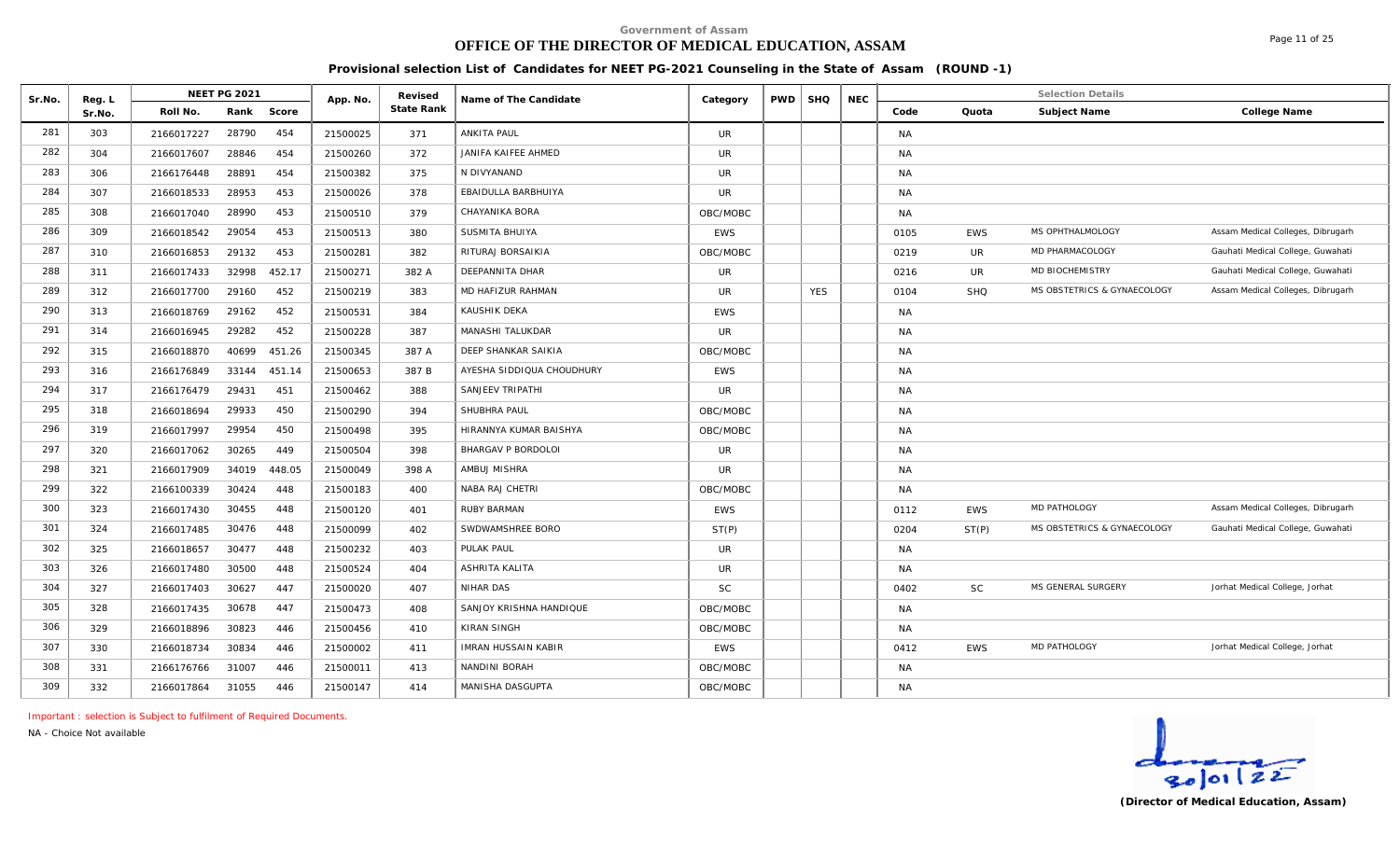# **OFFICE OF THE DIRECTOR OF MEDICAL EDUCATION, ASSAM**

Page 12 of 25

**Provisional selection List of Candidates for NEET PG-2021 Counseling in the State of Assam (ROUND -1)**

| Sr.No. | Reg. L |            | NEET PG 2021 |        | App. No. | Revised    | Name of The Candidate    | Category   | <b>PWD</b> | <b>SHQ</b> | <b>NEC</b> |           |           | <b>Selection Details</b> |                                   |
|--------|--------|------------|--------------|--------|----------|------------|--------------------------|------------|------------|------------|------------|-----------|-----------|--------------------------|-----------------------------------|
|        | Sr.No. | Roll No.   | Rank         | Score  |          | State Rank |                          |            |            |            |            | Code      | Quota     | Subject Name             | College Name                      |
| 310    | 333    | 2166016678 | 38804        | 445.20 | 21500208 | 414 A      | SAURAV KALITA            | <b>UR</b>  |            |            |            | <b>NA</b> |           |                          |                                   |
| 311    | 334    | 2166030106 | 31132        | 445    | 21500062 | 417        | REKHA                    | <b>UR</b>  |            |            |            | <b>NA</b> |           |                          |                                   |
| 312    | 335    | 2166017258 | 31525        | 444    | 21500707 | 420        | <b>ABHISEK GHOSH</b>     | OBC/MOBC   |            |            |            | <b>NA</b> |           |                          |                                   |
| 313    | 336    | 2166017024 | 31542        | 444    | 21500144 | 421        | POPY BORAH               | OBC/MOBC   |            |            |            | <b>NA</b> |           |                          |                                   |
| 314    | 337    | 2166018792 | 31622        | 444    | 21500592 | 422        | <b>SAJEDA KHATUN</b>     | <b>EWS</b> |            |            |            | <b>NA</b> |           |                          |                                   |
| 315    | 338    | 2166017972 | 31701        | 443    | 21500537 | 428        | SOURABH BORA             | <b>UR</b>  |            |            |            | <b>NA</b> |           |                          |                                   |
| 316    | 339    | 2166176435 | 31773        | 443    | 21500654 | 430        | ASHRUFA MASUMA           | <b>UR</b>  |            |            |            | <b>NA</b> |           |                          |                                   |
| 317    | 340    | 2166017438 | 31819        | 443    | 21500223 | 431        | HIMASRI SARMAH           | <b>EWS</b> |            |            |            | <b>NA</b> |           |                          |                                   |
| 318    | 341    | 2166018688 | 31962        | 442    | 21500452 | 433        | RUDRASANKAR CHAKRABORTY  | <b>UR</b>  |            |            |            | NA        |           |                          |                                   |
| 319    | 342    | 2166017656 | 31977        | 442    | 21500360 | 434        | SNIGDHA HALOI            | SC         |            |            |            | 0406      | <b>SC</b> | MS OTORHINOLARYNGOLOGY   | Jorhat Medical College, Jorhat    |
| 320    | 343    | 2166018658 | 32073        | 442    | 21500012 | 435        | <b>MADHURI SETHIA</b>    | <b>EWS</b> |            |            |            | <b>NA</b> |           |                          |                                   |
| 321    | 344    | 2166017133 | 32074        | 442    | 21500042 | 436        | <b>JOHNSON BRAHMA</b>    | ST(P)      |            |            |            | NA        |           |                          |                                   |
| 322    | 345    | 2166017490 | 32275        | 441    | 21500535 | 439        | SOURAV DHAR              | <b>SC</b>  |            |            |            | 0114      | <b>SC</b> | <b>MD PSYCHIATRY</b>     | Assam Medical Colleges, Dibrugarh |
| 323    | 346    | 2166017305 | 32388        | 441    | 21500068 | 441        | <b>GARIMA RANI</b>       | <b>UR</b>  |            |            |            | NA        |           |                          |                                   |
| 324    | 347    | 2166018637 | 32587        | 440    | 21500156 | 442        | SOURAV SUTRADHAR         | <b>SC</b>  |            |            |            | 0102      | <b>SC</b> | MS GENERAL SURGERY       | Assam Medical Colleges, Dibrugarh |
| 325    | 348    | 2166017967 | 32682        | 440    | 21500488 | 443        | MADHURJYA ROY            | OBC/MOBC   |            |            |            | 0319      | <b>UR</b> | MD PHARMACOLOGY          | Silchar Medical College, Silchar  |
| 326    | 349    | 2166017772 | 32698        | 440    | 21500194 | 445        | SHAIENA PARVEEN          | <b>EWS</b> |            |            |            | <b>NA</b> |           |                          |                                   |
| 327    | 350    | 2166017149 | 32944        | 439    | 21500657 | 448        | NAMRATA SINGH            | <b>UR</b>  |            |            |            | <b>NA</b> |           |                          |                                   |
| 328    | 351    | 2166017749 | 32991        | 439    | 21500392 | 450        | NAVANITA SARMA           | <b>EWS</b> |            |            |            | <b>NA</b> |           |                          |                                   |
| 329    | 352    | 2166017039 | 32994        | 439    | 21500334 | 451        | KANKU BORUAH             | OBC/MOBC   |            |            |            | 0119      | OBC/MOBC  | MD PHARMACOLOGY          | Assam Medical Colleges, Dibrugarh |
| 330    | 353    | 2166176487 | 36700        | 438.78 | 21500565 | 452 A      | <b>AMRITAV KAR</b>       | UR         |            |            |            | <b>NA</b> |           |                          |                                   |
| 331    | 354    | 2166017055 | 33128        | 438    | 21500262 | 453        | <b>BHABESH DEHINGIA</b>  | OBC/MOBC   |            |            |            | <b>NA</b> |           |                          |                                   |
| 332    | 355    | 2166017437 | 33137        | 438    | 21500192 | 454        | DOOLMONI SAIKIA          | <b>UR</b>  |            |            |            | <b>NA</b> |           |                          |                                   |
| 333    | 356    | 2166018346 | 33219        | 438    | 21500485 | 456        | ABHILEKHA CHOUDHURY      | UR.        |            |            |            | NA        |           |                          |                                   |
| 334    | 357    | 2166016842 | 33251        | 438    | 21500661 | 457        | <b>BISWAJIT THAKURIA</b> | OBC/MOBC   |            |            |            | <b>NA</b> |           |                          |                                   |
| 335    | 358    | 2166176515 | 33271        | 438    | 21500536 | 458        | <b>IPSITA GOGOI</b>      | OBC/MOBC   |            |            |            | <b>NA</b> |           |                          |                                   |
| 336    | 359    | 2166017446 | 33299        | 438    | 21500686 | 459        | DIPALOK CHOUDHURY        | UR.        |            |            |            | NA        |           |                          |                                   |
| 337    | 360    | 2166018817 | 33593        | 437    | 21500121 | 461        | RUPSHIKHA GOGOI          | OBC/MOBC   |            |            |            | 0215      | <b>UR</b> | MD FORENSIC MEDICINE     | Gauhati Medical College, Guwahati |
| 338    | 361    | 2166018075 | 33685        | 436    | 21500634 | 462        | MOHIBUL ISLAM AHMED      | <b>UR</b>  |            |            |            | NA        |           |                          |                                   |

*Important : selection is Subject to fulfilment of Required Documents.*

*NA - Choice Not available*

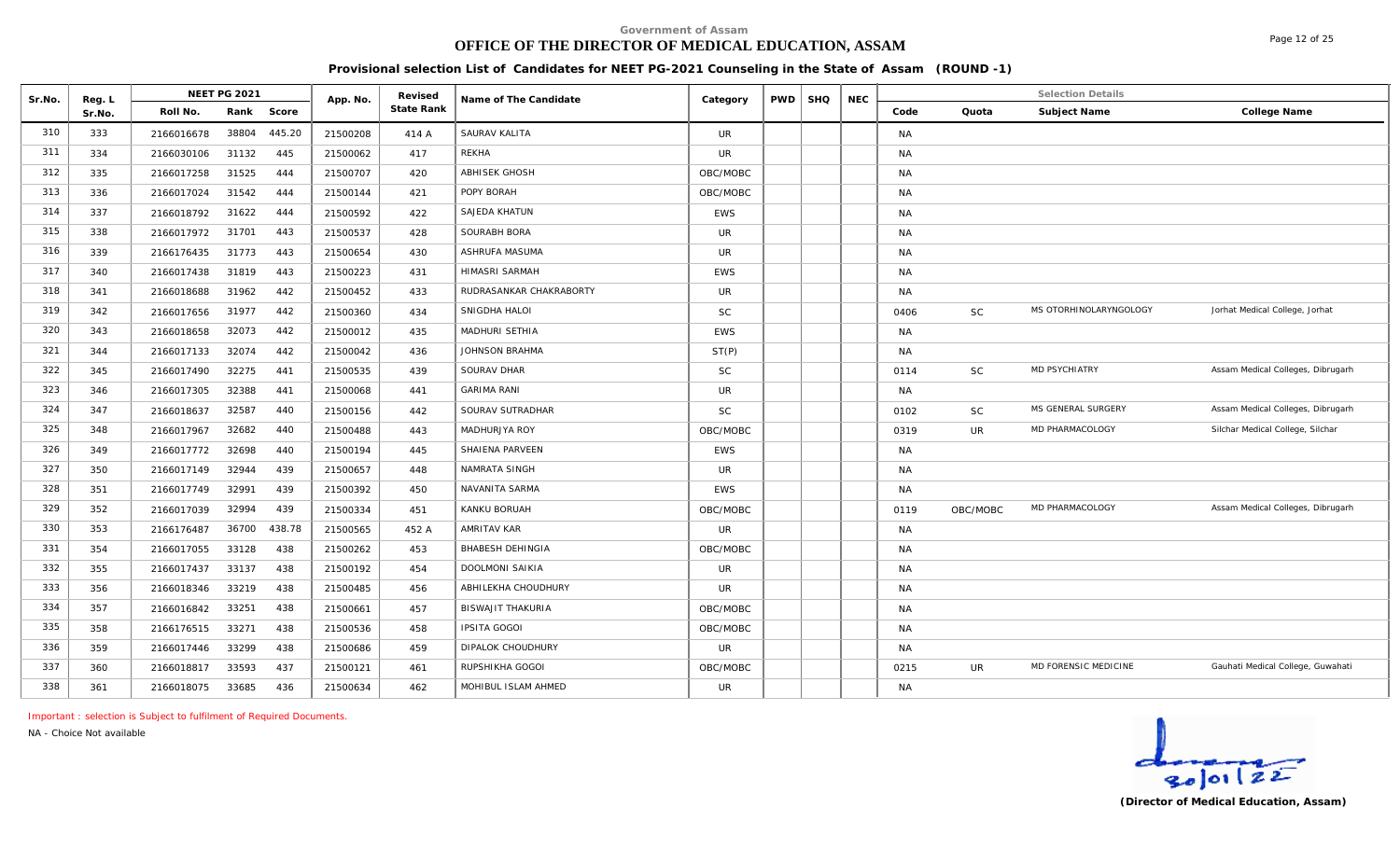# **OFFICE OF THE DIRECTOR OF MEDICAL EDUCATION, ASSAM**

**Provisional selection List of Candidates for NEET PG-2021 Counseling in the State of Assam (ROUND -1)**

| Sr.No. | Reg. L |            | <b>NEET PG 2021</b> |        | App. No. | Revised    | Name of The Candidate      | Category   | PWD | SHQ        | <b>NEC</b> |           |            | <b>Selection Details</b>    |                                   |
|--------|--------|------------|---------------------|--------|----------|------------|----------------------------|------------|-----|------------|------------|-----------|------------|-----------------------------|-----------------------------------|
|        | Sr.No. | Roll No.   | Rank                | Score  |          | State Rank |                            |            |     |            |            | Code      | Quota      | Subject Name                | College Name                      |
| 339    | 362    | 2166017182 | 33694               | 436    | 21500017 | 463        | ABUL KALAM AZAD            | <b>EWS</b> |     |            |            | NA        |            |                             |                                   |
| 340    | 363    | 2166018852 | 33698               | 436    | 21500091 | 464        | NIVEDITA CHAUHAN           | <b>UR</b>  |     |            |            | <b>NA</b> |            |                             |                                   |
| 341    | 364    | 2166018007 | 33712               | 436    | 21500246 | 465        | KUMARI MAYA                | <b>SC</b>  |     |            |            | NA        |            |                             |                                   |
| 342    | 365    | 2166016879 | 33942               | 436    | 21500034 | 467        | PRAVEENA PILLAI            | <b>UR</b>  |     |            |            | <b>NA</b> |            |                             |                                   |
| 343    | 366    | 2166018381 | 33971               | 435    | 21500678 | 468        | SAYED SHAMIM AKTAR MONDAL  | <b>EWS</b> |     |            |            | NA        |            |                             |                                   |
| 344    | 367    | 2166016814 | 34136               | 435    | 21500457 | 470        | DEBABRATA DUTTA            | <b>UR</b>  |     |            |            | <b>NA</b> |            |                             |                                   |
| 345    | 368    | 2166017574 | 34139               | 435    | 21500401 | 471        | MANASHI BORUAH             | <b>EWS</b> |     |            |            | <b>NA</b> |            |                             |                                   |
| 346    | 369    | 2166176458 | 34146               | 435    | 21500571 | 472        | DIPENDU SAHA               | UR         |     |            |            | NA        |            |                             |                                   |
| 347    | 370    | 2166174568 | 34239               | 435    | 21500613 | 473        | PRADIPAN BHOWMICK          | <b>UR</b>  |     |            |            | <b>NA</b> |            |                             |                                   |
| 348    | 371    | 2166176723 | 34331               | 435    | 21500148 | 474        | SNEHA BARO                 | ST(P)      |     |            |            | 0404      | ST(P)      | MS OBSTETRICS & GYNAECOLOGY | Jorhat Medical College, Jorhat    |
| 349    | 372    | 2166018729 | 34414               | 434    | 21500117 | 475        | ABDUS SAMAD                | <b>UR</b>  |     |            |            | NA        |            |                             |                                   |
| 350    | 373    | 2166018836 | 34415               | 434    | 21500030 | 476        | <b>BIJIT KUMAR NATH</b>    | OBC/MOBC   |     |            |            | <b>NA</b> |            |                             |                                   |
| 351    | 374    | 2166017629 | 34429               | 434    | 21500214 | 478        | KHANDAKER SAEED SALEEM     | <b>EWS</b> |     |            |            | NA        |            |                             |                                   |
| 352    | 375    | 2166018310 | 34501               | 434    | 21500015 | 479        | <b>BARNALI DEVI</b>        | UR.        |     |            |            | 0116      | <b>UR</b>  | MD BIOCHEMISTRY             | Assam Medical Colleges, Dibrugarh |
| 353    | 376    | 2166175842 | 34564               | 434    | 21500635 | 482        | RAJDEEP PAUL               | OBC/MOBC   |     |            |            | <b>NA</b> |            |                             |                                   |
| 354    | 377    | 2166018937 | 46050               | 432.73 | 21500326 | 484 A      | MELORI LALNUNSIAMI NGAMLAI | ST(H)      |     |            |            | 0310      | ST(H)      | MD ANAESTHESIOLOGY          | Silchar Medical College, Silchar  |
| 355    | 378    | 2166017037 | 38696               | 432.60 | 21500407 | 484 B      | <b>DAISI KAMAN</b>         | ST(P)      |     |            |            | 0207      | ST(P)      | <b>MD PAEDIATRICS</b>       | Gauhati Medical College, Guwahati |
| 356    | 379    | 2166017994 | 34890               | 432    | 21500191 | 485        | MAYANK GANGWAL             | <b>UR</b>  |     |            |            | NA        |            |                             |                                   |
| 357    | 380    | 2166018315 | 34893               | 432    | 21500402 | 486        | AMALIN PHUKAN              | UR.        |     |            |            | <b>NA</b> |            |                             |                                   |
| 358    | 381    | 2166018080 | 34929               | 432    | 21500289 | 487        | WAQAR HASNAT MAMOON        | <b>UR</b>  |     |            |            | <b>NA</b> |            |                             |                                   |
| 359    | 382    | 2166018717 | 34957               | 432    | 21500301 | 488        | <b>UMESH KANTA KAIRI</b>   | OBC/MOBC   |     |            |            | <b>NA</b> |            |                             |                                   |
| 360    | 383    | 2166017474 | 34961               | 432    | 21500542 | 489        | <b>BANASHREE BAISHYA</b>   | UR         |     |            |            | NA        |            |                             |                                   |
| 361    | 384    | 2166018726 | 34997               | 432    | 21500619 | 491        | ZULFIQUAR AHMED            | <b>UR</b>  |     | <b>YES</b> |            | 0202      | <b>SHQ</b> | MS GENERAL SURGERY          | Gauhati Medical College, Guwahati |
| 362    | 385    | 2166016902 | 35034               | 432    | 21500125 | 493        | UPASHANA DAS               | <b>SC</b>  |     |            |            | 0210      | <b>SC</b>  | MD ANAESTHESIOLOGY          | Gauhati Medical College, Guwahati |
| 363    | 386    | 2166176867 | 35242               | 431    | 21500574 | 495        | AMRITANSH MISHRA           | <b>UR</b>  |     |            |            | <b>NA</b> |            |                             |                                   |
| 364    | 387    | 2166017078 | 35296               | 431    | 21500230 | 496        | KARAN KUMAR BORAH          | OBC/MOBC   |     |            |            | <b>NA</b> |            |                             |                                   |
| 365    | 388    | 2166018396 | 35437               | 431    | 21500288 | 499        | BITOPAN MADAHI             | ST(P)      |     |            |            | 0401      | ST(P)      | MD GENERAL MEDICINE         | Jorhat Medical College, Jorhat    |
| 366    | 389    | 2166016921 | 39397               | 430.54 | 21500182 | 499 A      | <b>ABHINEET DEY</b>        | OBC/MOBC   |     |            |            | NA        |            |                             |                                   |
| 367    | 390    | 2166177064 | 35605               | 430    | 21500196 | 500        | SUBHASHIS CHANDA           | <b>UR</b>  |     |            |            | <b>NA</b> |            |                             |                                   |

*Important : selection is Subject to fulfilment of Required Documents.*

*NA - Choice Not available*



Page 13 of 25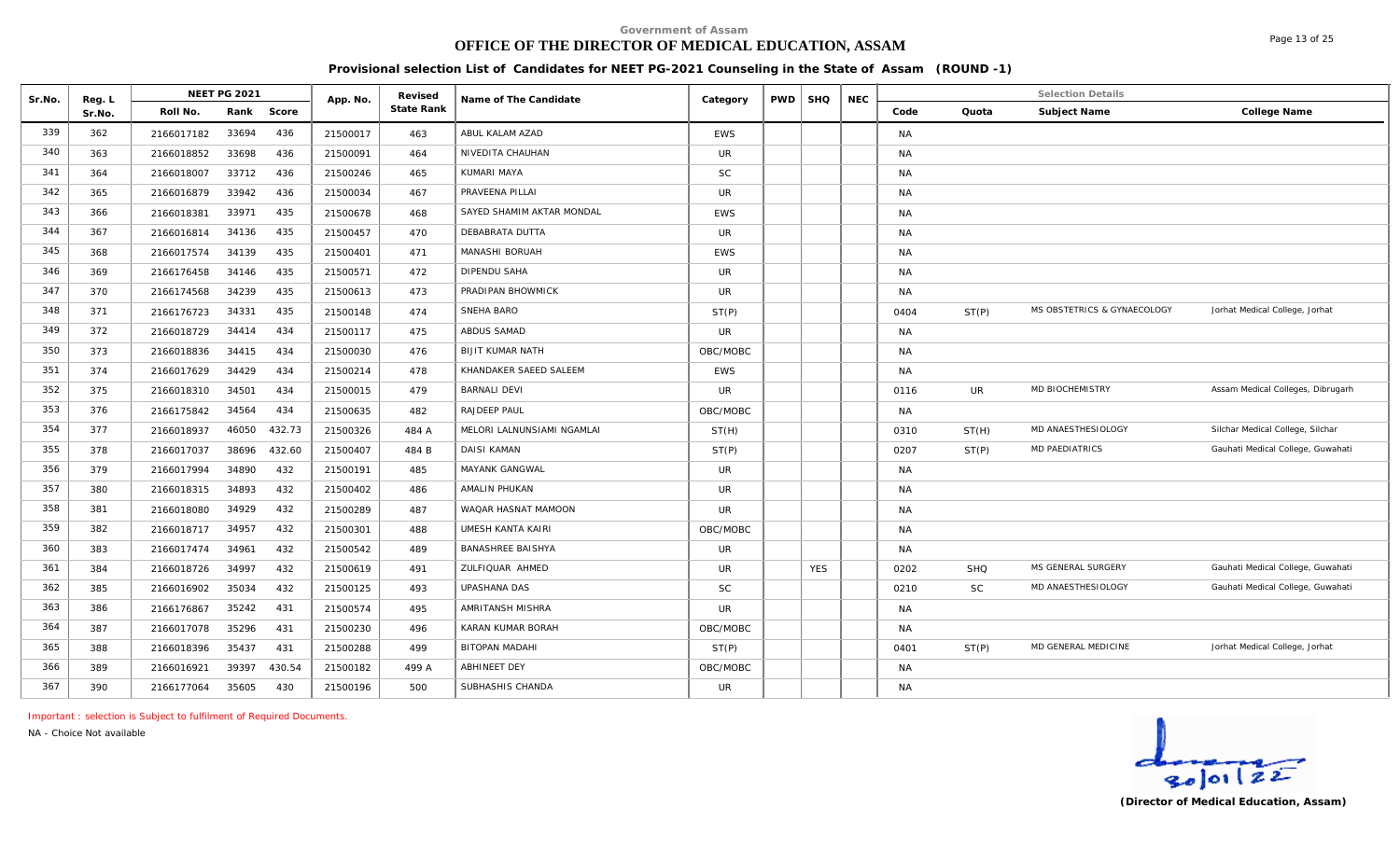# **OFFICE OF THE DIRECTOR OF MEDICAL EDUCATION, ASSAM**

**Provisional selection List of Candidates for NEET PG-2021 Counseling in the State of Assam (ROUND -1)**

| Sr.No. | Reg. L |            | <b>NEET PG 2021</b> |        | App. No. | Revised    | Name of The Candidate   | Category   | PWD | SHQ        | <b>NEC</b> |           |           | <b>Selection Details</b>    |                                   |
|--------|--------|------------|---------------------|--------|----------|------------|-------------------------|------------|-----|------------|------------|-----------|-----------|-----------------------------|-----------------------------------|
|        | Sr.No. | Roll No.   | Rank                | Score  |          | State Rank |                         |            |     |            |            | Code      | Quota     | Subject Name                | College Name                      |
| 368    | 391    | 2166016959 | 35813               | 430    | 21500180 | 502        | SATABDI DUTTA BARMAN    | OBC/MOBC   |     |            |            | <b>NA</b> |           |                             |                                   |
| 369    | 392    | 2166018093 | 35858               | 429    | 21500684 | 504        | PRANJAL SARMAH          | UR         |     |            |            | <b>NA</b> |           |                             |                                   |
| 370    | 393    | 2166017343 | 35977               | 429    | 21500081 | 505        | BISWAJIT DAS            | <b>SC</b>  |     |            |            | 0110      | <b>SC</b> | MD ANAESTHESIOLOGY          | Assam Medical Colleges, Dibrugarh |
| 371    | 394    | 2166018358 | 36046               | 429    | 21500671 | 506        | SUHASHINI CHOUDHURY     | OBC/MOBC   |     |            |            | <b>NA</b> |           |                             |                                   |
| 372    | 395    | 2166017496 | 40134               | 428.48 | 21500080 | 506 A      | MRIDUSHMAN SAIKIA       | OBC/MOBC   |     |            |            | <b>NA</b> |           |                             |                                   |
| 373    | 396    | 2166018546 | 36119               | 428    | 21500094 | 507        | <b>BABLI DAS</b>        | <b>SC</b>  |     |            |            | 0218      | <b>SC</b> | MD MICROBIOLOGY             | Gauhati Medical College, Guwahati |
| 374    | 397    | 2166017642 | 36348               | 428    | 21500128 | 508        | POOJA NATH              | OBC/MOBC   |     |            |            | <b>NA</b> |           |                             |                                   |
| 375    | 398    | 2166018910 | 36717               | 426    | 21500307 | 511        | SULAGNA ROY             | EWS        |     |            |            | <b>NA</b> |           |                             |                                   |
| 376    | 399    | 2166176729 | 36861               | 426    | 21500431 | 513        | MAYUREE THAKURIA        | OBC/MOBC   |     |            |            | <b>NA</b> |           |                             |                                   |
| 377    | 400    | 2166018901 | 37096               | 425    | 21500072 | 516        | DHRITIBRATA GOSWAMI     | <b>UR</b>  |     |            |            | <b>NA</b> |           |                             |                                   |
| 378    | 401    | 2166156098 | 37149               | 425    | 21500611 | 518        | AKHILESH KUMAR GAUR     | UR         |     |            |            | <b>NA</b> |           |                             |                                   |
| 379    | 402    | 2166018313 | 37251               | 425    | 21500169 | 519        | <b>BISWADEEP PAUL</b>   | OBC/MOBC   |     |            |            | <b>NA</b> |           |                             |                                   |
| 380    | 403    | 2166017484 | 37263               | 425    | 21500468 | 520        | ARIFA BEGUM LASKAR      | UR.        |     |            |            | <b>NA</b> |           |                             |                                   |
| 381    | 404    | 2166018085 | 37284               | 425    | 21500253 | 521        | SAKSHAM SRIVASTAVA      | <b>UR</b>  |     |            |            | <b>NA</b> |           |                             |                                   |
| 382    | 405    | 2166017585 | 37328               | 425    | 21500261 | 522        | CHANDRAKSHEE KAKATI     | <b>UR</b>  |     |            |            | <b>NA</b> |           |                             |                                   |
| 383    | 406    | 2166017897 | 37345               | 425    | 21500035 | 523        | KHAIRUL ISLAM           | UR.        |     | <b>YES</b> |            | 0404      | SHQ       | MS OBSTETRICS & GYNAECOLOGY | Jorhat Medical College, Jorhat    |
| 384    | 407    | 2166176413 | 37398               | 424    | 21500553 | 524        | MERINA YASMIN           | <b>UR</b>  |     |            |            | 0120      | <b>UR</b> | <b>MD ANATOMY</b>           | Assam Medical Colleges, Dibrugarh |
| 385    | 408    | 2166016880 | 37577               | 424    | 21500311 | 525        | NITESH PRASAD           | UR         |     |            |            | NA        |           |                             |                                   |
| 386    | 409    | 2166017019 | 37592               | 424    | 21500381 | 526        | PRIYANKA MANTA SAIKIA   | ST(P)      |     |            |            | 0202      | ST(P)     | MS GENERAL SURGERY          | Gauhati Medical College, Guwahati |
| 387    | 410    | 2166018838 | 37681               | 423    | 21500155 | 527        | JAHNAVI KUMARI SINHA    | OBC/MOBC   |     |            |            | <b>NA</b> |           |                             |                                   |
| 388    | 411    | 2166176417 | 37750               | 423    | 21500286 | 528        | NURUDDIN MOHAMMAD IQBAL | <b>UR</b>  |     |            |            | <b>NA</b> |           |                             |                                   |
| 389    | 412    | 2166016828 | 38087               | 422    | 21500448 | 529        | SAMPRITEE GOGOI         | OBC/MOBC   |     |            |            | <b>NA</b> |           |                             |                                   |
| 390    | 413    | 2166018664 | 38181               | 422    | 21500477 | 530        | SREYOSHEE GUPTA         | <b>UR</b>  |     |            |            | <b>NA</b> |           |                             |                                   |
| 391    | 414    | 2166018397 | 38226               | 422    | 21500252 | 531        | KOLLI AJIT KUMAR        | <b>UR</b>  |     |            |            | <b>NA</b> |           |                             |                                   |
| 392    | 415    | 2166176485 | 42204               | 421.27 | 21500058 | 531 A      | DEBAJIT CHUTIA          | OBC/MOBC   |     |            |            | <b>NA</b> |           |                             |                                   |
| 393    | 416    | 2166018536 | 38257               | 421    | 21500023 | 532        | ARITRA GUPTA            | EWS        |     |            |            | <b>NA</b> |           |                             |                                   |
| 394    | 417    | 2166018461 | 38315               | 421    | 21500132 | 533        | JUTIMOLLIKA HAZARIKA    | <b>EWS</b> |     |            |            | <b>NA</b> |           |                             |                                   |
| 395    | 418    | 2166018391 | 38405               | 421    | 21500218 | 534        | SWAPANJYOTI TALUKDAR    | <b>SC</b>  |     |            |            | <b>NA</b> |           |                             |                                   |
| 396    | 419    | 2166017813 | 38526               | 420    | 21500638 | 536        | KASTURI NEOG            | OBC/MOBC   |     |            |            | <b>NA</b> |           |                             |                                   |

*Important : selection is Subject to fulfilment of Required Documents.*

*NA - Choice Not available*



Page 14 of 25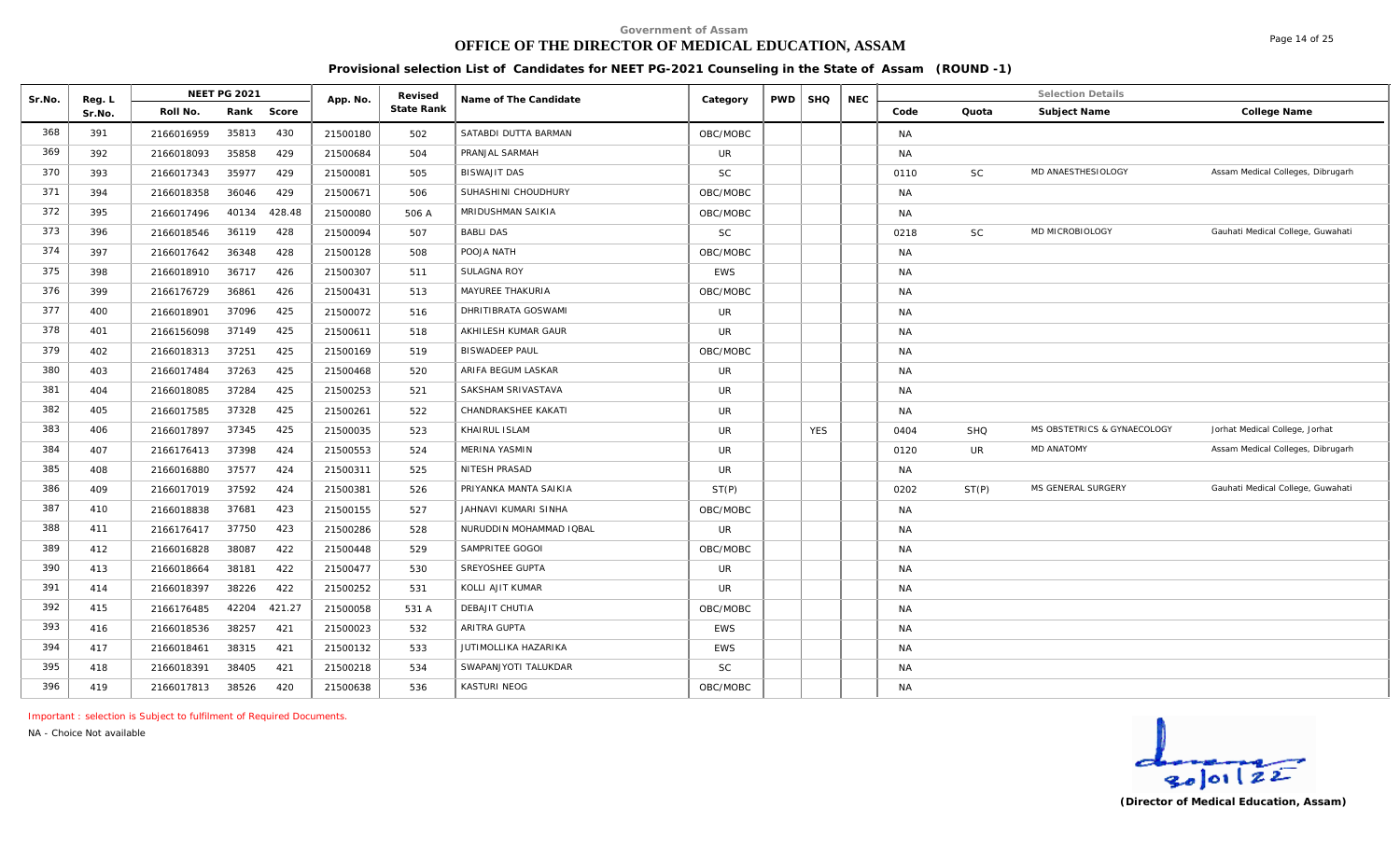# **OFFICE OF THE DIRECTOR OF MEDICAL EDUCATION, ASSAM**

**Provisional selection List of Candidates for NEET PG-2021 Counseling in the State of Assam (ROUND -1)**

| Sr.No. | Reg. L |            | <b>NEET PG 2021</b> |        | App. No. | Revised    | Name of The Candidate           | Category   | PWD   SHQ  | <b>NEC</b> |           |            | <b>Selection Details</b> |                                  |
|--------|--------|------------|---------------------|--------|----------|------------|---------------------------------|------------|------------|------------|-----------|------------|--------------------------|----------------------------------|
|        | Sr.No. | Roll No.   | Rank                | Score  |          | State Rank |                                 |            |            |            | Code      | Quota      | Subject Name             | College Name                     |
| 397    | 420    | 2166017465 | 38543               | 420    | 21500627 | 537        | SHAMIM AHMED                    | UR         | <b>YES</b> |            | <b>NA</b> |            |                          |                                  |
| 398    | 421    | 2166018758 | 38682               | 420    | 21500171 | 539        | MINERVA SARMA                   | UR         |            |            | <b>NA</b> |            |                          |                                  |
| 399    | 422    | 2166016727 | 38824               | 420    | 21500317 | 542        | MUNMUN BORAH                    | OBC/MOBC   |            |            | NA        |            |                          |                                  |
| 400    | 423    | 2166017527 | 38851               | 420    | 21500033 | 543        | MANDEEP TALUKDAR                | UR         |            |            | NA        |            |                          |                                  |
| 401    | 424    | 2166018406 | 38974               | 419    | 21500379 | 545        | ASISH SARMA THAKUR              | UR         |            |            | <b>NA</b> |            |                          |                                  |
| 402    | 425    | 2166016605 | 38977               | 419    | 21500328 | 546        | SUMAN DEORI                     | ST(P)      |            |            | 0301      | ST(P)      | MD GENERAL MEDICINE      | Silchar Medical College, Silchar |
| 403    | 426    | 2166018387 | 39060               | 419    | 21500193 | 547        | ANKUR RANJAN SAIKIA             | OBC/MOBC   |            |            | <b>NA</b> |            |                          |                                  |
| 404    | 427    | 2166176490 | 39170               | 419    | 21500618 | 548        | SWAGATA DEY                     | UR         |            |            | NA        |            |                          |                                  |
| 405    | 428    | 2166016857 | 43096               | 418.18 | 21500201 | 548 A      | MUKESH PAUL                     | OBC/MOBC   |            |            | <b>NA</b> |            |                          |                                  |
| 406    | 429    | 2166018068 | 39451               | 418    | 21500298 | 552        | SABRINA ISLAM YASMIN            | UR         |            |            | NA        |            |                          |                                  |
| 407    | 430    | 2166177029 | 43724               | 417.15 | 21500664 | 552 A      | SOBNAM JULEKHA                  | UR         |            |            | NA        |            |                          |                                  |
| 408    | 431    | 2166018925 | 39666               | 417    | 21500055 | 553        | MANALI SINGHA                   | OBC/MOBC   |            |            | <b>NA</b> |            |                          |                                  |
| 409    | 432    | 2166018541 | 39814               | 417    | 21500264 | 555        | <b>ANKITA PATOA</b>             | <b>SC</b>  |            |            | NA        |            |                          |                                  |
| 410    | 433    | 2166018592 | 40188               | 415    | 21500554 | 558        | ARVIND KUMAR BAID               | UR         |            |            | NA        |            |                          |                                  |
| 411    | 434    | 2166018169 | 40252               | 415    | 21500267 | 559        | SUSHAMANKA DAS                  | <b>SC</b>  |            |            | NA        |            |                          |                                  |
| 412    | 435    | 2166018580 | 40312               | 415    | 21500338 | 560        | <b>FARHEEN LASKAR</b>           | EWS        |            |            | NA        |            |                          |                                  |
| 413    | 436    | 2166018444 | 40385               | 415    | 21500598 | 561        | BIVAB RANJAN HAZARIKA           | OBC/MOBC   |            |            | NA.       |            |                          |                                  |
| 414    | 437    | 2166016993 | 40488               | 415    | 21500417 | 563        | NANDITA DEKA                    | UR         |            |            | 0419      | <b>UR</b>  | MD PHARMACOLOGY          | Jorhat Medical College, Jorhat   |
| 415    | 439    | 2166018090 | 40785               | 414    | 21500308 | 566        | SOUVIK DAS PURKAYASTHA          | UR         |            |            | NA        |            |                          |                                  |
| 416    | 440    | 2166017087 | 44785               | 413.03 | 21500610 | 567 A      | DASHRATH KUMAR                  | OBC/MOBC   |            |            | NA        |            |                          |                                  |
| 417    | 441    | 2166016861 | 41044               | 413    | 21500687 | 570        | SAURABH KUMAR GAYAN             | UR         |            |            | NA        |            |                          |                                  |
| 418    | 442    | 2166018731 | 41337               | 412    | 21500295 | 573        | MD SADDAM HUSSAIN               | <b>EWS</b> |            |            | 0618      | <b>EWS</b> | MD MICROBIOLOGY          | Tezpur Medical College, Tezpur   |
| 419    | 443    | 2166049769 | 41339               | 412    | 21500724 | 574        | PRANTIK PAUL                    | OBC/MOBC   |            |            | NA        |            |                          |                                  |
| 420    | 444    | 2166018141 | 41469               | 411    | 21500557 | 577        | SARADA MAZUMDAR                 | <b>SC</b>  |            |            | NA        |            |                          |                                  |
| 421    | 445    | 2166017089 | 41619               | 411    | 21500609 | 578        | MD. SHAHINUR RAHMAN             | UR         |            |            | NA        |            |                          |                                  |
| 422    | 446    | 2166018083 | 41820               | 410    | 21500244 | 582        | MONIRUL ISLAM                   | <b>EWS</b> |            |            | NA        |            |                          |                                  |
| 423    | 447    | 2166018489 | 45861               | 409.94 | 21500587 | 583 A      | SUBRATA THAKUR                  | UR         |            |            | <b>NA</b> |            |                          |                                  |
| 424    | 448    | 2166016983 | 42173               | 409    | 21500305 | 584        | SUBHANA HUSSAIN BORAH           | <b>UR</b>  |            |            | NA        |            |                          |                                  |
| 425    | 449    | 2166016884 | 42237               | 409    | 21500636 | 586        | <b>GEETANJALI BHATTACHARJEE</b> | UR         |            |            | NA        |            |                          |                                  |

*Important : selection is Subject to fulfilment of Required Documents.*

*NA - Choice Not available*

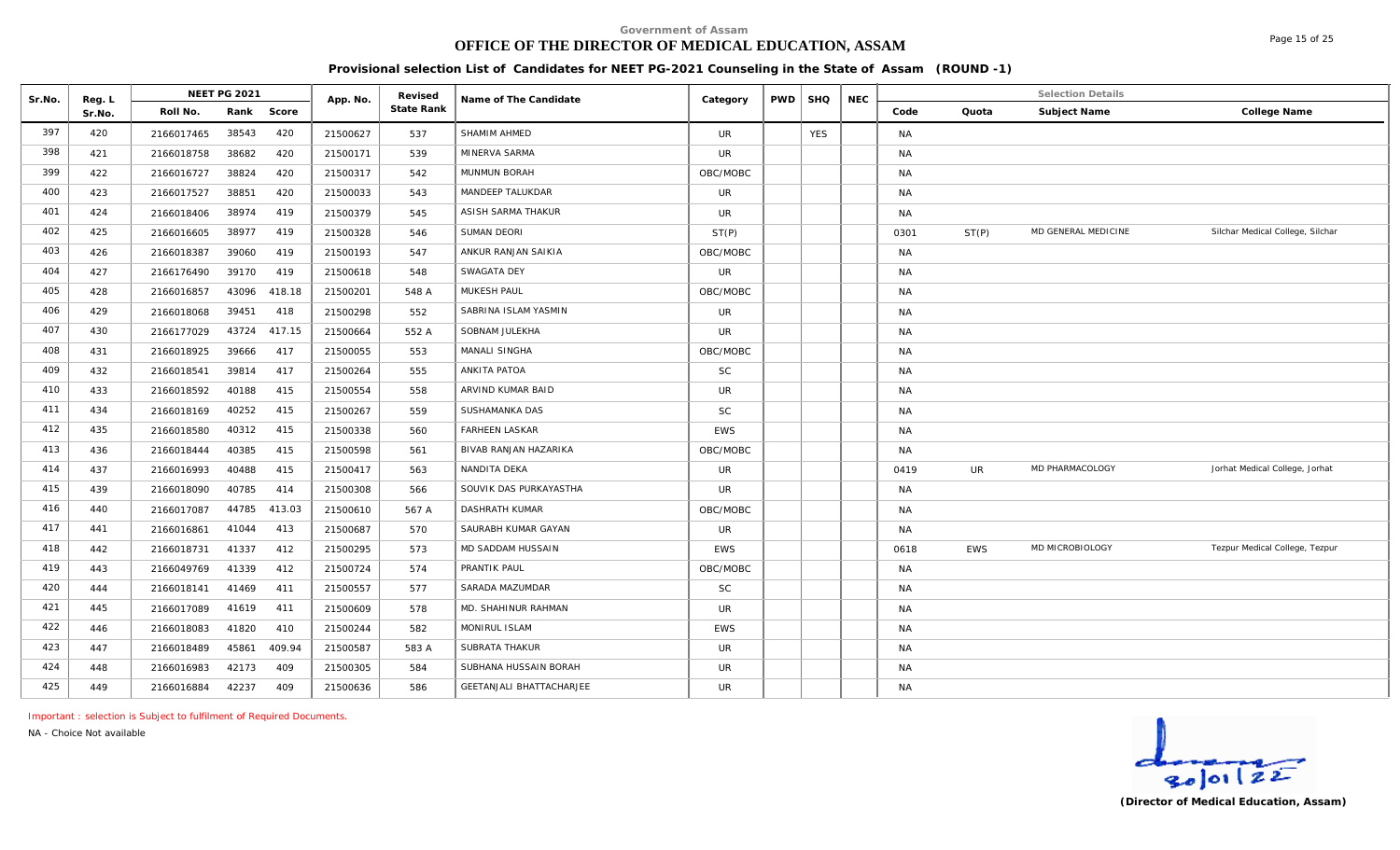# **OFFICE OF THE DIRECTOR OF MEDICAL EDUCATION, ASSAM**

Page 16 of 25

**Provisional selection List of Candidates for NEET PG-2021 Counseling in the State of Assam (ROUND -1)**

| Sr.No. | Reg. L |            | NEET PG 2021 |        | App. No. | Revised    | Name of The Candidate        | Category   | <b>PWD</b> | <b>SHQ</b> | <b>NEC</b> |           |            | <b>Selection Details</b>    |                                                  |
|--------|--------|------------|--------------|--------|----------|------------|------------------------------|------------|------------|------------|------------|-----------|------------|-----------------------------|--------------------------------------------------|
|        | Sr.No. | Roll No.   | Rank         | Score  |          | State Rank |                              |            |            |            |            | Code      | Quota      | Subject Name                | College Name                                     |
| 426    | 450    | 2166017422 | 42266        | 409    | 21500538 | 587        | <b>GYANDEEP KAKATI</b>       | UR         |            |            |            | NA        |            |                             |                                                  |
| 427    | 451    | 2166018783 | 42439        | 409    | 21500116 | 589        | DEVALINA BHAGAWATI           | <b>UR</b>  |            |            |            | NA        |            |                             |                                                  |
| 428    | 452    | 2166018907 | 42463        | 408    | 21500655 | 590        | JAHANGIR ALAM                | <b>UR</b>  |            |            |            | <b>NA</b> |            |                             |                                                  |
| 429    | 453    | 2166018494 | 42660        | 408    | 21500090 | 591        | <b>DIPANKAR KAKATI</b>       | OBC/MOBC   |            |            |            | NA        |            |                             |                                                  |
| 430    | 454    | 2166018887 | 42798        | 407    | 21500285 | 595        | MOUMITA BORAH                | OBC/MOBC   |            |            |            | 0116      | OBC/MOBC   | MD BIOCHEMISTRY             | Assam Medical Colleges, Dibrugarh                |
| 431    | 455    | 2166017730 | 46879        | 406.85 | 21500603 | 596 A      | ANJAR MUHAMMAD TAPADAR       | <b>EWS</b> |            | <b>YES</b> |            | 0304      | <b>SHQ</b> | MS OBSTETRICS & GYNAECOLOGY | Silchar Medical College, Silchar                 |
| 432    | 456    | 2166021884 | 43133        | 406    | 21500427 | 598        | SAIFUL ISLAM                 | <b>EWS</b> |            |            |            | 0516      | UR         | MD BIOCHEMISTRY             | Fakhruddin Ali Ahmed Medical<br>College, Barpeta |
| 433    | 457    | 2166017381 | 43154        | 406    | 21500434 | 599        | <b>GUNJANA GAYETREE BORA</b> | UR         |            |            |            | NA        |            |                             |                                                  |
| 434    | 458    | 2166016784 | 47192        | 405.82 | 21500400 | 599 A      | RUCHITA PODDAR               | <b>UR</b>  |            |            |            | <b>NA</b> |            |                             |                                                  |
| 435    | 459    | 2166017804 | 43351        | 405    | 21500699 | 600        | REZAUL HOQUE                 | <b>UR</b>  |            | <b>YES</b> |            | 0210      | <b>SHQ</b> | MD ANAESTHESIOLOGY          | Gauhati Medical College, Guwahati                |
| 436    | 460    | 2166018200 | 43376        | 405    | 21500112 | 601        | SYED INAMUL HUSSAIN          | UR         |            |            |            | <b>NA</b> |            |                             |                                                  |
| 437    | 461    | 2166017202 | 43744        | 405    | 21500520 | 606        | LOVELY YASMIN                | UR.        |            | <b>YES</b> |            | 0305      | <b>SHQ</b> | MS OPHTHALMOLOGY            | Silchar Medical College, Silchar                 |
| 438    | 462    | 2166017998 | 43916        | 404    | 21500637 | 608        | MANASWI KALITA               | UR         |            |            |            | NA        |            |                             |                                                  |
| 439    | 463    | 2166175883 | 44083        | 404    | 21500673 | 609        | <b>TANIMA BANERJEE</b>       | <b>UR</b>  |            |            |            | <b>NA</b> |            |                             |                                                  |
| 440    | 464    | 2166018743 | 44214        | 403    | 21500349 | 610        | KAUSHIK DATTA                | <b>UR</b>  |            |            |            | NA        |            |                             |                                                  |
| 441    | 465    | 2166018850 | 44570        | 402    | 21500463 | 616        | WASIM AKRAM                  | <b>EWS</b> |            |            |            | NA        |            |                             |                                                  |
| 442    | 466    | 2166018040 | 44579        | 402    | 21500300 | 617        | SUMI DUTTA                   | OBC/MOBC   |            |            |            | <b>NA</b> |            |                             |                                                  |
| 443    | 467    | 2166018502 | 44661        | 402    | 21500564 | 621        | <b>BRISTI SHYAM</b>          | ST(H)      |            |            |            | 0307      | ST(H)      | <b>MD PAEDIATRICS</b>       | Silchar Medical College, Silchar                 |
| 444    | 468    | 2166018831 | 44678        | 402    | 21500186 | 622        | <b>JYOTIRMOY SARMA</b>       | <b>UR</b>  |            |            |            | <b>NA</b> |            |                             |                                                  |
| 445    | 469    | 2166016696 | 48642        | 401.70 | 21500471 | 622 A      | SUKHAMA NARAYAN RANA PATIR   | ST(P)      |            |            |            | 0403      | ST(P)      | MS ORTHOPAEDICS             | Jorhat Medical College, Jorhat                   |
| 446    | 470    | 2166176820 | 45423        | 400    | 21500469 | 630        | MD KAYUM ALI AHMED           | <b>UR</b>  |            |            |            | <b>NA</b> |            |                             |                                                  |
| 447    | 471    | 2166016850 | 49462        | 399.64 | 21500390 | 630 A      | <b>BHABANI PAO</b>           | ST(P)      |            |            |            | 0504      | ST(P)      | MS OBSTETRICS & GYNAECOLOGY | Fakhruddin Ali Ahmed Medical<br>College, Barpeta |
| 448    | 472    | 2166018662 | 49512        | 399.64 | 21500071 | 630 B      | SANCHITA ROY                 | <b>EWS</b> |            |            |            | <b>NA</b> |            |                             |                                                  |
| 449    | 473    | 2166018736 | 45528        | 399    | 21500474 | 631        | NITU BIKOMIYA DEORI          | ST(P)      |            |            |            | 0307      | ST(P)      | <b>MD PAEDIATRICS</b>       | Silchar Medical College, Silchar                 |
| 450    | 474    | 2166017552 | 45808        | 398    | 21500423 | 632        | PHOEBE SARAH BASUMATARY      | ST(P)      |            |            |            | 0206      | ST(P)      | MS OTORHINOLARYNGOLOGY      | Gauhati Medical College, Guwahati                |
| 451    | 475    | 2166017223 | 50767        | 395.52 | 21500667 | 636 A      | PURBANIL BARUAH              | OBC/MOBC   |            |            |            | <b>NA</b> |            |                             |                                                  |
| 452    | 477    | 2166017073 | 46837        | 395    | 21500284 | 639        | PARILAL BARMAN               | <b>SC</b>  |            |            |            | <b>NA</b> |            |                             |                                                  |
| 453    | 478    | 2166017871 | 46846        | 395    | 21500213 | 640        | NABO PALLOB BHATTACHARJEE    | <b>UR</b>  |            |            |            | <b>NA</b> |            |                             |                                                  |

*Important : selection is Subject to fulfilment of Required Documents.*

*NA - Choice Not available*

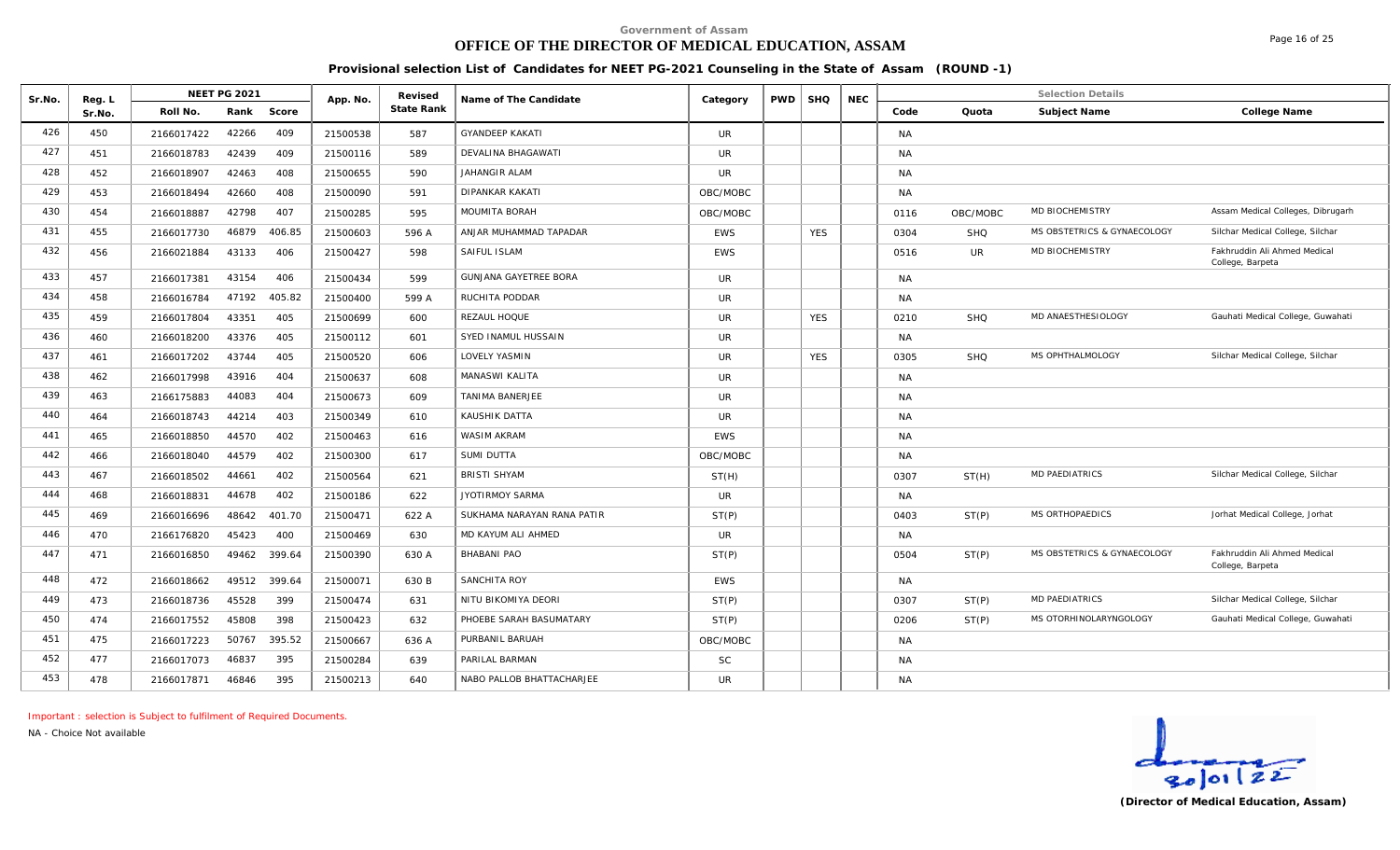## **OFFICE OF THE DIRECTOR OF MEDICAL EDUCATION, ASSAM**

Page 17 of 25

**Provisional selection List of Candidates for NEET PG-2021 Counseling in the State of Assam (ROUND -1)**

| Sr.No. | Reg. L | <b>NEET PG 2021</b> |       |        | App. No. | Revised    | Name of The Candidate    | Category   | <b>PWD</b> | <b>SHQ</b> | <b>NEC</b> |           |            | <b>Selection Details</b>     |                                   |
|--------|--------|---------------------|-------|--------|----------|------------|--------------------------|------------|------------|------------|------------|-----------|------------|------------------------------|-----------------------------------|
|        | Sr.No. | Roll No.            | Rank  | Score  |          | State Rank |                          |            |            |            |            | Code      | Quota      | Subject Name                 | College Name                      |
| 454    | 479    | 2166017475          | 47121 | 394    | 21500739 | 643        | TRIDIB CHANDRA DEVA NATH | OBC/MOBC   |            |            |            | 0217      | UR         | MD PHYSIOLOGY                | Gauhati Medical College, Guwahati |
| 455    | 480    | 2166017901          | 47175 | 394    | 21500497 | 644        | <b>BAHARUL HOQUE</b>     | <b>UR</b>  |            | <b>YES</b> |            | 0205      | SHQ        | MS OPHTHALMOLOGY             | Gauhati Medical College, Guwahati |
| 456    | 481    | 2166017792          | 47182 | 394    | 21500475 | 645        | SALMAN CHOUDHURY         | <b>EWS</b> |            |            |            | 0115      | EWS        | MD FORENSIC MEDICINE         | Assam Medical Colleges, Dibrugarh |
| 457    | 482    | 2166176956          | 47250 | 394    | 21500539 | 647        | SANKARSHAN DEBNATH       | OBC/MOBC   |            |            |            | <b>NA</b> |            |                              |                                   |
| 458    | 483    | 2166017727          | 47486 | 393    | 21500266 | 650        | <b>DEBAJIT DAS</b>       | OBC/MOBC   |            | <b>YES</b> |            | 0123      | <b>SHQ</b> | DIPLOMA PAEDIATRICS (D.C.H.) | Assam Medical Colleges, Dibrugarh |
| 459    | 484    | 2166018478          | 47960 | 392    | 21500313 | 653        | <b>GARGI BARMAN</b>      | <b>UR</b>  |            |            |            | <b>NA</b> |            |                              |                                   |
| 460    | 486    | 2166173835          | 48212 | 391    | 21500302 | 659        | <b>DIMBESWAR ROY</b>     | OBC/MOBC   |            |            |            | 0616      | OBC/MOBC   | MD BIOCHEMISTRY              | Tezpur Medical College, Tezpur    |
| 461    | 487    | 2166016822          | 48225 | 391    | 21500576 | 660        | SOMA SARKAR              | <b>SC</b>  |            |            |            | <b>NA</b> |            |                              |                                   |
| 462    | 488    | 2166157671          | 48318 | 391    | 21500659 | 661        | SWATI SHAKYA             | <b>UR</b>  |            |            |            | <b>NA</b> |            |                              |                                   |
| 463    | 489    | 2166017443          | 48405 | 390    | 21500728 | 663        | <b>DIPENDRA SINGH</b>    | <b>UR</b>  |            |            |            | NA        |            |                              |                                   |
| 464    | 490    | 2166018800          | 48438 | 390    | 21500534 | 664        | SUDIPTA NATH             | OBC/MOBC   |            |            |            | NA        |            |                              |                                   |
| 465    | 491    | 2166018742          | 48446 | 390    | 21500126 | 665        | <b>MANAS KALITA</b>      | <b>UR</b>  |            |            |            | <b>NA</b> |            |                              |                                   |
| 466    | 492    | 2166018801          | 48698 | 390    | 21500373 | 668        | JAHNABI SAIKIA           | <b>UR</b>  |            |            |            | 0117      | UR         | MD PHYSIOLOGY                | Assam Medical Colleges, Dibrugarh |
| 467    | 493    | 2166017064          | 52770 | 389.34 | 21500642 | 668 A      | <b>GAURAV SINGH</b>      | <b>UR</b>  |            |            |            | <b>NA</b> |            |                              |                                   |
| 468    | 494    | 2166176532          | 49032 | 389    | 21500355 | 670        | PALLABI HATIKAKOTY       | <b>UR</b>  |            |            |            | NA        |            |                              |                                   |
| 469    | 495    | 2166016604          | 49081 | 389    | 21500492 | 671        | HIMAKHI DAS              | <b>SC</b>  |            |            |            | 0611      | <b>SC</b>  | MD COMMUNITY MEDICINE        | Tezpur Medical College, Tezpur    |
| 470    | 496    | 2166017347          | 49321 | 388    | 21500374 | 676        | LIKUMA DAS               | <b>SC</b>  |            |            |            | <b>NA</b> |            |                              |                                   |
| 471    | 497    | 2166176912          | 53547 | 387.28 | 21500690 | 678 A      | <b>JIGOR CHUTIA</b>      | OBC/MOBC   |            |            |            | NA        |            |                              |                                   |
| 472    | 499    | 2166018651          | 49707 | 387    | 21500514 | 682        | ROHAN BISWAS             | <b>EWS</b> |            |            |            | 0119      | <b>EWS</b> | MD PHARMACOLOGY              | Assam Medical Colleges, Dibrugarh |
| 473    | 500    | 2166016989          | 49876 | 386    | 21500278 | 685        | <b>SUMANA BARUAH</b>     | <b>UR</b>  |            |            |            | NA        |            |                              |                                   |
| 474    | 501    | 2166016671          | 50156 | 386    | 21500083 | 687        | POOJA SAIKIA             | OBC/MOBC   |            |            |            | NA        |            |                              |                                   |
| 475    | 502    | 2166153975          | 50218 | 385    | 21500350 | 688        | <b>VIVEK GUPTA</b>       | <b>UR</b>  |            |            |            | <b>NA</b> |            |                              |                                   |
| 476    | 503    | 2166017192          | 50382 | 385    | 21500337 | 691        | AHIDUR RAHMAN            | <b>EWS</b> |            |            |            | NA        |            |                              |                                   |
| 477    | 504    | 2166017915          | 50522 | 385    | 21500365 | 693        | PRASENJIT KALITA         | <b>UR</b>  |            |            |            | 0220      | UR         | <b>MD ANATOMY</b>            | Gauhati Medical College, Guwahati |
| 478    | 505    | 2166016845          | 50860 | 384    | 21500521 | 696        | <b>BHASWATI DIHINGIA</b> | OBC/MOBC   |            |            |            | <b>NA</b> |            |                              |                                   |
| 479    | 506    | 2166018760          | 51261 | 383    | 21500591 | 700        | RASHMI REKHA BUNGRUNG    | ST(H)      |            |            |            | 0205      | ST(H)      | MS OPHTHALMOLOGY             | Gauhati Medical College, Guwahati |
| 480    | 507    | 2166018909          | 59217 | 382.66 | 21500668 | 700 A      | <b>GAURIMA BEYPI</b>     | ST(H)      |            |            |            | 0108      | ST(H)      | MD RADIO-DIAGNOSIS           | Assam Medical Colleges, Dibrugarh |
| 481    | 508    | 2166017572          | 51451 | 382    | 21500631 | 702        | <b>BABITA SHARMA</b>     | <b>UR</b>  |            |            |            | NA        |            |                              |                                   |
| 482    | 509    | 2166017215          | 51610 | 381    | 21500688 | 703        | K. EDEN RONGMEI          | ST(H)      |            |            |            | 0102      | ST(H)      | MS GENERAL SURGERY           | Assam Medical Colleges, Dibrugarh |

*Important : selection is Subject to fulfilment of Required Documents.*

*NA - Choice Not available*

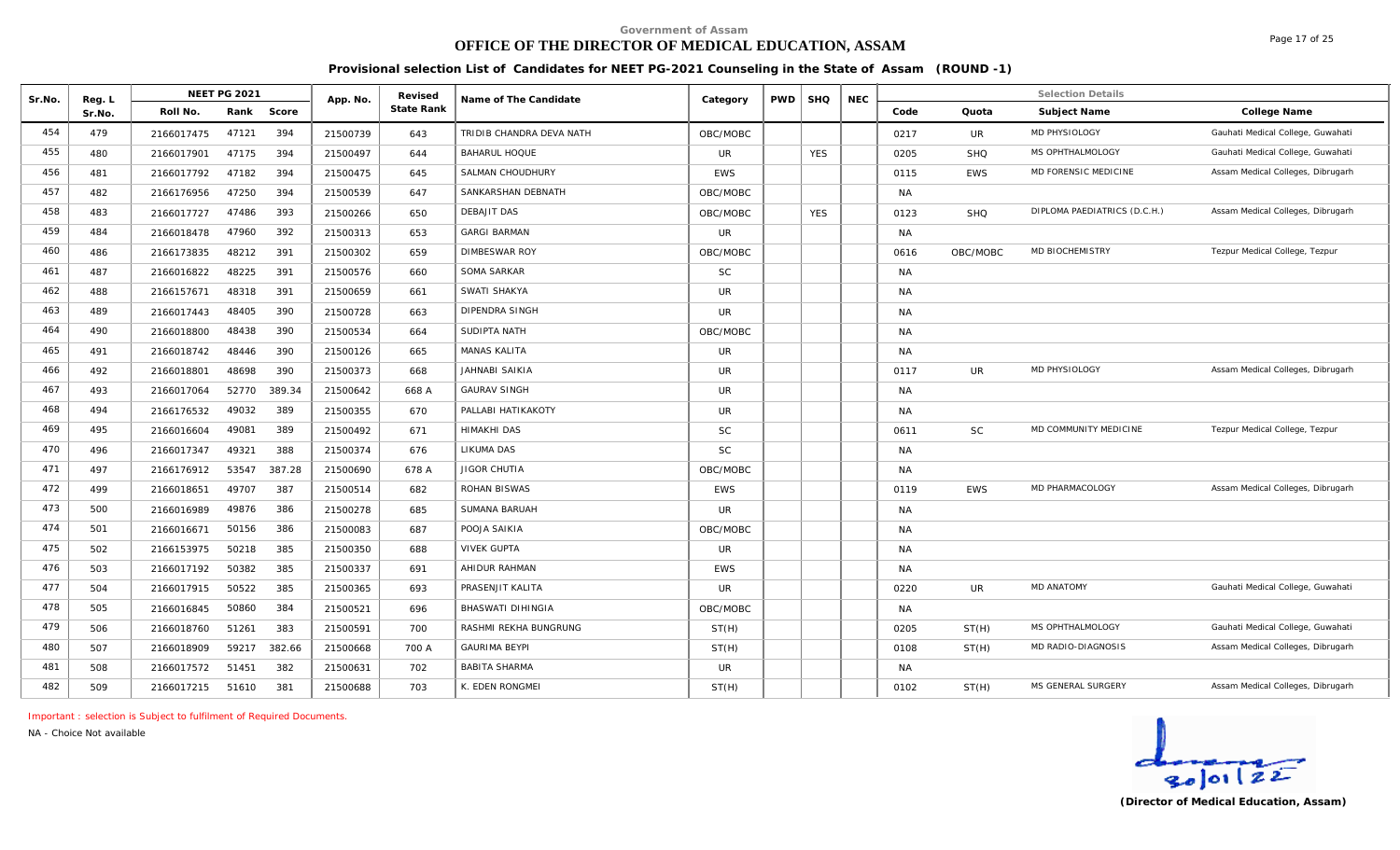# **OFFICE OF THE DIRECTOR OF MEDICAL EDUCATION, ASSAM**

**Provisional selection List of Candidates for NEET PG-2021 Counseling in the State of Assam (ROUND -1)**

| Sr.No. | Reg. L | <b>NEET PG 2021</b>           | App. No. | Revised           | Name of The Candidate        | Category   | <b>PWD</b> | SHQ        | <b>NEC</b> |           |            | <b>Selection Details</b>     |                                   |
|--------|--------|-------------------------------|----------|-------------------|------------------------------|------------|------------|------------|------------|-----------|------------|------------------------------|-----------------------------------|
|        | Sr.No. | Roll No.<br>Rank<br>Score     |          | <b>State Rank</b> |                              |            |            |            |            | Code      | Quota      | Subject Name                 | College Name                      |
| 483    | 510    | 51774<br>381<br>2166017093    | 21500089 | 706               | ADITI DAS                    | <b>SC</b>  |            |            |            | <b>NA</b> |            |                              |                                   |
| 484    | 511    | 381<br>2166018425<br>51823    | 21500037 | 708               | PRANJAL MILI                 | ST(P)      |            |            |            | 0302      | ST(P)      | MS GENERAL SURGERY           | Silchar Medical College, Silchar  |
| 485    | 513    | 51926<br>381<br>2166176407    | 21500677 | 710               | SHAMIUN RUBIA                | <b>UR</b>  |            |            |            | <b>NA</b> |            |                              |                                   |
| 486    | 514    | 56058<br>380.07<br>2166018487 | 21500541 | 710 A             | <b>BHASKAR BHARALI</b>       | OBC/MOBC   |            |            |            | <b>NA</b> |            |                              |                                   |
| 487    | 515    | 56319<br>380.07<br>2166018895 | 21500111 | 710 B             | ARVIND KUMAR SAH             | OBC/MOBC   |            |            |            | <b>NA</b> |            |                              |                                   |
| 488    | 516    | 380<br>52107<br>2166018113    | 21500204 | 712               | SHAMSUZ ZAMAN                | UR         |            | <b>YES</b> |            | 0123      | <b>SHQ</b> | DIPLOMA PAEDIATRICS (D.C.H.) | Assam Medical Colleges, Dibrugarh |
| 489    | 517    | 380<br>2166017462<br>52343    | 21500318 | 713               | <b>FARZINA AKHTAR SAIKIA</b> | <b>EWS</b> |            |            |            | 0116      | <b>EWS</b> | <b>MD BIOCHEMISTRY</b>       | Assam Medical Colleges, Dibrugarh |
| 490    | 518    | 52390<br>380<br>2166176726    | 21500378 | 715               | <b>MAHADEV SARKAR</b>        | <b>SC</b>  |            |            |            | 0416      | <b>SC</b>  | MD BIOCHEMISTRY              | Jorhat Medical College, Jorhat    |
| 491    | 519    | 52424<br>380<br>2166017467    | 21500409 | 716               | RASIDUL ISLAM MONDAL         | <b>UR</b>  |            |            |            | <b>NA</b> |            |                              |                                   |
| 492    | 520    | 52454<br>379<br>2166018586    | 21500715 | 717               | DILARA HASIN MAZUMDER        | UR.        |            |            |            | <b>NA</b> |            |                              |                                   |
| 493    | 521    | 52692<br>379<br>2166017555    | 21500276 | 720               | DEBANGA RAJ CHOUDHURY        | OBC/MOBC   |            |            |            | <b>NA</b> |            |                              |                                   |
| 494    | 522    | 52711<br>379<br>2166018754    | 21500383 | 721               | ABHIJEET DASGUPTA            | UR         |            |            |            | <b>NA</b> |            |                              |                                   |
| 495    | 524    | 378<br>52998<br>2166018201    | 21500478 | 728               | SAYEDA HOOSNE HARISHA        | UR.        |            |            |            | <b>NA</b> |            |                              |                                   |
| 496    | 525    | 53122<br>377<br>2166016882    | 21500579 | 729               | HARSHA JYOTI DAS             | <b>SC</b>  |            |            |            | <b>NA</b> |            |                              |                                   |
| 497    | 526    | 53126<br>377<br>2166018274    | 21500404 | 730               | MRIGEN CHOUDHURY             | <b>EWS</b> |            |            |            | <b>NA</b> |            |                              |                                   |
| 498    | 527    | 53186<br>377<br>2166016859    | 21500415 | 733               | NEELOMJYOTI GOHAIN           | OBC/MOBC   |            |            |            | <b>NA</b> |            |                              |                                   |
| 499    | 528    | 53250<br>377<br>2166018179    | 21500342 | 735               | SUKANYA CHOUDHURY            | <b>UR</b>  |            |            |            | <b>NA</b> |            |                              |                                   |
| 500    | 529    | 53406<br>376<br>2166017325    | 21500713 | 738               | PANSALI NEOG                 | OBC/MOBC   |            |            |            | <b>NA</b> |            |                              |                                   |
| 501    | 530    | 53640<br>376<br>2166017470    | 21500429 | 740               | TAFIKUL ISLAM                | <b>EWS</b> |            |            |            | <b>NA</b> |            |                              |                                   |
| 502    | 531    | 53742<br>375<br>2166017563    | 21500405 | 741               | MOFIZUL HOQUE                | <b>UR</b>  |            | <b>YES</b> |            | 0110      | <b>SHQ</b> | MD ANAESTHESIOLOGY           | Assam Medical Colleges, Dibrugarh |
| 503    | 532    | 53905<br>375<br>2166018735    | 21500694 | 745               | SHORIF AHMED                 | OBC/MOBC   |            | <b>YES</b> |            | NA        |            |                              |                                   |
| 504    | 533    | 2166018749<br>53915<br>375    | 21500607 | 746               | DOLI CHOUDHURY               | OBC/MOBC   |            |            |            | 0217      | OBC/MOBC   | MD PHYSIOLOGY                | Gauhati Medical College, Guwahati |
| 505    | 534    | 54329<br>374<br>2166098411    | 21500175 | 749               | KAYANAT RIZBE                | UR.        |            |            |            | NA        |            |                              |                                   |
| 506    | 535    | 54397<br>374<br>2166016887    | 21500051 | 750               | PRIYANKA DAS                 | <b>SC</b>  |            |            |            | 0117      | UR         | MD PHYSIOLOGY                | Assam Medical Colleges, Dibrugarh |
| 507    | 536    | 54490<br>374<br>2166115876    | 21500639 | 751               | K NIRMALA SINGHA             | OBC/MOBC   |            |            |            | <b>NA</b> |            |                              |                                   |
| 508    | 537    | 58279<br>373.89<br>2166017731 | 21500494 | 751 A             | TANUSHREE DEBNATH            | OBC/MOBC   |            |            |            | <b>NA</b> |            |                              |                                   |
| 509    | 538    | 58431<br>373.89<br>2166017521 | 21500344 | 751 B             | SONGSAR PATOR                | ST(H)      |            |            |            | 0303      | ST(H)      | <b>MS ORTHOPAEDICS</b>       | Silchar Medical College, Silchar  |
| 510    | 539    | 54653<br>373<br>2166017774    | 21500009 | 752               | SK MD WASIM IKBAL            | <b>UR</b>  |            |            |            | <b>NA</b> |            |                              |                                   |
| 511    | 540    | 373<br>54759<br>2166018281    | 21500410 | 754               | DR. NIRMAL KUMAR             | OBC/MOBC   |            |            |            | <b>NA</b> |            |                              |                                   |

*Important : selection is Subject to fulfilment of Required Documents.*

*NA - Choice Not available*

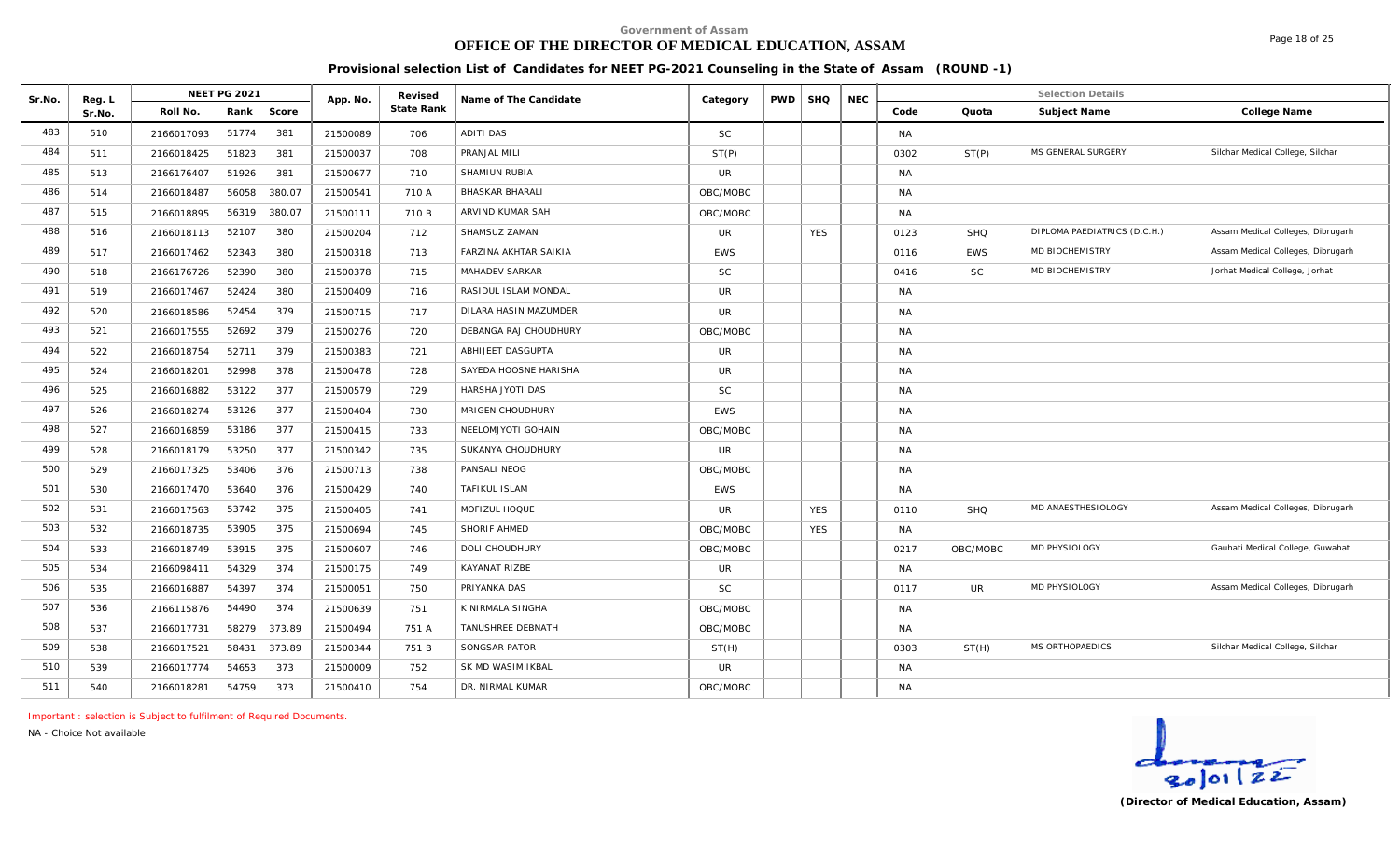# **OFFICE OF THE DIRECTOR OF MEDICAL EDUCATION, ASSAM**

**Provisional selection List of Candidates for NEET PG-2021 Counseling in the State of Assam (ROUND -1)**

| Sr.No. | Reg. L |            | <b>NEET PG 2021</b> |        | App. No. | Revised    | Name of The Candidate      | Category   | <b>PWD</b> | <b>SHQ</b> | <b>NEC</b> |           |           | <b>Selection Details</b> |                                                  |
|--------|--------|------------|---------------------|--------|----------|------------|----------------------------|------------|------------|------------|------------|-----------|-----------|--------------------------|--------------------------------------------------|
|        | Sr.No. | Roll No.   | Rank                | Score  |          | State Rank |                            |            |            |            |            | Code      | Quota     | Subject Name             | College Name                                     |
| 512    | 541    | 2166176691 | 54853               | 373    | 21500450 | 755        | RAJI DUTTA                 | OBC/MOBC   |            |            |            | NA        |           |                          |                                                  |
| 513    | 542    | 2166016979 | 54918               | 372    | 21500561 | 757        | PHOEBE MAINAO BRAHMA       | ST(P)      |            |            |            | NA        |           |                          |                                                  |
| 514    | 543    | 2166018392 | 55086               | 372    | 21500032 | 759        | MUHAMMAD SAMEER HUSSAIN    | <b>EWS</b> |            |            |            | <b>NA</b> |           |                          |                                                  |
| 515    | 544    | 2166018421 | 55951               | 370    | 21500425 | 764        | KANKANA GOGOI              | OBC/MOBC   |            |            |            | NA        |           |                          |                                                  |
| 516    | 545    | 2166176665 | 56019               | 370    | 21500294 | 766        | ANKIT DAS                  | <b>SC</b>  |            |            |            | 0619      | <b>SC</b> | MD PHARMACOLOGY          | Tezpur Medical College, Tezpur                   |
| 517    | 546    | 2166017441 | 56118               | 369    | 21500114 | 768        | PANKAJ MALAKAR             | <b>SC</b>  |            |            |            | <b>NA</b> |           |                          |                                                  |
| 518    | 547    | 2166018798 | 56170               | 369    | 21500038 | 769        | <b>BHIMI DAIMARI</b>       | ST(P)      |            | <b>YES</b> |            | 0410      | ST(P)     | MD ANAESTHESIOLOGY       | Jorhat Medical College, Jorhat                   |
| 519    | 548    | 2166176621 | 56171               | 369    | 21500493 | 770        | RUHUL AMIN                 | <b>EWS</b> |            |            |            | <b>NA</b> |           |                          |                                                  |
| 520    | 549    | 2166028769 | 56642               | 368    | 21500726 | 775        | KAKALI TALUKDAR            | <b>SC</b>  |            |            |            | NA        |           |                          |                                                  |
| 521    | 550    | 2166017261 | 56653               | 368    | 21500377 | 776        | DOLEESMITA HAZARIKA        | ST(P)      |            |            |            | 0102      | ST(P)     | MS GENERAL SURGERY       | Assam Medical Colleges, Dibrugarh                |
| 522    | 551    | 2166016984 | 60769               | 366.68 | 21500280 | 779 A      | MD MUZAKKIR HUSSAIN        | <b>EWS</b> |            |            |            | NA        |           |                          |                                                  |
| 523    | 552    | 2166173355 | 57107               | 366    | 21500451 | 780        | SUBHAJYOTI SUTRADHAR       | <b>SC</b>  |            |            |            | <b>NA</b> |           |                          |                                                  |
| 524    | 553    | 2166018787 | 57203               | 366    | 21500449 | 782        | TUNU RANI DOLOI            | ST(P)      |            |            |            | 0502      | ST(P)     | MS GENERAL SURGERY       | Fakhruddin Ali Ahmed Medical<br>College, Barpeta |
| 525    | 554    | 2166018462 | 57286               | 366    | 21500358 | 784        | <b>IPSITA PAUL</b>         | UR.        |            |            |            | <b>NA</b> |           |                          |                                                  |
| 526    | 555    | 2166174561 | 57307               | 366    | 21500526 | 785        | PRATIK P SAIKIA            | OBC/MOBC   |            |            |            | <b>NA</b> |           |                          |                                                  |
| 527    | 556    | 2166016680 | 61566               | 365.65 | 21500224 | 785 A      | AJOY KUMAR SENGA           | ST(P)      |            |            |            | 0110      | ST(P)     | MD ANAESTHESIOLOGY       | Assam Medical Colleges, Dibrugarh                |
| 528    | 557    | 2166017011 | 57384               | 365    | 21500515 | 786        | ARUNDHATI LAHON            | OBC/MOBC   |            |            |            | <b>NA</b> |           |                          |                                                  |
| 529    | 558    | 2166017105 | 57391               | 365    | 21500709 | 787        | PALLABI KONWAR             | <b>UR</b>  |            |            |            | <b>NA</b> |           |                          |                                                  |
| 530    | 559    | 2166017187 | 57820               | 365    | 21500501 | 790        | HAFIZUR RAHMAN             | <b>EWS</b> |            |            |            | NA        |           |                          |                                                  |
| 531    | 560    | 2166172210 | 57988               | 364    | 21500584 | 791        | FARHAT QULSUM CHOWDHURY    | <b>EWS</b> |            |            |            | NA        |           |                          |                                                  |
| 532    | 561    | 2166173264 | 58124               | 364    | 21500695 | 793        | <b>BISHAL DAM</b>          | <b>UR</b>  |            |            |            | NA        |           |                          |                                                  |
| 533    | 562    | 2166017892 | 58313               | 363    | 21500540 | 798        | RABIUL AWAL                | <b>EWS</b> |            |            |            | <b>NA</b> |           |                          |                                                  |
| 534    | 564    | 2166018795 | 58697               | 362    | 21500172 | 802        | MONICA DEVI                | OBC/MOBC   |            |            |            | 0417      | <b>UR</b> | MD PHYSIOLOGY            | Jorhat Medical College, Jorhat                   |
| 535    | 565    | 2166016796 | 58788               | 362    | 21500548 | 803        | MONALISHA DAS              | OBC/MOBC   |            |            |            | 0420      | UR        | <b>MD ANATOMY</b>        | Jorhat Medical College, Jorhat                   |
| 536    | 566    | 2166017071 | 59008               | 361    | 21500580 | 806        | KAKALI DEKA                | OBC/MOBC   |            |            |            | 0120      | OBC/MOBC  | <b>MD ANATOMY</b>        | Assam Medical Colleges, Dibrugarh                |
| 537    | 567    | 2166166373 | 59260               | 360    | 21500067 | 810        | VISHNU SWAROOP SHRIVASTAVA | <b>UR</b>  |            |            |            | <b>NA</b> |           |                          |                                                  |
| 538    | 568    | 2166018762 | 59276               | 360    | 21500612 | 811        | PRAGYASHREE BORAH          | UR.        |            |            |            | 0320      | UR        | <b>MD ANATOMY</b>        | Silchar Medical College, Silchar                 |
| 539    | 569    | 2166018551 | 59506               | 360    | 21500624 | 813        | <b>BISHAL KOIRI</b>        | OBC/MOBC   |            |            |            | NA        |           |                          |                                                  |
| 540    | 571    | 2166017244 | 60059               | 359    | 21500202 | 818        | ANANYA GOGOI               | OBC/MOBC   |            |            |            | <b>NA</b> |           |                          |                                                  |

*Important : selection is Subject to fulfilment of Required Documents.*

*NA - Choice Not available*

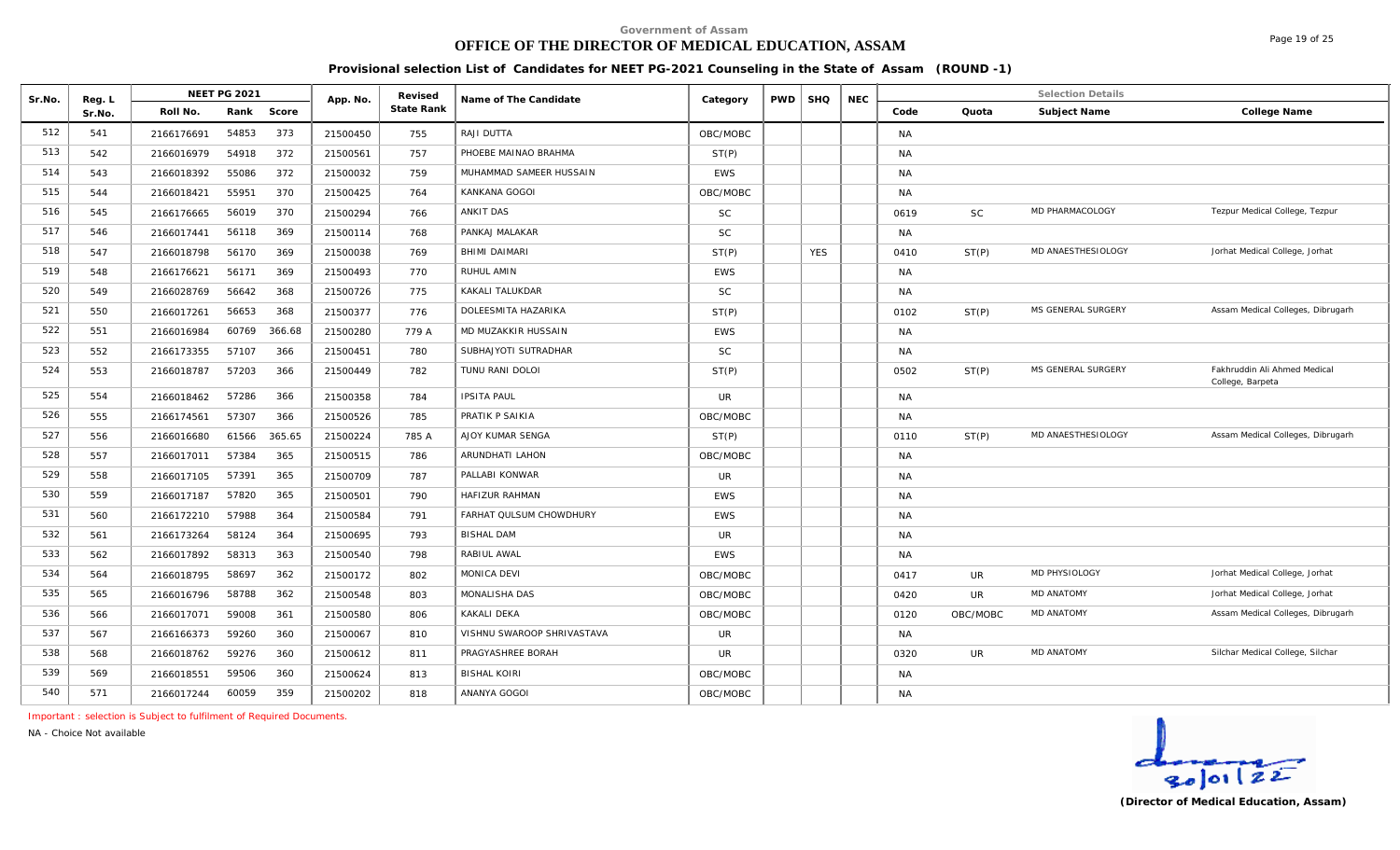# **OFFICE OF THE DIRECTOR OF MEDICAL EDUCATION, ASSAM**

Page 20 of 25

**Provisional selection List of Candidates for NEET PG-2021 Counseling in the State of Assam (ROUND -1)**

| Sr.No. | Reg. L |            | <b>NEET PG 2021</b> |        | App. No. | Revised    | Name of The Candidate   | Category   | PWD   SHQ  | <b>NEC</b> |           |            | <b>Selection Details</b> |                                                  |
|--------|--------|------------|---------------------|--------|----------|------------|-------------------------|------------|------------|------------|-----------|------------|--------------------------|--------------------------------------------------|
|        | Sr.No. | Roll No.   | Rank                | Score  |          | State Rank |                         |            |            |            | Code      | Quota      | Subject Name             | College Name                                     |
| 541    | 572    | 2166176468 | 60237               | 358    | 21500482 | 819        | SHAHBAZ HUSSAIN         | <b>UR</b>  |            |            | NA        |            |                          |                                                  |
| 542    | 573    | 2166176012 | 60435               | 357    | 21500123 | 820        | ABHISHEK DAS            | <b>SC</b>  |            |            | NA        |            |                          |                                                  |
| 543    | 574    | 2166172519 | 60655               | 357    | 21500689 | 823        | ABHIGYAN BARMAN         | UR.        |            |            | <b>NA</b> |            |                          |                                                  |
| 544    | 575    | 2166016890 | 60872               | 356    | 21500632 | 828        | KESHOB JYOTI CHUTIA     | OBC/MOBC   |            |            | NA        |            |                          |                                                  |
| 545    | 576    | 2166016971 | 65355               | 355.35 | 21500335 | 831 A      | JOYDEEP RABHA           | ST(P)      |            |            | 0510      | ST(P)      | MD ANAESTHESIOLOGY       | Fakhruddin Ali Ahmed Medical<br>College, Barpeta |
| 546    | 577    | 2166017212 | 61441               | 355    | 21500367 | 835        | SABEHA TASNEEM          | <b>EWS</b> |            |            | NA        |            |                          |                                                  |
| 547    | 578    | 2166018311 | 61718               | 354    | 21500660 | 839        | <b>AMLAN DAS</b>        | <b>SC</b>  | <b>YES</b> |            | 0114      | <b>SHQ</b> | <b>MD PSYCHIATRY</b>     | Assam Medical Colleges, Dibrugarh                |
| 548    | 579    | 2166017122 | 62032               | 353    | 21500105 | 843        | MRIDUPAWAN BORA         | OBC/MOBC   |            |            | NA        |            |                          |                                                  |
| 549    | 580    | 2166018135 | 62079               | 353    | 21500705 | 844        | SOUVIK BANIK            | <b>EWS</b> |            |            | NA        |            |                          |                                                  |
| 550    | 581    | 2166017538 | 62085               | 353    | 21500588 | 846        | KHAZAM UDDIN LASKAR     | <b>EWS</b> |            |            | 0217      | <b>EWS</b> | MD PHYSIOLOGY            | Gauhati Medical College, Guwahati                |
| 551    | 582    | 2166017132 | 62142               | 353    | 21500406 | 847        | DR AYON NAG             | OBC/MOBC   |            |            | <b>NA</b> |            |                          |                                                  |
| 552    | 584    | 2166016940 | 62306               | 352    | 21500596 | 849        | SAJEDUR RAHMAN          | <b>EWS</b> |            |            | <b>NA</b> |            |                          |                                                  |
| 553    | 585    | 2166173832 | 62364               | 352    | 21500723 | 850        | APARAJITA SINGHA        | OBC/MOBC   |            |            | NA        |            |                          |                                                  |
| 554    | 586    | 2166017022 | 62523               | 352    | 21500167 | 853        | HIMANKAN KASHYAP        | UR.        |            |            | <b>NA</b> |            |                          |                                                  |
| 555    | 587    | 2166017060 | 62539               | 352    | 21500512 | 854        | JULEE RAJKHOWA          | <b>EWS</b> |            |            | NA        |            |                          |                                                  |
| 556    | 588    | 2166166405 | 63514               | 350    | 21500293 | 865        | TAPAJA MOHANTA          | <b>UR</b>  |            |            | NA        |            |                          |                                                  |
| 557    | 589    | 2166018427 | 63580               | 349    | 21500187 | 866        | MD MUKIBUR RAHMAN       | <b>EWS</b> |            |            | <b>NA</b> |            |                          |                                                  |
| 558    | 590    | 2166018202 | 64023               | 348    | 21500387 | 870        | SYED RAHUL AHMED        | <b>EWS</b> |            |            | NA        |            |                          |                                                  |
| 559    | 592    | 2166018524 | 64181               | 348    | 21500727 | 874        | SAHIDUL HOQUE           | OBC/MOBC   |            |            | <b>NA</b> |            |                          |                                                  |
| 560    | 594    | 2166016622 | 68887               | 346.08 | 21500362 | 878 A      | NABIN PEGU              | ST(P)      |            |            | 0212      | ST(P)      | MD PATHOLOGY             | Gauhati Medical College, Guwahati                |
| 561    | 595    | 2166017032 | 64698               | 346    | 21500454 | 879        | MADHUSMITA SHYAM        | ST(H)      |            |            | 0201      | ST(H)      | MD GENERAL MEDICINE      | Gauhati Medical College, Guwahati                |
| 562    | 596    | 2166176889 | 65266               | 345    | 21500388 | 882        | JOYETA PHUKAN           | OBC/MOBC   |            |            | NA        |            |                          |                                                  |
| 563    | 597    | 2166016838 | 65686               | 344    | 21500712 | 886        | MAYUR PANKHI BORUAH     | OBC/MOBC   |            |            | <b>NA</b> |            |                          |                                                  |
| 564    | 598    | 2166017163 | 65696               | 344    | 21500389 | 887        | <b>UDIPTA BORAH</b>     | OBC/MOBC   |            |            | NA        |            |                          |                                                  |
| 565    | 599    | 2166016584 | 66616               | 341    | 21500533 | 896        | <b>INZAMAMUL HOQUE</b>  | UR.        |            |            | NA        |            |                          |                                                  |
| 566    | 600    | 2166176529 | 66636               | 341    | 21500518 | 897        | <b>HEMOLOTA DAIMARY</b> | ST(P)      |            |            | 0114      | ST(P)      | <b>MD PSYCHIATRY</b>     | Assam Medical Colleges, Dibrugarh                |
| 567    | 601    | 2166017581 | 66905               | 341    | 21500692 | 898        | PARBIN SULTANA          | <b>UR</b>  |            |            | NA        |            |                          |                                                  |
| 568    | 602    | 2166016831 | 66918               | 341    | 21500304 | 899        | <b>DIPIKA SINGHA</b>    | OBC/MOBC   |            |            | <b>NA</b> |            |                          |                                                  |
| 569    | 603    | 2166018433 | 67241               | 340    | 21500717 | 902        | RASMITA CHOUDHURY       | UR         |            |            | NA        |            |                          |                                                  |

*Important : selection is Subject to fulfilment of Required Documents.*

*NA - Choice Not available*

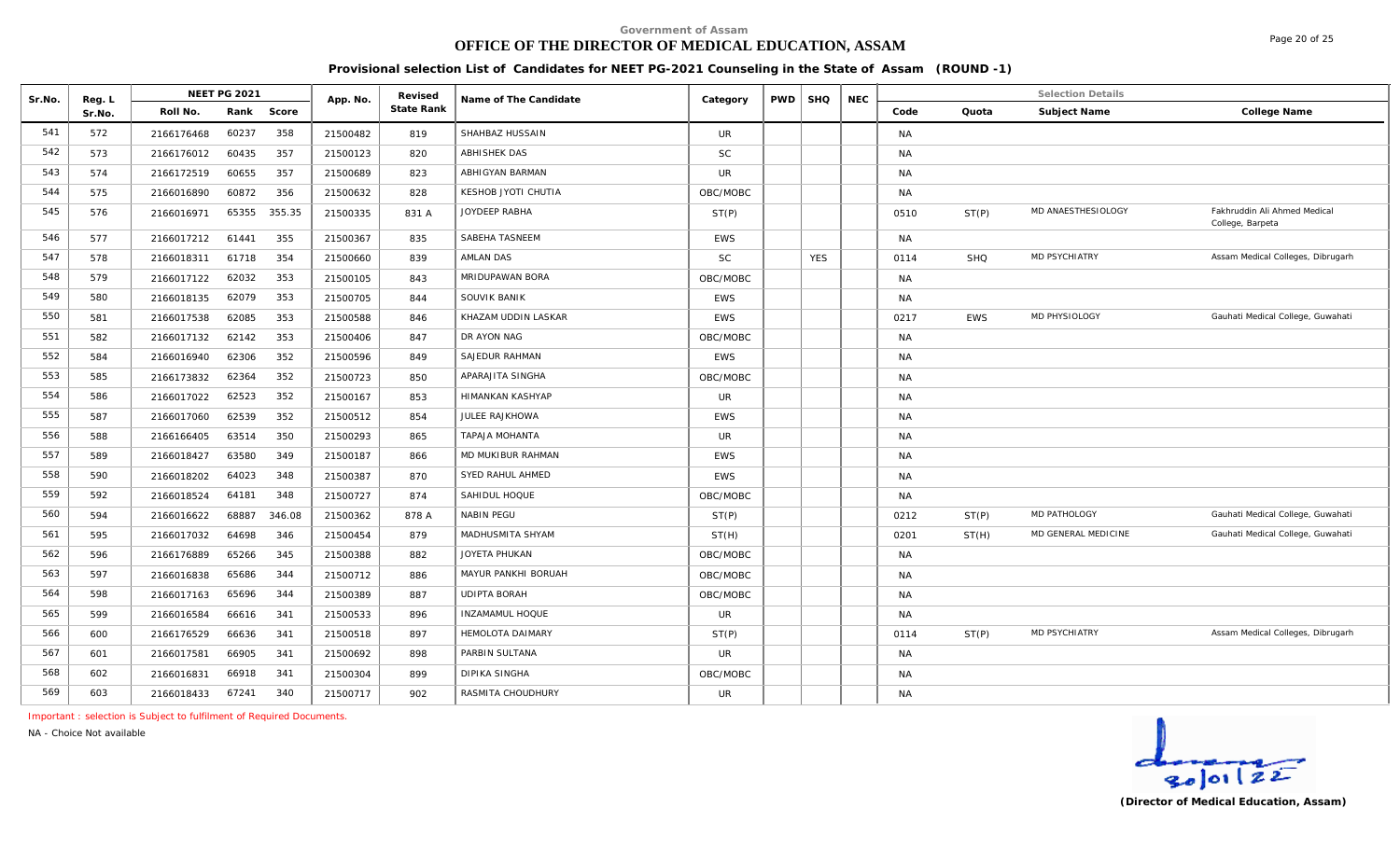# **OFFICE OF THE DIRECTOR OF MEDICAL EDUCATION, ASSAM**

**Provisional selection List of Candidates for NEET PG-2021 Counseling in the State of Assam (ROUND -1)**

| Sr.No. |                  |            | <b>NEET PG 2021</b> |        |          | Revised    |                             |            | <b>PWD</b> | <b>SHQ</b> | <b>NEC</b> |           |            | <b>Selection Details</b> |                                                  |
|--------|------------------|------------|---------------------|--------|----------|------------|-----------------------------|------------|------------|------------|------------|-----------|------------|--------------------------|--------------------------------------------------|
|        | Reg. L<br>Sr.No. | Roll No.   | Rank                | Score  | App. No. | State Rank | Name of The Candidate       | Category   |            |            |            | Code      | Quota      | Subject Name             | College Name                                     |
| 570    | 604              | 2166017622 | 71089               | 339.90 | 21500052 | 903 A      | <b>INDRANIL RABHA</b>       | ST(P)      |            |            |            | <b>NA</b> |            |                          |                                                  |
| 571    | 605              | 2166016783 | 67732               | 339    | 21500265 | 906        | <b>JANUMONI SENAPATI</b>    | OBC/MOBC   |            |            |            | <b>NA</b> |            |                          |                                                  |
| 572    | 606              | 2166176453 | 67746               | 339    | 21500420 | 907        | RAJLAXMI SAIKIA             | UR         |            |            |            | NA        |            |                          |                                                  |
| 573    | 607              | 2166018774 | 67954               | 338    | 21500555 | 910        | <b>HARPREET KOUR</b>        | <b>SC</b>  |            |            |            | <b>NA</b> |            |                          |                                                  |
| 574    | 608              | 2166017818 | 68225               | 338    | 21500651 | 914        | SUHEL MD FATIN AHMED LASKAR | <b>EWS</b> |            |            |            | <b>NA</b> |            |                          |                                                  |
| 575    | 609              | 2166172262 | 68698               | 336    | 21500416 | 919        | MOHIBUL ISLAM               | OBC/MOBC   |            | <b>YES</b> |            | 0314      | <b>SHQ</b> | <b>MD PSYCHIATRY</b>     | Silchar Medical College, Silchar                 |
| 576    | 610              | 2166016872 | 68844               | 336    | 21500200 | 920        | RAJAT KUMAR BISWAS          | <b>SC</b>  |            |            |            | NA        |            |                          |                                                  |
| 577    | 611              | 2166018412 | 69020               | 335    | 21500680 | 927        | KIRAN BORAH                 | OBC/MOBC   |            | <b>YES</b> |            | 0212      | <b>SHQ</b> | MD PATHOLOGY             | Gauhati Medical College, Guwahati                |
| 578    | 612              | 2166030992 | 69289               | 335    | 21500069 | 930        | SUMAN SINGHA                | OBC/MOBC   |            |            |            | NA        |            |                          |                                                  |
| 579    | 613              | 2166017162 | 73503               | 334.75 | 21500320 | 931 A      | <b>UJJAL ROY</b>            | <b>SC</b>  |            |            |            | <b>NA</b> |            |                          |                                                  |
| 580    | 614              | 2166017436 | 69656               | 334    | 21500640 | 932        | <b>UPASHI KASHYAP</b>       | <b>UR</b>  |            |            |            | <b>NA</b> |            |                          |                                                  |
| 581    | 615              | 2166018788 | 69746               | 334    | 21500315 | 933        | MIHIR KUMAR JHA             | <b>UR</b>  |            |            |            | <b>NA</b> |            |                          |                                                  |
| 582    | 616              | 2166018767 | 69797               | 334    | 21500506 | 934        | RIPON BHADRA                | OBC/MOBC   |            |            |            | <b>NA</b> |            |                          |                                                  |
| 583    | 617              | 2166176518 | 70161               | 333    | 21500581 | 935        | DR BHENUKA KARKI            | OBC/MOBC   |            |            |            | <b>NA</b> |            |                          |                                                  |
| 584    | 618              | 2166086415 | 70221               | 333    | 21500600 | 936        | LIENDA N GOHAIN             | OBC/MOBC   |            |            |            | <b>NA</b> |            |                          |                                                  |
| 585    | 619              | 2166016967 | 74203               | 332.69 | 21500010 | 937 A      | PIRBI TERON                 | ST(H)      |            |            |            | 0402      | ST(H)      | MS GENERAL SURGERY       | Jorhat Medical College, Jorhat                   |
| 586    | 620              | 2166016592 | 70432               | 332    | 21500625 | 941        | ANISHA BHATTACHARYA         | <b>UR</b>  |            |            |            | <b>NA</b> |            |                          |                                                  |
| 587    | 621              | 2166017851 | 70826               | 331    | 21500309 | 944        | <b>JYOTIMA KAKATI</b>       | OBC/MOBC   |            |            |            | <b>NA</b> |            |                          |                                                  |
| 588    | 622              | 2166018639 | 70922               | 331    | 21500369 | 945        | NISHANT DEB                 | <b>EWS</b> |            |            |            | <b>NA</b> |            |                          |                                                  |
| 589    | 623              | 2166176434 | 71118               | 330    | 21500511 | 947        | NARGIS AHMED                | UR         |            |            |            | <b>NA</b> |            |                          |                                                  |
| 590    | 624              | 2166017981 | 71294               | 330    | 21500733 | 949        | MITUL KARMAKAR              | OBC/MOBC   |            |            |            | <b>NA</b> |            |                          |                                                  |
| 591    | 625              | 2166176767 | 71400               | 330    | 21500614 | 952        | PALLABI NARZARY             | ST(P)      |            |            |            | 0512      | ST(P)      | MD PATHOLOGY             | Fakhruddin Ali Ahmed Medical<br>College, Barpeta |
| 592    | 626              | 2166018434 | 71575               | 330    | 21500665 | 954        | PURNIMA BORUAH              | OBC/MOBC   |            |            |            | <b>NA</b> |            |                          |                                                  |
| 593    | 627              | 2166018388 | 75464               | 329.60 | 21500106 | 954 A      | PRAJNYAN PRASAD KALITA      | <b>EWS</b> |            |            |            | 0220      | <b>EWS</b> | <b>MD ANATOMY</b>        | Gauhati Medical College, Guwahati                |
| 594    | 628              | 2166017992 | 71769               | 329    | 21500550 | 955        | RUBAINA YASMIN              | <b>UR</b>  |            |            |            | <b>NA</b> |            |                          |                                                  |
| 595    | 629              | 2166018869 | 71772               | 329    | 21500165 | 956        | BIKROMADITYA DAIMARI        | ST(P)      |            |            |            | <b>NA</b> |            |                          |                                                  |
| 596    | 630              | 2166016715 | 72290               | 328    | 21500217 | 958        | PRITISH PEGU                | ST(P)      |            |            |            | <b>NA</b> |            |                          |                                                  |
| 597    | 631              | 2166018612 | 73004               | 326    | 21500490 | 966        | <b>TIRTHANKAR DEY</b>       | <b>UR</b>  |            | <b>YES</b> |            | 0112      | <b>SHQ</b> | MD PATHOLOGY             | Assam Medical Colleges, Dibrugarh                |
| 598    | 632              | 2166016982 | 73010               | 326    | 21500251 | 967        | MANISH DAS                  | <b>SC</b>  |            |            |            | <b>NA</b> |            |                          |                                                  |

*Important : selection is Subject to fulfilment of Required Documents.*

*NA - Choice Not available*

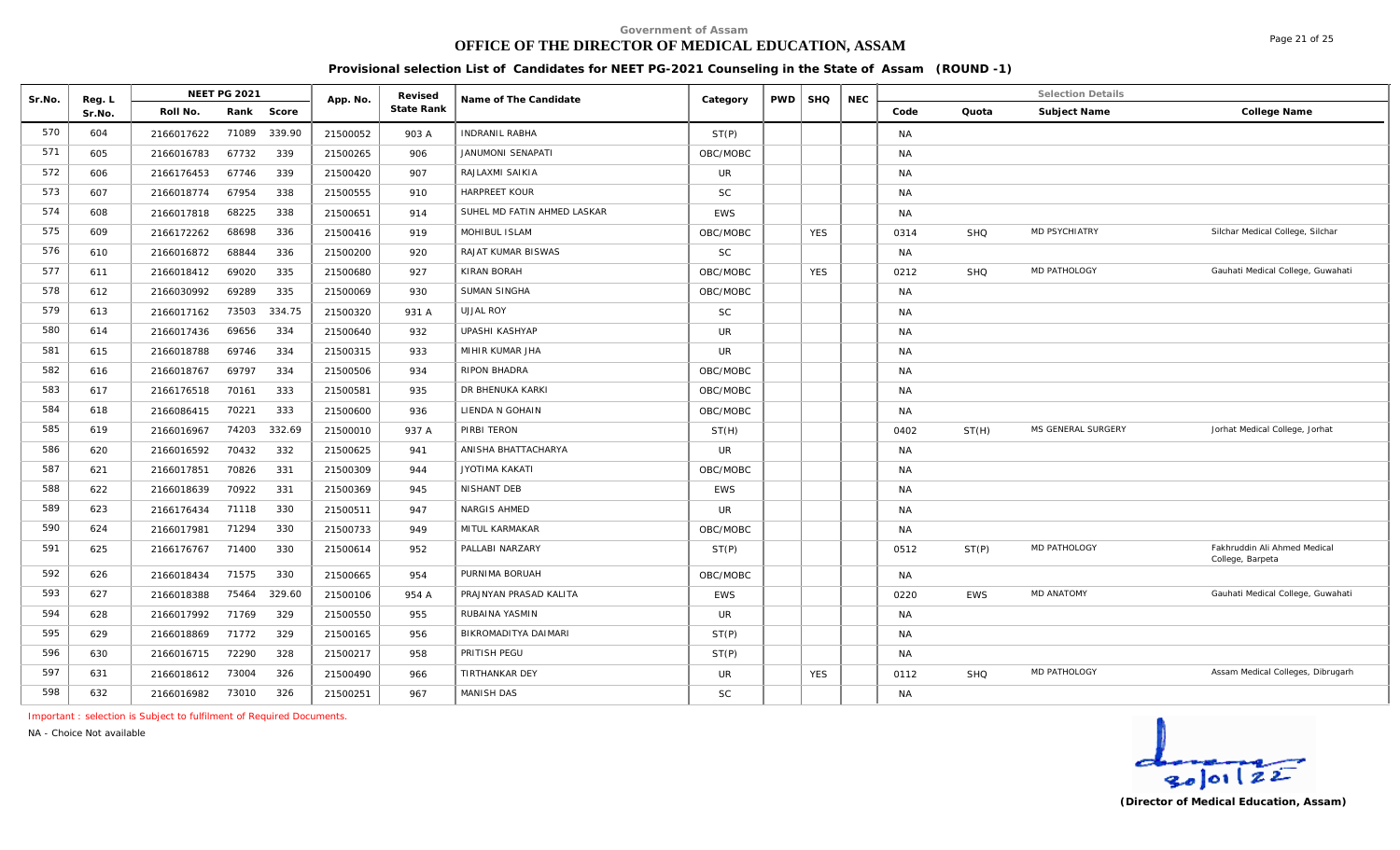# **OFFICE OF THE DIRECTOR OF MEDICAL EDUCATION, ASSAM**

**Provisional selection List of Candidates for NEET PG-2021 Counseling in the State of Assam (ROUND -1)**

| Sr.No. | Reg. L |            | NEET PG 2021 |        | App. No. | Revised    | Name of The Candidate      | Category   | PWD | SHQ        | <b>NEC</b> |           |            | <b>Selection Details</b> |                                   |
|--------|--------|------------|--------------|--------|----------|------------|----------------------------|------------|-----|------------|------------|-----------|------------|--------------------------|-----------------------------------|
|        | Sr.No. | Roll No.   | Rank Score   |        |          | State Rank |                            |            |     |            |            | Code      | Quota      | Subject Name             | College Name                      |
| 599    | 633    | 2166018577 | 73389        | 325    | 21500258 | 973        | UMME NASREEN BARBHUIYA     | UR.        |     |            |            | <b>NA</b> |            |                          |                                   |
| 600    | 634    | 2166018629 | 73528        | 325    | 21500604 | 975        | <b>WALIUL ISLAM</b>        | <b>UR</b>  |     |            |            | <b>NA</b> |            |                          |                                   |
| 601    | 635    | 2166017137 | 73942        | 324    | 21500558 | 980        | SUBHAJIT BISWAS            | <b>SC</b>  |     |            |            | <b>NA</b> |            |                          |                                   |
| 602    | 636    | 2166018616 | 74223        | 323    | 21500333 | 984        | SMITA DEB                  | OBC/MOBC   |     |            |            | <b>NA</b> |            |                          |                                   |
| 603    | 637    | 2166018908 | 74224        | 323    | 21500549 | 985        | NURNEHAR SULTANA           | <b>EWS</b> |     |            |            | <b>NA</b> |            |                          |                                   |
| 604    | 638    | 2166018046 | 74258        | 323    | 21500601 | 986        | <b>CELESTE HAZARIKA</b>    | <b>SC</b>  |     |            |            | <b>NA</b> |            |                          |                                   |
| 605    | 639    | 2166016961 | 78536        | 322.39 | 21500097 | 987 A      | ROSELIN DOLEY              | ST(P)      |     |            |            | <b>NA</b> |            |                          |                                   |
| 606    | 640    | 2166018326 | 74867        | 321    | 21500569 | 991        | NAMIT RAY                  | OBC/MOBC   |     |            |            | <b>NA</b> |            |                          |                                   |
| 607    | 641    | 2166018820 | 74881        | 321    | 21500675 | 992        | PRIYANKA DEVI              | OBC/MOBC   |     |            |            | <b>NA</b> |            |                          |                                   |
| 608    | 642    | 2166016632 | 75230        | 320    | 21500408 | 1000       | MONISHA HAZARIKA THENGAL   | ST(P)      |     |            |            | <b>NA</b> |            |                          |                                   |
| 609    | 643    | 2166018898 | 75350        | 320    | 21500615 | 1002       | UTPALA DEKA                | OBC/MOBC   |     |            |            | <b>NA</b> |            |                          |                                   |
| 610    | 644    | 2166018335 | 75604        | 320    | 21500585 | 1006       | ANUSHMITA GOGOI            | OBC/MOBC   |     |            |            | <b>NA</b> |            |                          |                                   |
| 611    | 645    | 2166017540 | 75640        | 320    | 21500738 | 1008       | SUPRATIK BORDOLOI          | <b>UR</b>  |     |            |            | <b>NA</b> |            |                          |                                   |
| 612    | 646    | 2166173161 | 75708        | 320    | 21500070 | 1009       | CHIRADIPTA GHOSH           | OBC/MOBC   |     |            |            | NA        |            |                          |                                   |
| 613    | 647    | 2166017014 | 79526        | 319.30 | 21500141 | 1009 A     | SUMAN KUMARI RAI           | OBC/MOBC   |     |            |            | <b>NA</b> |            |                          |                                   |
| 614    | 648    | 2166017686 | 80017        | 319.30 | 21500711 | 1009 B     | <b>GLADY VARSANGMAWI</b>   | ST(H)      |     |            |            | 0306      | ST(H)      | MS OTORHINOLARYNGOLOGY   | Silchar Medical College, Silchar  |
| 615    | 649    | 2166176721 | 75893        | 319    | 21500509 | 1010       | KHANDAKAR MUSHARAF HUSSAIN | <b>EWS</b> |     |            |            | <b>NA</b> |            |                          |                                   |
| 616    | 650    | 2166016765 | 75935        | 319    | 21500735 | 1011       | NAYAN JYOTI SAIKIA         | <b>EWS</b> |     |            |            | NA        |            |                          |                                   |
| 617    | 651    | 2166017082 | 75944        | 319    | 21500085 | 1012       | RIMA KACHARY               | ST(P)      |     |            |            | 0218      | ST(P)      | MD MICROBIOLOGY          | Gauhati Medical College, Guwahati |
| 618    | 652    | 2166017151 | 76111        | 318    | 21500361 | 1018       | ANKUR SAIKIA               | ST(P)      |     |            |            | <b>NA</b> |            |                          |                                   |
| 619    | 653    | 2166017115 | 76116        | 318    | 21500247 | 1019       | <b>INDRA KUMAR</b>         | UR.        |     |            |            | <b>NA</b> |            |                          |                                   |
| 620    | 654    | 2166018192 | 76321        | 318    | 21500721 | 1021       | PREETAM GOSWAMI            | <b>UR</b>  |     |            |            | NA        |            |                          |                                   |
| 621    | 655    | 2166016785 | 76424        | 318    | 21500583 | 1023       | ANANYA ARUNABH GOGOI       | OBC/MOBC   |     |            |            | <b>NA</b> |            |                          |                                   |
| 622    | 656    | 2166017183 | 76474        | 318    | 21500546 | 1025       | REZAUL HOQUE               | <b>EWS</b> |     |            |            | <b>NA</b> |            |                          |                                   |
| 623    | 657    | 2166017859 | 76638        | 317    | 21500256 | 1027       | AMIR SOHAIL CHOUDHURY      | <b>EWS</b> |     |            |            | <b>NA</b> |            |                          |                                   |
| 624    | 658    | 2166175509 | 76710        | 317    | 21500620 | 1029       | SUBHADEEP GHOSH            | UR         |     |            |            | <b>NA</b> |            |                          |                                   |
| 625    | 659    | 2166017124 | 76856        | 317    | 21500240 | 1030       | NAINA SAH                  | OBC/MOBC   |     |            |            | <b>NA</b> |            |                          |                                   |
| 626    | 660    | 2166017324 | 76864        | 317    | 21500325 | 1031       | DEVAJIT DEKA               | <b>UR</b>  |     | <b>YES</b> |            | 0305      | <b>SHQ</b> | MS OPHTHALMOLOGY         | Silchar Medical College, Silchar  |
| 627    | 661    | 2166017893 | 76899        | 316    | 21500222 | 1032       | NAZRUL ISLAM AHMED         | <b>UR</b>  |     | <b>YES</b> |            | 0106      | <b>SHQ</b> | MS OTORHINOLARYNGOLOGY   | Assam Medical Colleges, Dibrugarh |

*Important : selection is Subject to fulfilment of Required Documents.*

*NA - Choice Not available*

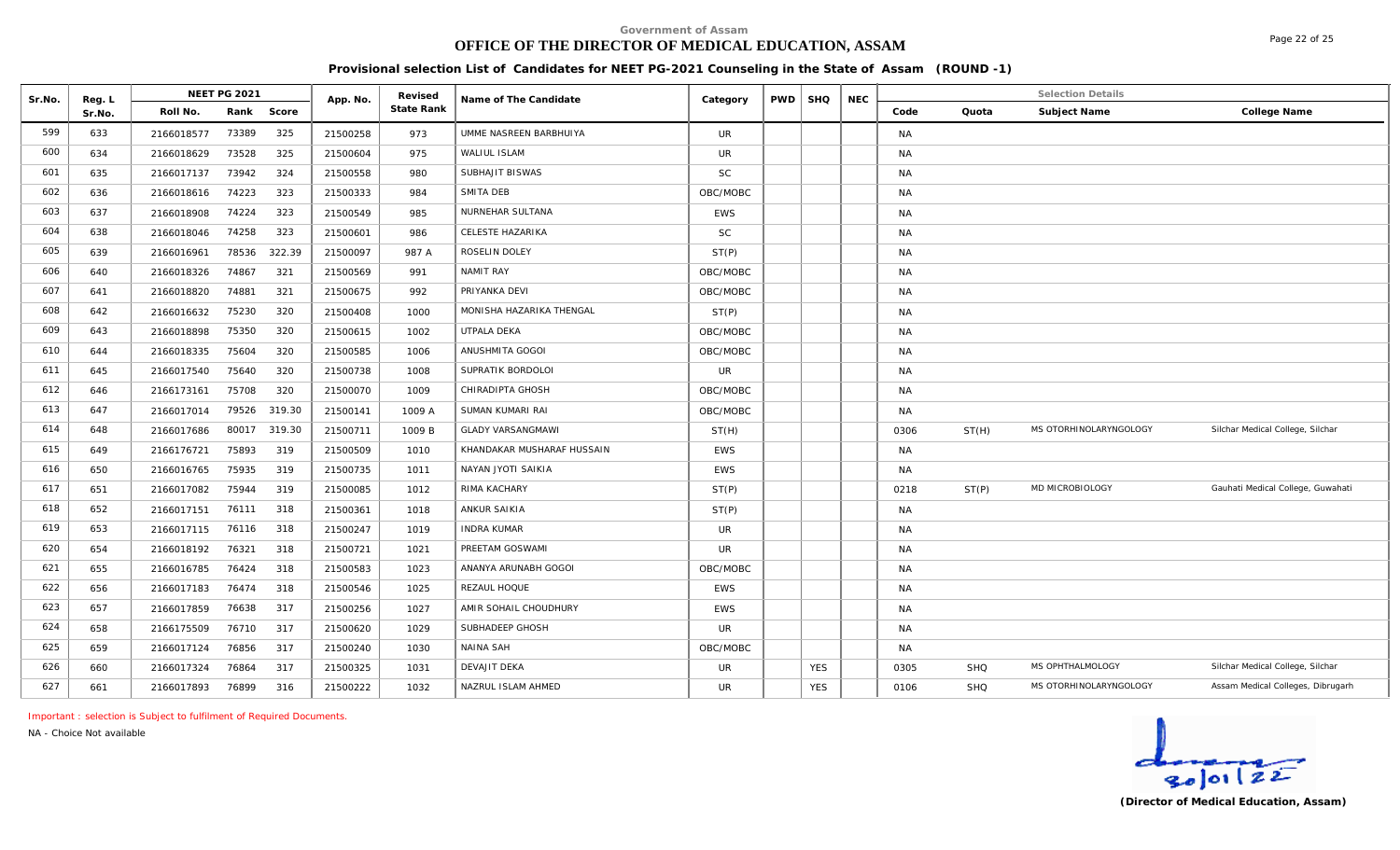## **OFFICE OF THE DIRECTOR OF MEDICAL EDUCATION, ASSAM**

Page 23 of 25

**Provisional selection List of Candidates for NEET PG-2021 Counseling in the State of Assam (ROUND -1)**

| Sr.No. | Reg. L | <b>NEET PG 2021</b>           | App. No. | Revised    | Name of The Candidate      | Category   | PWD | <b>SHQ</b> | <b>NEC</b> |           |       | <b>Selection Details</b> |                                   |
|--------|--------|-------------------------------|----------|------------|----------------------------|------------|-----|------------|------------|-----------|-------|--------------------------|-----------------------------------|
|        | Sr.No. | Rank Score<br>Roll No.        |          | State Rank |                            |            |     |            |            | Code      | Quota | Subject Name             | College Name                      |
| 628    | 662    | 89018<br>315.01<br>2166098349 | 21500628 | 1034 A     | <b>RUKASEN BE</b>          | ST(H)      |     | <b>YES</b> |            | 0105      | SHQ   | MS OPHTHALMOLOGY         | Assam Medical Colleges, Dibrugarh |
| 629    | 663    | 77825<br>315<br>2166028312    | 21500547 | 1040       | <b>KUNJJAL SHAH</b>        | OBC/MOBC   |     |            |            | NA        |       |                          |                                   |
| 630    | 664    | 77841<br>315<br>2166018560    | 21500716 | 1041       | <b>BHASKAR MUKHERJEE</b>   | <b>UR</b>  |     |            |            | <b>NA</b> |       |                          |                                   |
| 631    | 665    | 81922<br>314.15<br>2166017117 | 21500332 | 1042 A     | <b>UPASANA DEORI</b>       | ST(P)      |     |            |            | 0411      | ST(P) | MD COMMUNITY MEDICINE    | Jorhat Medical College, Jorhat    |
| 632    | 666    | 2166016968<br>81995<br>314.15 | 21500706 | 1042 B     | NIKITA CHANGKAKOTI         | <b>UR</b>  |     |            |            | <b>NA</b> |       |                          |                                   |
| 633    | 667    | 77971<br>314<br>2166017023    | 21500543 | 1044       | MADHUSUDAN TIWARI          | <b>UR</b>  |     |            |            | NA        |       |                          |                                   |
| 634    | 668    | 78050<br>2166016889<br>314    | 21500110 | 1047       | <b>BRISTI TALUKDAR</b>     | OBC/MOBC   |     |            |            | <b>NA</b> |       |                          |                                   |
| 635    | 669    | 78303<br>314<br>2166018784    | 21500708 | 1048       | PUTUL PEGU                 | ST(P)      |     |            |            | NA        |       |                          |                                   |
| 636    | 670    | 78617<br>313<br>2166097751    | 21500740 | 1054       | <b>STEPHEN PAKYNTEIN</b>   | ST(H)      |     |            |            | <b>NA</b> |       |                          |                                   |
| 637    | 671    | 2166017982<br>78689<br>312    | 21500291 | 1056       | NITUMANI DAS               | <b>SC</b>  |     |            |            | <b>NA</b> |       |                          |                                   |
| 638    | 672    | 78763<br>312<br>2166018166    | 21500443 | 1057       | SANGITA MANDAL             | <b>SC</b>  |     |            |            | <b>NA</b> |       |                          |                                   |
| 639    | 673    | 79091<br>2166016867<br>311    | 21500725 | 1062       | MONJITA BORTHAKUR          | <b>EWS</b> |     |            |            | <b>NA</b> |       |                          |                                   |
| 640    | 674    | 79127<br>311<br>2166018089    | 21500436 | 1063       | SHRIMAYI SIKIDAR           | UR.        |     |            |            | <b>NA</b> |       |                          |                                   |
| 641    | 675    | 79521<br>310<br>2166016697    | 21500465 | 1067       | AVINASH GOGOI              | OBC/MOBC   |     |            |            | <b>NA</b> |       |                          |                                   |
| 642    | 676    | 79641<br>310<br>2166017010    | 21500594 | 1070       | MUNMI BORAH                | ST(P)      |     |            |            | 0415      | ST(P) | MD FORENSIC MEDICINE     | Jorhat Medical College, Jorhat    |
| 643    | 677    | 309.56<br>91182<br>2166098403 | 21500411 | 1075 A     | <b>JIMMY PAUL KERKETTA</b> | OBC/MOBC   |     | <b>YES</b> |            | NA        |       |                          |                                   |
| 644    | 678    | 80161<br>309<br>2166018824    | 21500435 | 1076       | NUR ALOM SHEIKH            | <b>EWS</b> |     | <b>YES</b> |            | <b>NA</b> |       |                          |                                   |
| 645    | 679    | 80165<br>309<br>2166018050    | 21500299 | 1077       | NAYANMONI MAHANTA          | OBC/MOBC   |     |            |            | <b>NA</b> |       |                          |                                   |
| 646    | 680    | 83851<br>309<br>2166016709    | 21500139 | 1080 A     | SHANTI PRIYA DOLEY         | ST(P)      |     |            |            | 0419      | ST(P) | MD PHARMACOLOGY          | Jorhat Medical College, Jorhat    |
| 647    | 681    | 80493<br>308<br>2166018170    | 21500517 | 1081       | SUJOY DAS                  | SC         |     |            |            | NA        |       |                          |                                   |
| 648    | 682    | 80524<br>308<br>2166018306    | 21500470 | 1082       | <b>BIKI SIDDIKA</b>        | <b>EWS</b> |     |            |            | <b>NA</b> |       |                          |                                   |
| 649    | 683    | 80651<br>308<br>2166176736    | 21500566 | 1085       | <b>BISWAJIT BORAH</b>      | OBC/MOBC   |     |            |            | NA        |       |                          |                                   |
| 650    | 684    | 2166016965<br>80786<br>308    | 21500704 | 1088       | ARUN NEOG                  | OBC/MOBC   |     |            |            | <b>NA</b> |       |                          |                                   |
| 651    | 685    | 84867<br>306.94<br>2166176789 | 21500149 | 1096 A     | <b>JAYANTA DAS</b>         | OBC/MOBC   |     |            |            | <b>NA</b> |       |                          |                                   |
| 652    | 686    | 81214<br>306<br>2166176984    | 21500608 | 1097       | MUNMI DEBI                 | OBC/MOBC   |     |            |            | NA        |       |                          |                                   |
| 653    | 687    | 81219<br>306<br>2166017835    | 21500346 | 1098       | <b>JAHNABI PATHAK</b>      | <b>SC</b>  |     |            |            | <b>NA</b> |       |                          |                                   |
| 654    | 688    | 81357<br>306<br>2166017902    | 21500422 | 1101       | FAUD AMIN ISLAM            | UR.        |     |            |            | NA        |       |                          |                                   |
| 655    | 689    | 81382<br>306<br>2166018899    | 21500272 | 1102       | ANAMIKA NATH PURKAYASTHA   | OBC/MOBC   |     |            |            | <b>NA</b> |       |                          |                                   |
| 656    | 690    | 81485<br>306<br>2166016656    | 21500590 | 1105       | DIBYAJYOTI SONOWAL         | ST(P)      |     |            |            | <b>NA</b> |       |                          |                                   |

*Important : selection is Subject to fulfilment of Required Documents.*

*NA - Choice Not available*

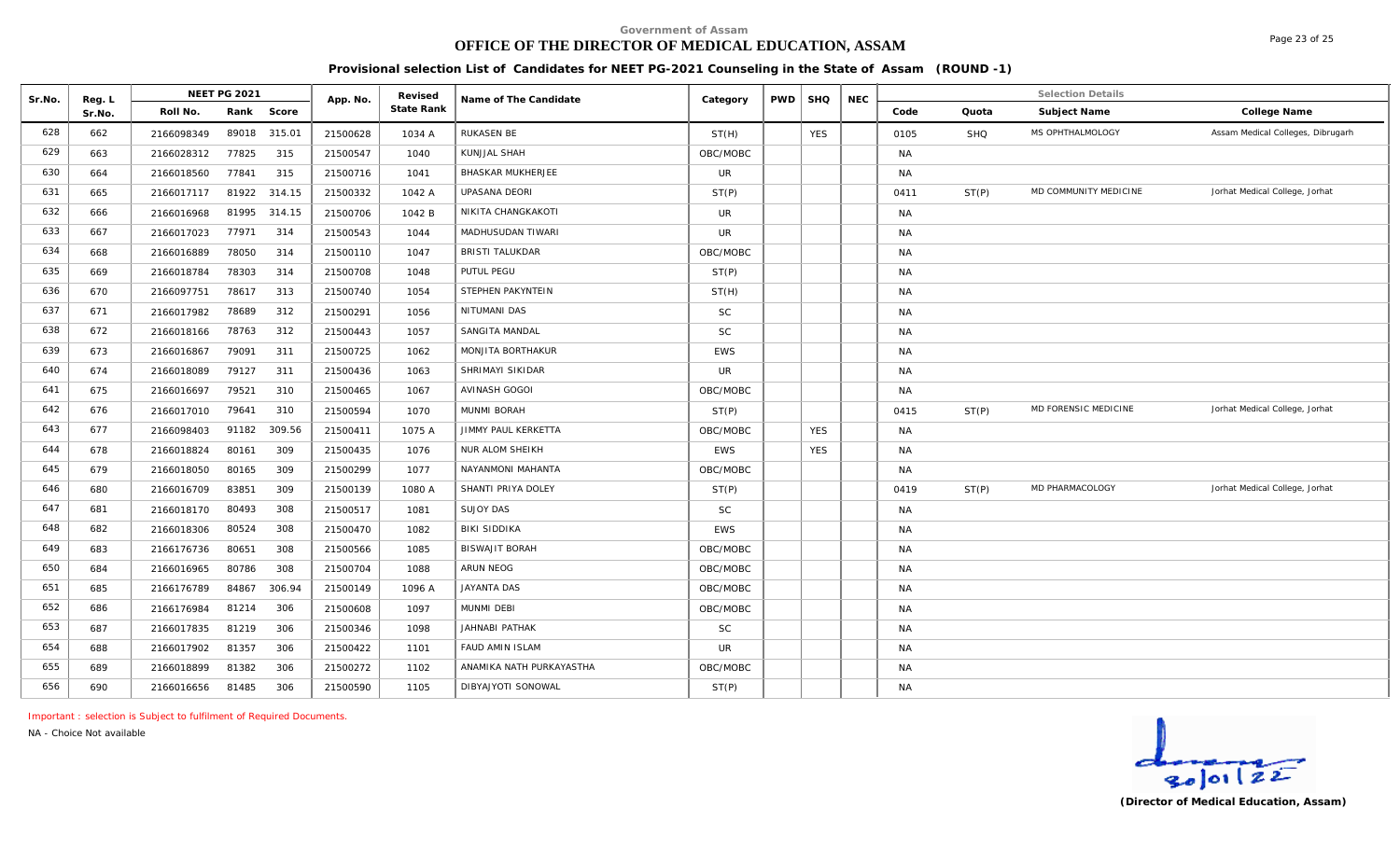# **OFFICE OF THE DIRECTOR OF MEDICAL EDUCATION, ASSAM**

**Provisional selection List of Candidates for NEET PG-2021 Counseling in the State of Assam (ROUND -1)**

| Sr.No. | Reg. L |            | <b>NEET PG 2021</b> |        | App. No. | Revised    | Name of The Candidate   | Category   | PWD   SHQ  | <b>NEC</b> |           |            | <b>Selection Details</b> |                                   |
|--------|--------|------------|---------------------|--------|----------|------------|-------------------------|------------|------------|------------|-----------|------------|--------------------------|-----------------------------------|
|        | Sr.No. | Roll No.   | Rank                | Score  |          | State Rank |                         |            |            |            | Code      | Quota      | Subject Name             | College Name                      |
| 657    | 691    | 2166017831 | 81544               | 306    | 21500207 | 1108       | SATYABROT HAZARIKA      | <b>SC</b>  | <b>YES</b> |            | <b>NA</b> |            |                          |                                   |
| 658    | 692    | 2166017726 | 81640               | 305    | 21500078 | 1110       | SANJIB BARMAN           | <b>UR</b>  | <b>YES</b> |            | 0306      | <b>SHQ</b> | MS OTORHINOLARYNGOLOGY   | Silchar Medical College, Silchar  |
| 659    | 693    | 2166016611 | 82196               | 304    | 21500551 | 1117       | APARAJITA SARMA         | <b>EWS</b> |            |            | <b>NA</b> |            |                          |                                   |
| 660    | 694    | 2166017139 | 82340               | 304    | 21500057 | 1119       | ARUNIMA SARMAH          | <b>EWS</b> |            |            | <b>NA</b> |            |                          |                                   |
| 661    | 695    | 2166018556 | 82909               | 303    | 21500672 | 1127       | SHAH MOHD JAHANGIR ALOM | <b>UR</b>  | <b>YES</b> |            | 0215      | <b>SHQ</b> | MD FORENSIC MEDICINE     | Gauhati Medical College, Guwahati |
| 662    | 696    | 2166176528 | 86614               | 302.82 | 21500459 | 1128 A     | NITYANANDA SAIKIA       | OBC/MOBC   |            |            | NA        |            |                          |                                   |
| 663    | 697    | 2166017962 | 83186               | 302    | 21500641 | 1132       | DR SAGARIKA SARMA       | <b>UR</b>  |            |            | <b>NA</b> |            |                          |                                   |
| 664    | 698    | 2166018929 | 83224               | 302    | 21500656 | 1133       | ANAND KUMAR GUPTA       | OBC/MOBC   |            |            | NA        |            |                          |                                   |
| 665    | 700    | 2166018732 | 83341               | 302    | 21500303 | 1135       | MEHJEBIN AHMED          | <b>EWS</b> |            |            | <b>NA</b> |            |                          |                                   |
| 666    | 701    | 2166017355 | 83411               | 301    | 21500644 | 1136       | <b>GAYATREE RAJWAR</b>  | OBC/MOBC   |            |            | NA        |            |                          |                                   |
| 667    | 702    | 2166176847 | 83439               | 301    | 21500059 | 1138       | <b>HIRAMANI RABHA</b>   | ST(P)      |            |            | NA        |            |                          |                                   |
| 668    | 703    | 2166016944 | 87634               | 300.76 | 21500643 | 1140 A     | <b>JURI KAMAN</b>       | ST(P)      |            |            | <b>NA</b> |            |                          |                                   |
| 669    | 704    | 2166031226 | 83808               | 300    | 21500255 | 1141       | VIDYUT JYOTI DAS        | OBC/MOBC   |            |            | NA        |            |                          |                                   |
| 670    | 705    | 2166017029 | 84505               | 299    | 21500327 | 1151       | <b>IPSHIKHA GOGOI</b>   | OBC/MOBC   |            |            | <b>NA</b> |            |                          |                                   |
| 671    | 706    | 2166018032 | 85628               | 296    | 21500662 | 1170       | <b>UDHAB MANDAL</b>     | <b>SC</b>  |            |            | NA        |            |                          |                                   |
| 672    | 707    | 2166018322 | 85810               | 296    | 21500730 | 1172       | JAHNABI DEKA            | <b>SC</b>  |            |            | NA        |            |                          |                                   |
| 673    | 708    | 2166017293 | 89547               | 295.61 | 21500375 | 1173 A     | DEEPU KUMAR SINGH       | OBC/MOBC   |            |            | NA        |            |                          |                                   |
| 674    | 709    | 2166016998 | 86629               | 294    | 21500396 | 1179       | <b>DEEPSIKHA MILI</b>   | ST(P)      |            |            | NA        |            |                          |                                   |
| 675    | 710    | 2166016914 | 86710               | 294    | 21500505 | 1180       | RAJASHREE PHUKAN        | OBC/MOBC   |            |            | NA        |            |                          |                                   |
| 676    | 711    | 2166016854 | 86899               | 294    | 21500719 | 1182       | DEEPRUPA GOGOI          | OBC/MOBC   |            |            | <b>NA</b> |            |                          |                                   |
| 677    | 712    | 2166018030 | 87514               | 292    | 21500496 | 1189       | SUMAN MEDHI             | OBC/MOBC   |            |            | <b>NA</b> |            |                          |                                   |
| 678    | 713    | 2166018812 | 87521               | 292    | 21500646 | 1190       | APURBA DEBNATH          | OBC/MOBC   |            |            | NA        |            |                          |                                   |
| 679    | 714    | 2166018670 | 88871               | 289    | 21500124 | 1207       | DEBARATI DAS            | <b>SC</b>  |            |            | 0117      | <b>SC</b>  | MD PHYSIOLOGY            | Assam Medical Colleges, Dibrugarh |
| 680    | 715    | 2166017044 | 89300               | 288    | 21500645 | 1212       | JITUL MORAN             | OBC/MOBC   |            |            | NA        |            |                          |                                   |
| 681    | 716    | 2166018338 | 89470               | 288    | 21500682 | 1215       | DEVASHISH BORAH         | OBC/MOBC   |            |            | <b>NA</b> |            |                          |                                   |
| 682    | 717    | 2166017748 | 89553               | 287    | 21500683 | 1217       | HARIMU BARGAYARY        | ST(P)      |            |            | NA        |            |                          |                                   |
| 683    | 718    | 2166017020 | 93914               | 286.34 | 21500648 | 1220 A     | NEINUNMOI LUNKIM        | ST(H)      |            |            | NA        |            |                          |                                   |
| 684    | 719    | 2166018845 | 90293               | 286    | 21500339 | 1224       | DR PINKU BORDOLOI       | OBC/MOBC   | <b>YES</b> |            | NA        |            |                          |                                   |
| 685    | 720    | 2166018010 | 90345               | 285    | 21500530 | 1225       | USHA RANI DUSAD         | <b>SC</b>  |            |            | <b>NA</b> |            |                          |                                   |

*Important : selection is Subject to fulfilment of Required Documents.*

*NA - Choice Not available*